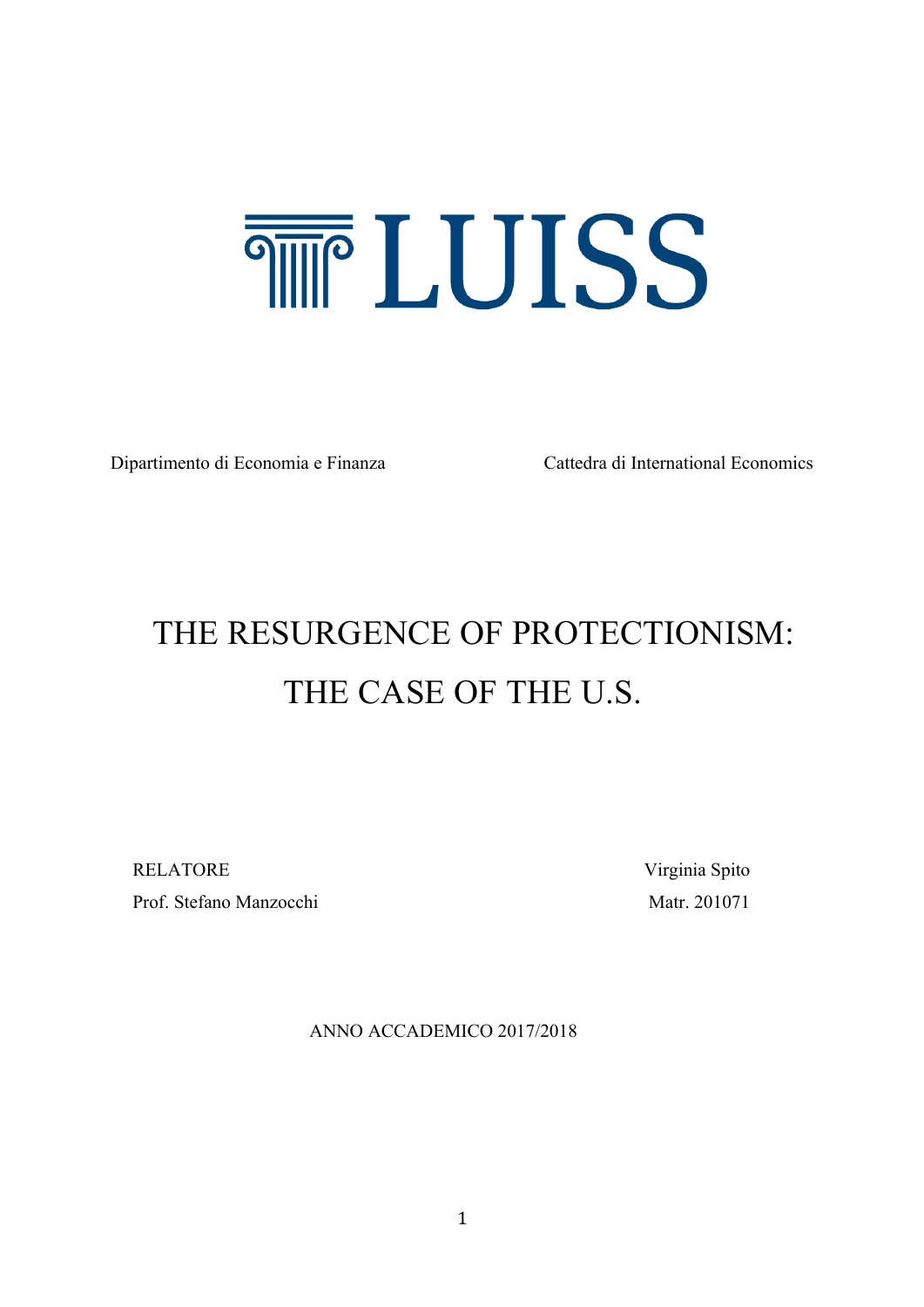## INDEX

|     | Chapter 1. Trade policies: Multilateralism versus Bilateralism               |  |
|-----|------------------------------------------------------------------------------|--|
| 1.1 |                                                                              |  |
| 1.2 |                                                                              |  |
|     | Chapter 2. The role of trade policy in an open economy: the case of the U.S. |  |
| 2.1 |                                                                              |  |
| 2.2 |                                                                              |  |
| 2.3 |                                                                              |  |
|     | Chapter 3. Trump's economic policy                                           |  |
| 3.1 |                                                                              |  |
| 3.2 |                                                                              |  |
|     |                                                                              |  |
|     |                                                                              |  |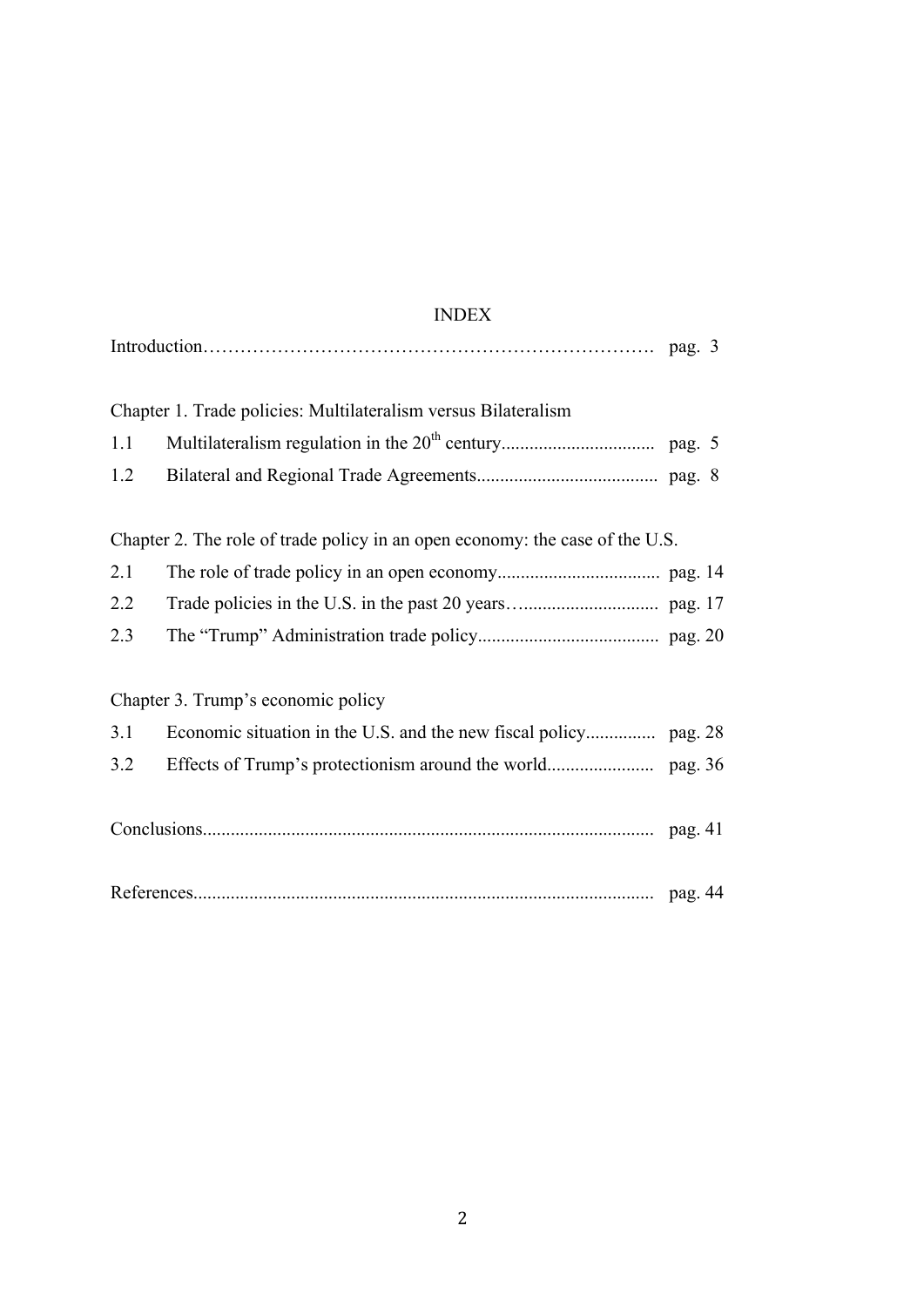#### **Introduction**

 The decade following the financial crisis of 2008 has witnessed a rise in protectionism around the world's top economies. Many countries have adopted trade and fiscal policies in order to maintain strategic international advantages, to bolster key industries and to protect local jobs. These include advanced economies such as those in the European Union and the U.S., as well as other economies like India, Russia and Argentina. Protectionism can be viewed either positively or negatively depending on the country and markets. Trade tariffs can bring potential revenue streams in the future and help local businesses, but repercussions from other countries can worsen the economy. The U.S. has been one of the most protectionist countries in the past few years and, with the election of Donald Trump as President, the protectionist stance of this country has intensified. The choice for this topic stems from the interest in a controversial subject such as Trump. It also serves to observe the impact that protectionism on the part of a big country such as the United States is having both locally and on the rest of the world.

 The thesis is organized as follows: before addressing the issues in the United States, the first chapter illustrates how global trade has grown in the past century as a result of trade liberalization regulated through multilateralism. Multilateral trade agreements allow for the movement of goods and services with low or no trade restrictions. The General Agreement on Tariffs and Trade (GATT) was a multilateral agreement first signed in 1947 and continued through the 1990's, facilitating global trade. Yet in the more recent past, bilateral and regional agreements have increased in number. The reasons for this move and the pros and cons of multilateral versus bilateral agreements are examined.

 In the second chapter, the focus shifts towards the role of trade policy in an open economy, followed by a closer look at trade policies in the U.S. The chapter begins with a description of economic theories on trade policies starting from Mercantilism and the theory of comparative advantage in the  $17<sup>th</sup>$  and  $18<sup>th</sup>$  centuries to more modern theories formulated in the 1900's. These theories support the advantages of free trade. According to traditional trade theory, removal of import tariffs and liberalization of trade are positive from a welfare point of view. The chapter continues with a general overview of U.S. trade policies in recent times, tracing the move from free trade to a preference for bilateral and big regional agreements. A review follows of the Trump Administration's highly restrictive trade measures, such as the imposition of tariffs on goods from many countries around the world, meant to protect local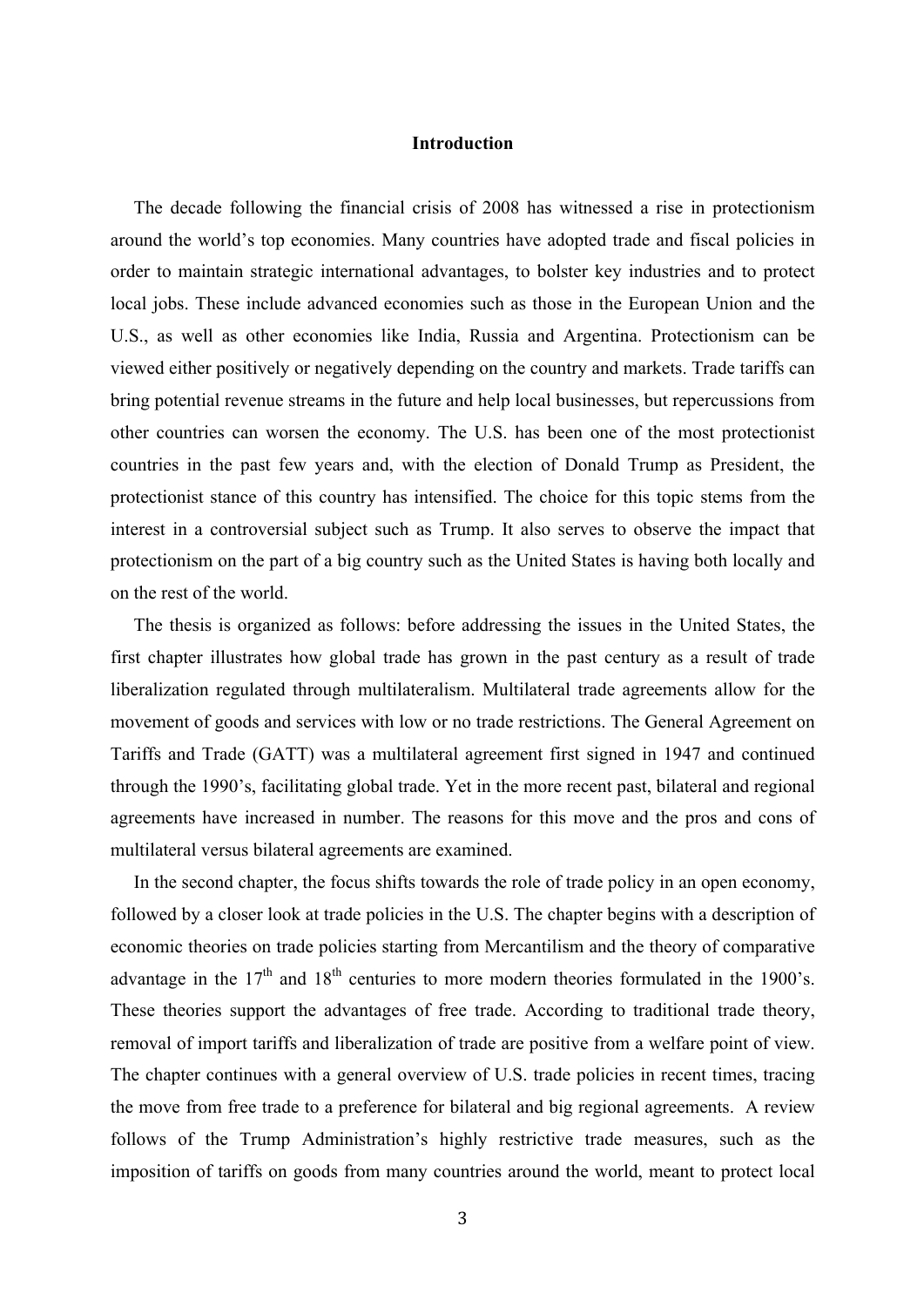jobs and businesses.

 The third and final chapter demonstrates the effects of protectionism on the U.S. economy and worldwide. In the first part of the chapter, the U.S. economy is observed in particular through several economic indicators: GDP, unemployment rate and trade deficit. As the economy is impacted not only by trade policies, but also by fiscal measures, the new fiscal policy in the U.S., the Tax Cut and Jobs Act, is also illustrated, with major emphasis given on the more protectionist aspects of the new tax policy. The changes in business taxes are meant to stimulate domestic companies to increase their investments in the United States thanks to tax savings and increased profits, while possibly also motivating further foreign investment in the country. The final section of this paper presents studies and data published by various global institutions regarding the effects of Trump's increased U.S. protectionism on other nations and on the world economy. Conclusions follow.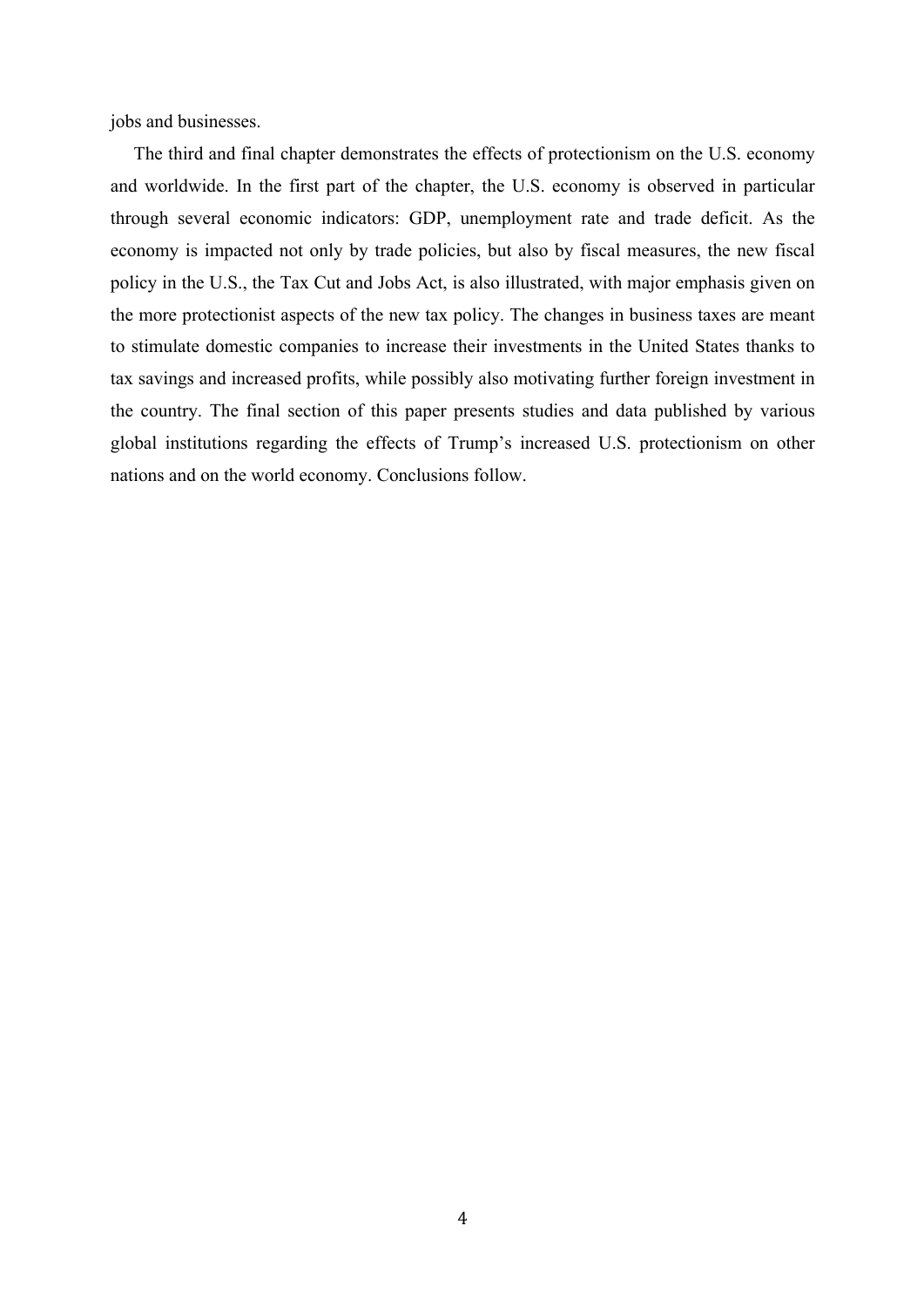#### **Chapter 1. Trade policies: Multilateralism versus Bilateralism**

### **1.1 Multilateralism regulation in the 20th century**

 Most economists agree that free trade of goods and services among countries results in positive effects on economic growth, as liberalization of trade can increase exports and provide advantages from economies of scale. Consumers can also benefit from lower prices and a greater choice of goods. Trade relations between countries are governed by trade policies that define rules, regulations, standards and goals, with the aim of boosting a nation's international trade. All countries formulate national trade policies to protect their trade and citizens, while remaining aligned with their national foreign policies. Trade policies are managed via different activities such as tariffs, trade barriers and inspection regulations. Tariffs are taxes that are imposed on imports with the purpose of protecting local markets through the inflation of prices of imported goods. Trade barriers are restrictions of particular products with specific nations, which, besides tariffs, can also include duties, subsidies on local goods, embargoes and quotas. Inspection regulations ensure that only goods with set quality and safety standards are imported in a country.

 Trade Agreements are negotiation instruments that have as their objective the liberalization of trade through the reduction or even elimination of tariffs, quotas and other trade restrictions on items traded between the participants, where each signatory could be a country, a trade bloc or a custom territory. Trade agreements can give individual countries expanded access to other markets, increasing each country's economic growth; nonetheless, provisions included in the agreements are heavily shaped by domestic and international political realities. Trade liberalization can be negotiated via multilateral, bilateral or regional mechanisms, examined herewith.

 Multilateralism refers to global trade agreements between many countries or blocs of countries. They are usually intended to lower trade barriers between participating countries and, as a consequence, increase the degree of economic integration between the participants. In fact, these agreements reduce tariffs and make it easier for businesses to import goods from other countries and to export their local products, leading to economic growth. Multilateral trade agreements are considered the most effective way of liberalizing trade in an interdependent global economy and countries entering in the agreement are treated in the same way, without discrimination. In fact, the main benefit that countries can take advantage of is equal treatment. In a multilateral trade agreement, member countries share common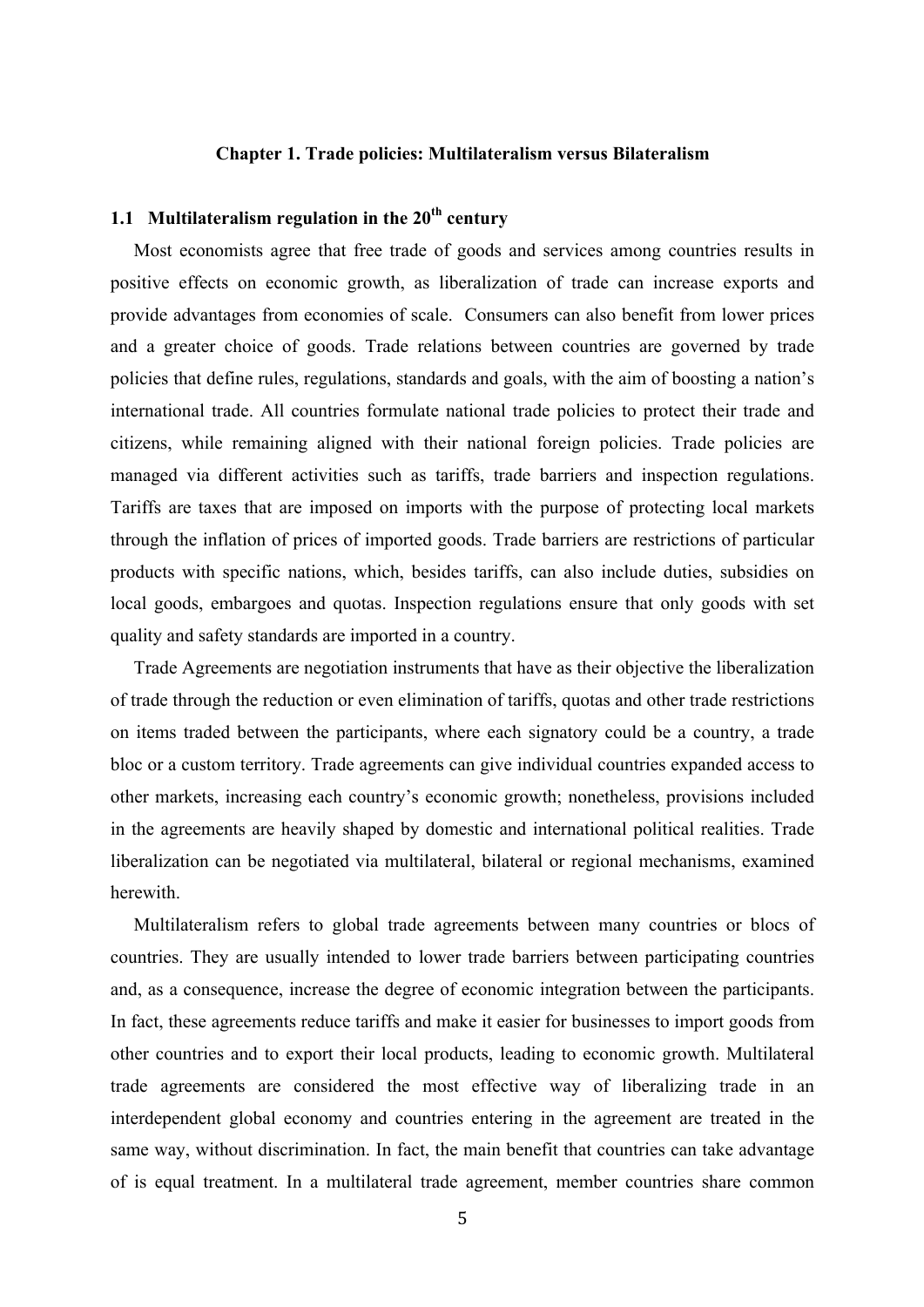standards and procedures, which allow the movement of goods and services without trade restrictions. When entering into the agreement, member countries have the possibility of sharing the good values, beliefs and assumptions to achieve development goals and objectives. As a consequence, less powerful countries can achieve objectives that they could not achieve before entering into a multilateral agreement, thanks to the allocation of knowledge with more powerful ones. The biggest disadvantage of multilateral agreements is that they are very complex and this makes them difficult and time consuming to negotiate. In fact, the decision making process could take a long time since all countries have to enter into an agreement and, because of the length of time, there is a chance that the agreement will not take place at all. Another main disadvantage is that less powerful countries can actually suffer from the equal treatment between countries and there is the risk that the agreement exploits small open economies. Small businesses cannot compete with bigger ones and a multilateral agreement does not consider the well-being of small economies, which could lead to an abrupt stop of the success of a small nation to prosper further.

General Agreement on Tariffs and Trade (GATT) was a multilateral agreement first signed in 1947 by 23 nations. The purpose was to regulate international trade and eliminate harmful trade protectionism through "substantial reduction of tariffs and other trade barriers and the elimination of preferences, on a reciprocal and mutually advantageous basis." A significant pillar of GATT is Article 1 relating to the "Most Favored Nation" (MFN) clause that requires members to provide all other members with the same most favorable treatment, thus forbidding member countries from pursuing discriminatory trade policies against one another. In general, MFN means that all members have to be treated equally so, every time a country lowers a trade barrier or opens up a market, it has to do so for the same goods or services from all other countries. Two important exceptions to this rule as allowed by GATT are the treatment of developing countries (which can be given tariff preferences) and the formation of free trade areas, or customs unions. For many years GATT reduced tariffs on non-agricultural goods, boosting world trade. This was seen as a success and many more countries wanted to join. By 1995, GATT had 128 members, generating 80% of world trade. However, as discussed earlier, multilateral trade agreements can disrupt small domestic industries and destabilize small, traditional economies. In fact in the 1980s, as GATT was no longer relevant to the realities of world trade, there were many more rounds of international talks in subsequent years.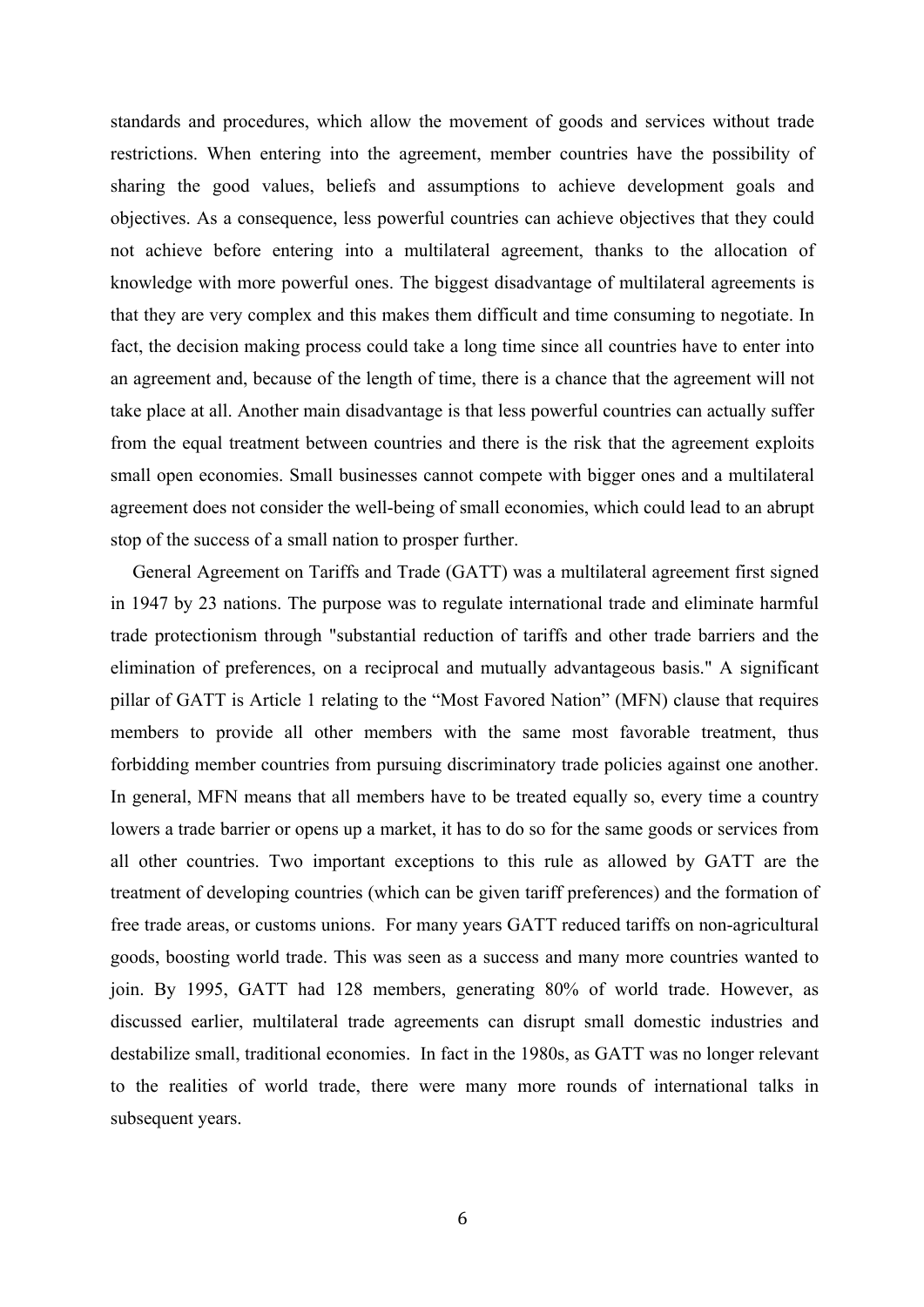| <b>Trade talks</b> | Period    | Conclusion                                                                                                                                             |  |
|--------------------|-----------|--------------------------------------------------------------------------------------------------------------------------------------------------------|--|
| GATT               | 1947      | GATT creation $+45.000$ tariff cuts                                                                                                                    |  |
| Second Round       | 1949      | 5.000 tariff concessions                                                                                                                               |  |
| Third Round        | 1950-1951 | 8.700 tariff concessions                                                                                                                               |  |
| Fourth Round       | 1956      | \$2.5 billion worth of tariff reductions                                                                                                               |  |
| The Dillon Round   | 1960-1962 | 4.400 tariff concessions covering \$4.9 billion in trade                                                                                               |  |
| The Kenney Round   | 1964-1967 | Tariff reductions covering trade of \$40 billion among 50<br>countries + anti-dumping measures.                                                        |  |
| The Tokyo Round    | 1973-1979 | Tariff reductions covering trade of \$300 billion among 99<br>$countries + non-tariff barriers.$                                                       |  |
| The Uruguay Round  | 1986-1994 | Tariff reductions + non-tariff measures, rules, services,<br>intellectual property, environment, creation of WTO. Largest<br>negotiation (123 nations) |  |
| The Doha Round     | 2001      | Failed                                                                                                                                                 |  |

Tab 1. Chronology of GATT trade talks

Sources: World Trade Organization, Wilson Center

One of the largest and most important rounds of discussions was the Uruguay Round, which covered almost all trade sectors as well as including protection of the environment for the first time. It also focused on the needs of developing countries regarding labor-intensive textile clothing manufacturing and agriculture. The round also led to the creation of the World Trade Organization (WTO) in 1995. The WTO is currently the most important negotiating forum for international multilateral trade relations, in areas that extend not only to trade in goods but also to services and intellectual property. Today, the World Trade Organization is composed of 157 members who account for more than 97% of world trade. This organization regulates, supervises and encourages international trade and the breaking down of trade barriers between countries. It provides a code of conduct in trade policy and serves as a trade forum helping member governments to resolve trade disputes or create negotiations. It also provides a common framework for trade negotiations in order to allow members to conduct their commercial relations with the aim of increasing the standard of living of their citizens, ensuring full employment and expanding the trade in goods and services while safeguarding the optimal use of global resources compatible with environmental protection. So the main tasks of the WTO are to facilitate the implementation of multilateral trade agreements and, in addition to issues related to trade, the World Trade Organization considers also environmental issues, workers' rights and cultural rights.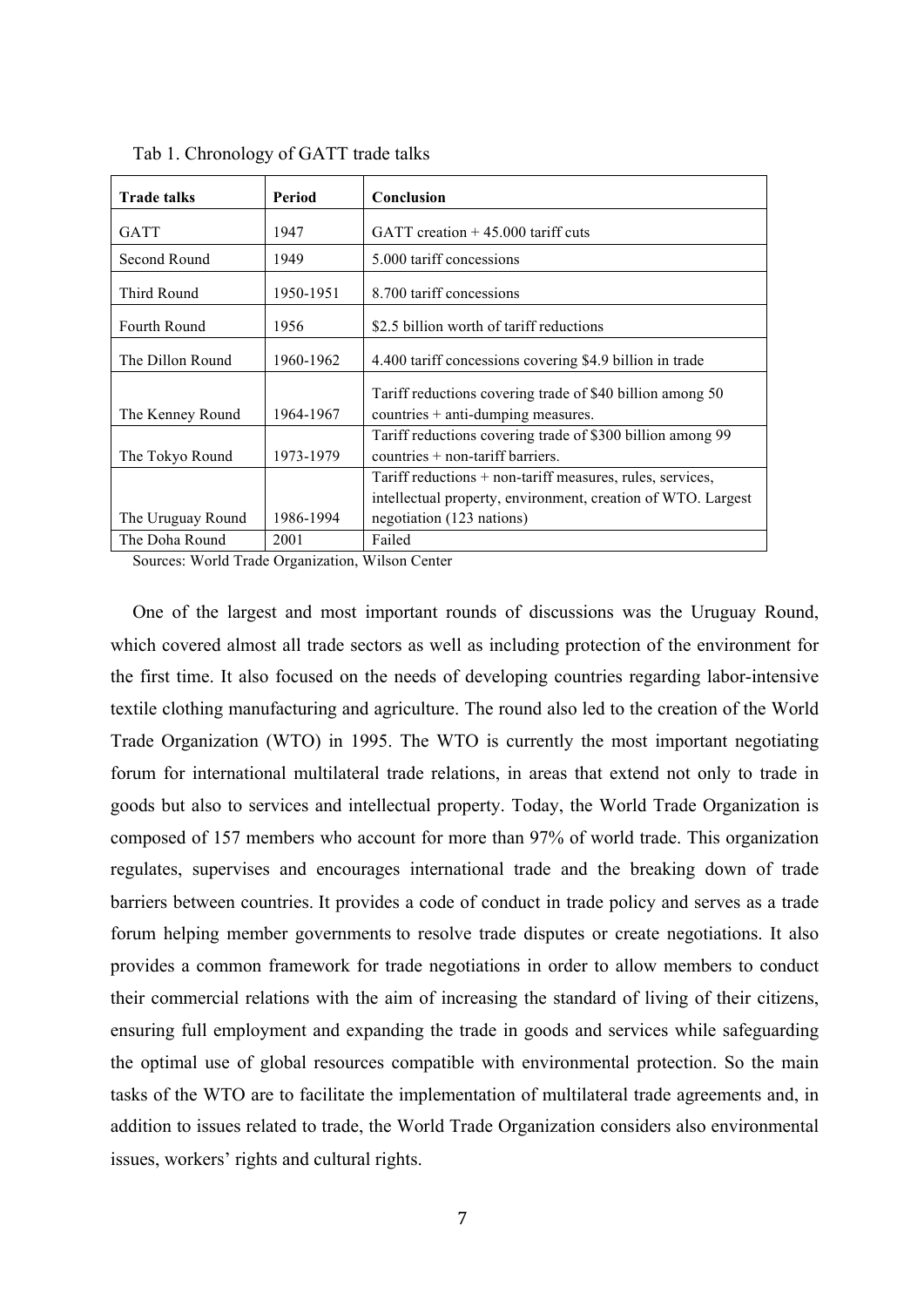The final round, the Doha Round was launched at the WTO meeting in Doha, Qatar in November 2001. The Doha round of trade talks were centered around agriculture and services and was to include all members of the World Trade Organization (WTO). Its goal was to finish up by January 2005, but talks never culminated in any tangible agreements because of the sensitivity of the issues and the large number of participants. The agreement's purpose was to boost the economic growth of developing countries. It centered on reducing subsidies for developed countries' agricultural industries, which would allow developing countries to export food, something they were already good at producing. In return, the developing countries would open up their market to services, particularly banking. That would provide new markets to the developed countries' service industries. It would also modernize these markets for the developing countries. But agricultural negotiations were very difficult because of protectionism in developed countries, where governments provide agricultural subsidies to their farmers in order to protect their own agricultural production, thus reducing imports from developing countries whose main productions are usually agricultural. The failure of Doha set a precedent for future multilateral trade agreements, which would be doomed to fail for the same reasons unless developing countries changed their internal policies. Instead, as a consequence to the Doha failure, bilateral and regional trade agreements, which are much easier to negotiate, have increased in number.

#### **1.2 Bilateral and Regional Trade Agreements**

Bilateral agreements are trade agreements between two nations. These agreements eliminate tariffs and give companies within both countries a price advantage as well as fewer barriers to trade. Compared to multilateral trade agreements, bilateral agreements are easier to negotiate and can go into effect faster, reaping trade benefits more quickly. In case multilateral trade agreement negotiations fail, most nations generally negotiate a series of bilateral agreements instead. However, bilateral trade agreements can cause less successful companies to go out of business since they cannot compete with more powerful companies of another country. In fact, on an even larger scale, bilateral agreements tend to favor the country with the best economy, putting the weaker nation at a disadvantage.

Regional Trade Agreements (RTAs) are arrangements midway between multilateral and bilateral contracts that involve a group of countries negotiating within a geographic region as explained below: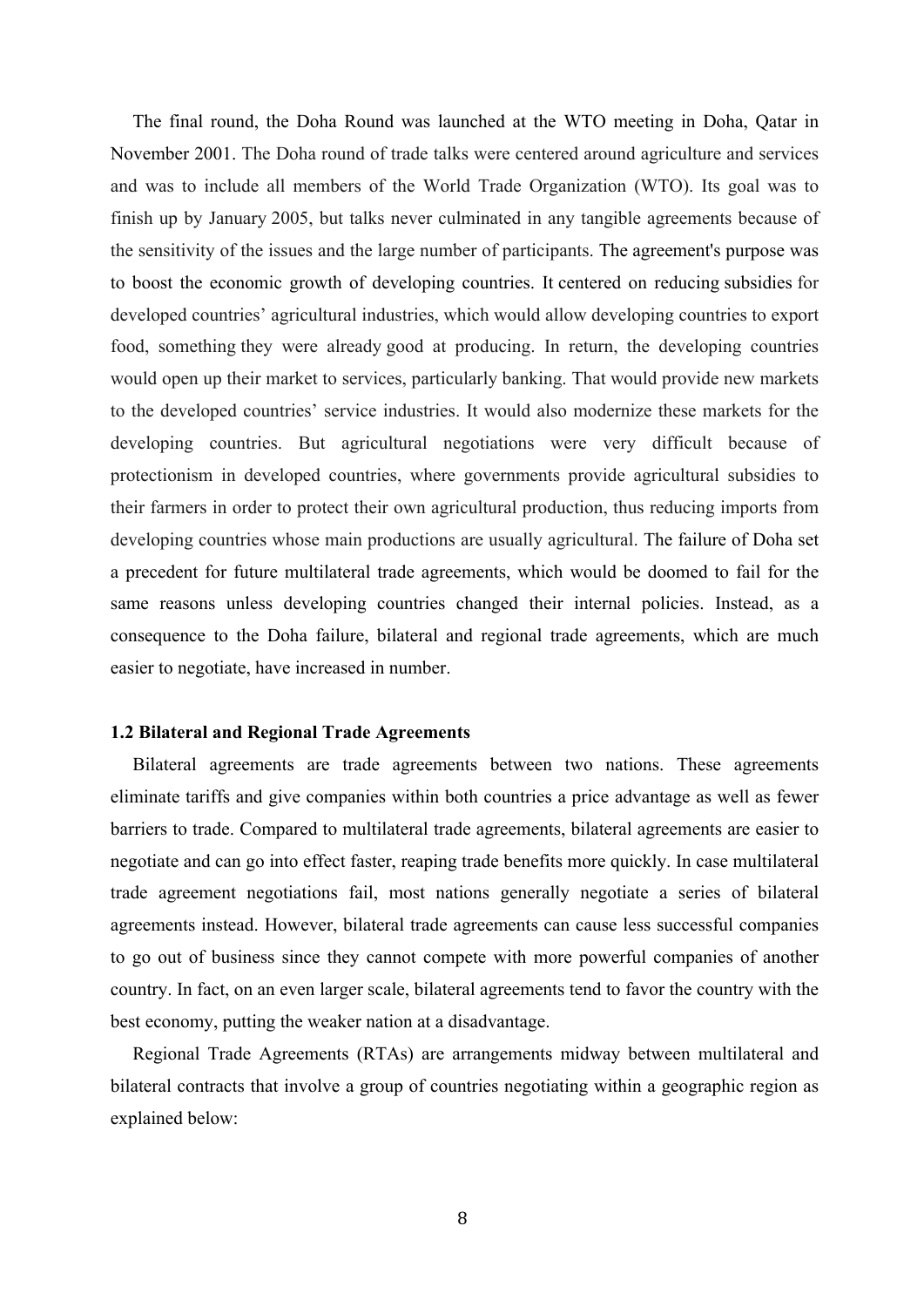| <b>RTA</b> area                                                            | <b>Definition</b>                                                                                                                                                                                                                                                                                    | <b>Costs and benefits</b>                                                                                                                                                                                                                                                                                                                                                                                                                                                                                                                                                                                        |
|----------------------------------------------------------------------------|------------------------------------------------------------------------------------------------------------------------------------------------------------------------------------------------------------------------------------------------------------------------------------------------------|------------------------------------------------------------------------------------------------------------------------------------------------------------------------------------------------------------------------------------------------------------------------------------------------------------------------------------------------------------------------------------------------------------------------------------------------------------------------------------------------------------------------------------------------------------------------------------------------------------------|
| Free-trade area (i.e.<br>NAFTA, CETA,<br>TTIP)                             | No tariffs, taxes, or<br>quotas on trade of<br>goods and services<br>between countries                                                                                                                                                                                                               | Costs:<br>Not concerned with "non-tariff" barriers that can impact<br>$\Box$<br>services.<br>Generally no free movement of labor and capital.<br>$\Box$<br>Benefits:<br>Members can focus on their comparative advantages and<br>obtain higher efficiency and profitability<br>Members can negotiate own trade deals outside of the free<br>trade area.                                                                                                                                                                                                                                                          |
| Customs Union (i.e.<br>EU, EACU,<br>Mercosur)                              | In addition to<br>removal of tariffs<br>and quotas,<br>members agree to<br>impose a common<br>tariff on imports<br>coming from the<br>outside world.                                                                                                                                                 | Costs:<br>Not concerned with "non-tariff" barriers that can impact<br>services<br>Members cannot negotiate own trade deals.<br>$\sim$<br>Limited free movement of labor and capital, though there<br>are generally no border checks.<br>Benefits:<br>Trade deals for whole customs union prevents members<br>from agreeing better deals with non-members and undercut<br>the rest of the group.<br>Once goods have cleared customs in one country, they can<br>$\qquad \qquad \blacksquare$<br>be shipped to others without further tariffs.                                                                     |
| Single market<br>(i.e. EU plus<br>Norway,<br>Liechtenstein and<br>Iceland) | In addition to<br>removal of tariffs<br>and quotas and a<br>common tariff on<br>imports from the<br>outside world, other<br>barriers to trade are<br>also removed such<br>as different rules on<br>packaging, safety<br>and standards. Free<br>movement of goods,<br>services, capital and<br>labor. | Costs:<br>- Members give up the freedom to pursue their own<br>independent deals.<br>- Monopolies or cartels could be formed and create private<br>barriers to trade.<br>- Loss of control over free movement and immigration.<br>Benefits:<br>Harmonization of policies, regulations and standards.<br>$\blacksquare$<br>Members can target favorable policies to own firms to<br>make production cheaper.<br>Businesses have a larger consumer base and can exploit<br>$\blacksquare$<br>economies of scale.<br>Members can influence procedures by which the common<br>$\frac{1}{2}$<br>market laws are made. |

Tab 2. Areas in which Regional Trade Agreements operate

Sources: King's College London - Dr. John Paul Salter

BBC Business News – Jonty Bloom

 RTAs cover more than half of all international trade and operate alongside global multilateral agreements under the World Trade Organization (WTO) and can either be truly regional, or signed by countries in other parts of the globe. Although one of the core principles of the WTO is non-discrimination among trading partners, RTAs, which are reciprocal preferential trade agreements between two or more partners (thus by definition discriminatory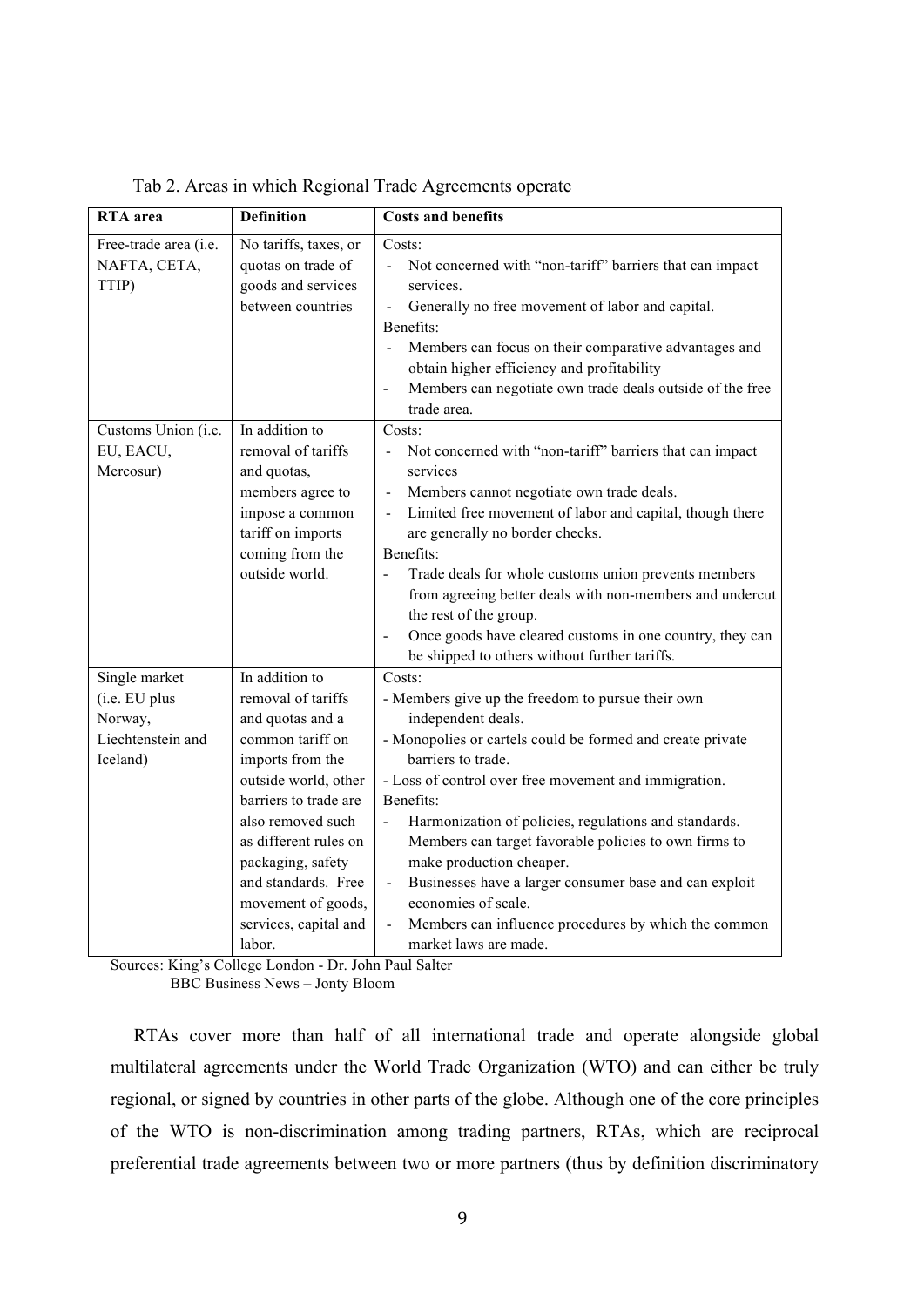against the rest of the world), are actually authorized under the WTO, as exemptions. They are, however, subject to a set of rules which basically give guidelines to help trade flow more freely among the countries in the RTA without setting barriers to trade against the outside world.

 Do Bilateral and Regional Trade Arrangements help move the world towards freer global trade, or, as free-purists think, do they weaken true liberalization and fragment the global trading system? WTO's point of view is that RTAs have been increasing since the 1990s, thus causing a drop in multilateralism, possibly also reducing free trade. There have in fact been three major waves of regionalism. In the 1950s, six western European countries united and began a process of economic integration that led to the establishment of a customs union, which led to other RTAs. A second wave of regionalism was initiated by the United States' departure from GATT's non-discrimination principle in the 1980s, followed by the implementation of the 1993 North American Free Trade Agreement (NAFTA). Except for the important developments in Europe's economic integration and NAFTA, it turned out that discriminatory trade policies posed less of a threat to the global trading system than was thought. The third and last wave of regionalism took place in the early 2000s. East Asia held the perception that global economic institutions were the reason that led the decline in region during the Asian Crisis. Therefore, many Asian countries entered into bilateral negotiations, also joined by the USA. A problem with using simple counts of Regional Trade Agreements is that, while some agreements are important, others are negligible. Though RTAs have been large in numbers, they are of minor importance to the global economy, as many are bilateral involving historic events around ex Yugoslavia, USSR and Czechoslovakia as well as the dissolution of CMEA (i.e. COMECON countries) in Europe. Also, new states joining the WTO have simply gone through the process of notifying the organization of their current relations, bringing up the count of RTAs. An alternative measure of the degree of regionalism is the share of global trade under Regional Trade Agreements. RTAs are said to represent between 55 - 90% of total trade. But some of the bigger trade agreements, like CUSTA for Canada and USA really have minor impacts on trade flows, as tariffs under WTO without a regional agreement were already lower than 5% and trade would have occurred anyway.

RTAs are often signed for non-trade reasons to facilitate trade flows between countries/regions. For example, Canada used CUSTA as insurance against protectionism measures by the USA and both parties signed to ensure that anti-dumping measures were followed. Dumping is a process where a company exports a product at a price lower than the price it normally charges on its own home market. To contrast dumping and to protect local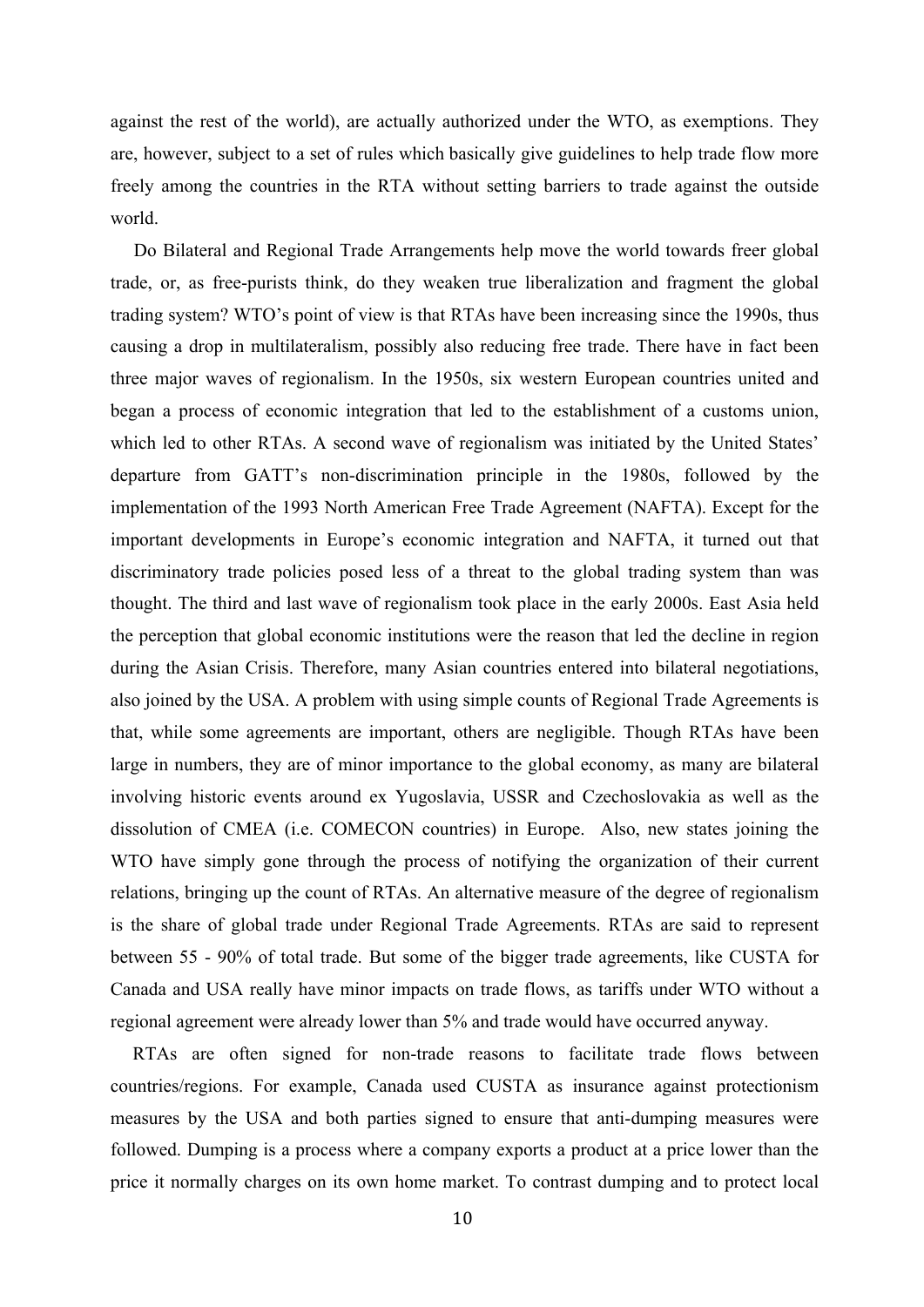businesses and markets, many countries impose stiff duties on products they believe are being dumped in their national market. Modern RTAs include "deep integration" provisions that go beyond WTO trade rules. Deep integration is the process in which domestic regulatory policies and measures are modified in order to remove barriers to trade, as opposed to "shallow integration" where border measures such as tariffs and quotas are eliminated. These measures can include customs procedures, competition policy, product standards, rules around access to government procurement, intellectual property rights, and so forth. Deep integration also has the potential to help improve welfare by cutting trade costs and reducing non-tariff barriers to trade, which hamper regional integration. Deep integration RTAs can also help to raise concerns about a partner's domestic policies or service sector structure, bringing out problems regarding poorly developed infrastructure and financial institutions. These can lead to improved financial systems and improved customs clearance efficiencies, which are beneficial to all. RTAs can serve as testing grounds for international policies in new areas and can improve relations when used as instruments of foreign policy, thus improving the national security of the countries involved and reducing the likelihood of war.

A key question raised around the formation of an RTA is whether or not these improve member countries' welfare. The preferential removal of tariffs may in reality lead to imports shifting away from the most efficient supplier to the country receiving preferential treatment, creating trade diversion. This generates inefficiency and hurts members of the agreement if the change in consumer prices, and therefore in consumer surplus, is too small to cover the costs from the inefficiency. In contrast, if the RTA leads to greater imports, consumer gains outweigh the costs from production inefficiency, improving members' welfare. In principle, RTAs can generate either trade creation or trade diversion but it is important to consider that participation in any RTA is a political decision and agreements will be formed based on local governments' objectives. If governments were only interested in welfare in their countries, only trade-creating RTAs would become operative. However, governments, often influenced by special interest groups, may pursue trade-diverting RTAs rather than seeking to improve their country's welfare.

As multilateralism and regionalism are correlated, an important question is whether the spread of regionalism will help or harm the multilateral trading system. To answer this question, an analysis can be done considering the Hecksher-Ohlin model and the Stolper-Samuelson effect. The Heckscher-Ohlin trade theory argues that trade occurs between two countries due to differences in labor, labor skills, physical capital, capital, or other factors of production across countries. The theory of this model basically holds that a country will export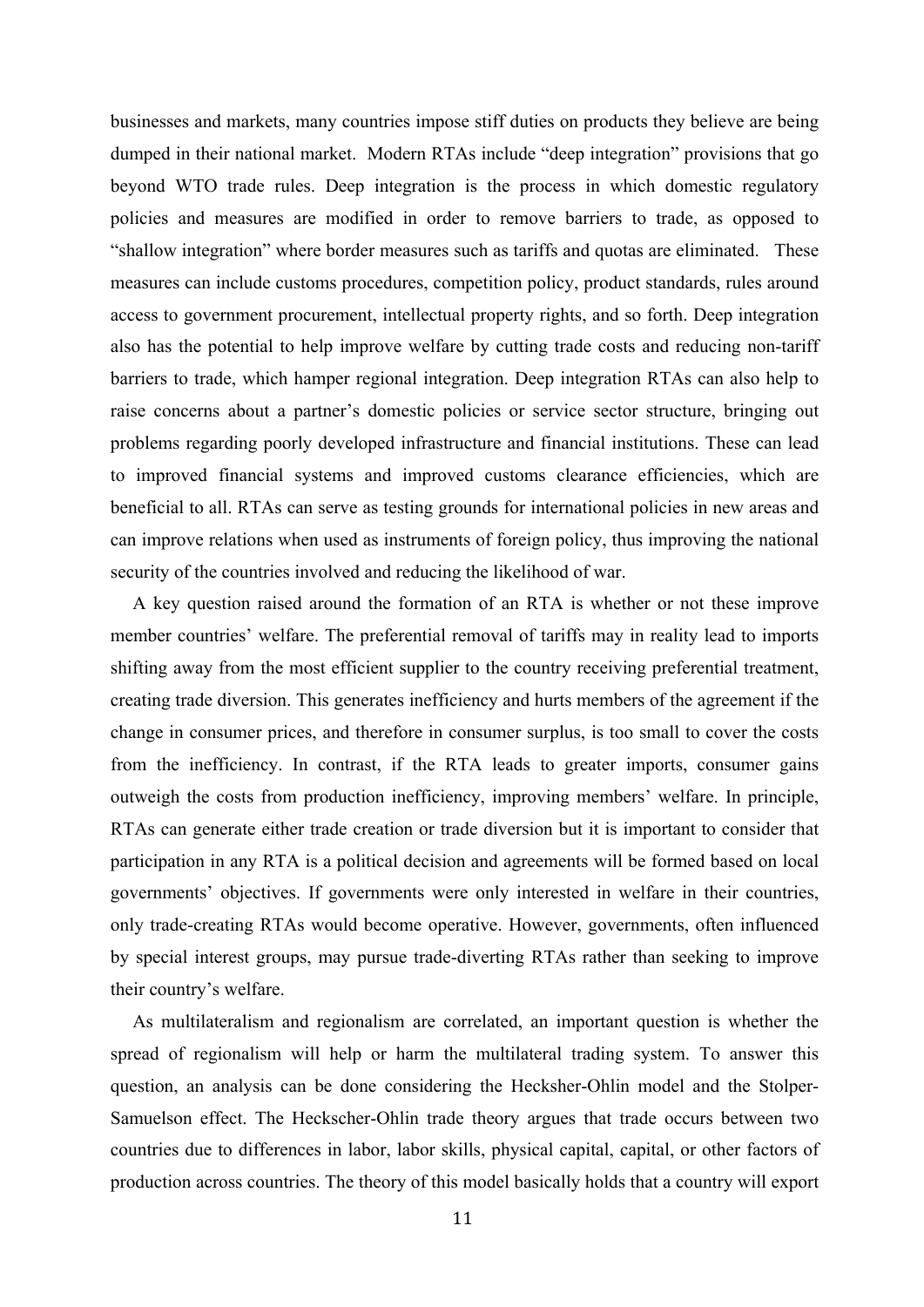those commodities that are produced by the factor that it has in relative abundance and that it will import products whose production requires factors of production where it has relatively less abundance. Basically, a labor-abundant country will specialize in and export laborintensive commodity, whereas a capital-abundant country will specialize in and export capitalintensive commodity. With these conditions, both nations would be better off if they freely traded, and under such a situation of free trade, this would maximize efficiency, resulting in a greater total production of commodities and cheaper prices for consumers than would be the case without trade. According to the Stolper-Samuelson theorem derived from the Heckscher-Ohlin model, under the assumptions of constant returns and perfect competition, if the relative price of a good increases, then the real wage or rental rate of the factor used intensively in the production of that good increases, while the real wage or rental rate of the other factor decreases. Subsequently, Samuelson argued that factor prices would be the same in all countries under free trade conditions, based on what is known in economics as the factor price equalization theorem. This might mean, for example, that international trade would cause wage rates for unskilled workers to fall in the high-wage country in relation to the rents available from capital and to the same level as wages in the low wage country, and for wages to rise in relation to the rents available from capital in the low-wage country and equal to the level of the country where labor was less abundant. The Stolper-Samuelson theorem states that any change in the relative price of goods alters the distribution of income. Both the Hecksher-Ohlin model and the subsequent Stolper-Samuelson theorem state that trade between two countries affect prices of goods, in turn affecting income growth, inferring that bilateral agreements may provide huge gains, undermining support toward multilateral trade agreements. But it is also true that bilateral agreements could be harmful to the prospects of global free trade in that they limit economic globalization by localizing areas of trade, making it more difficult for those outside of the region to trade with those within the agreement, which ultimately could also limit the growth prospects of both parties.

 Free trade is also weakened by Rules of Origin (ROO), criteria to determine the national source of a product, which are added to RTAs and bilateral agreements to avoid the possibility that a product destined to a high-tariff member country will be first imported into the lowest-tariff member country and then re-exported to the former. However, ROOs create distortions and create more trade diversion. Why do countries use complex ROOs if their consequences are difficult to determine and they are likely to reduce welfare? The reason is that, without ROOs, imports would enter the Free Trade Agreement (FTA) through the lowest-tariff country, which would then collect most tariff revenue from regional imports,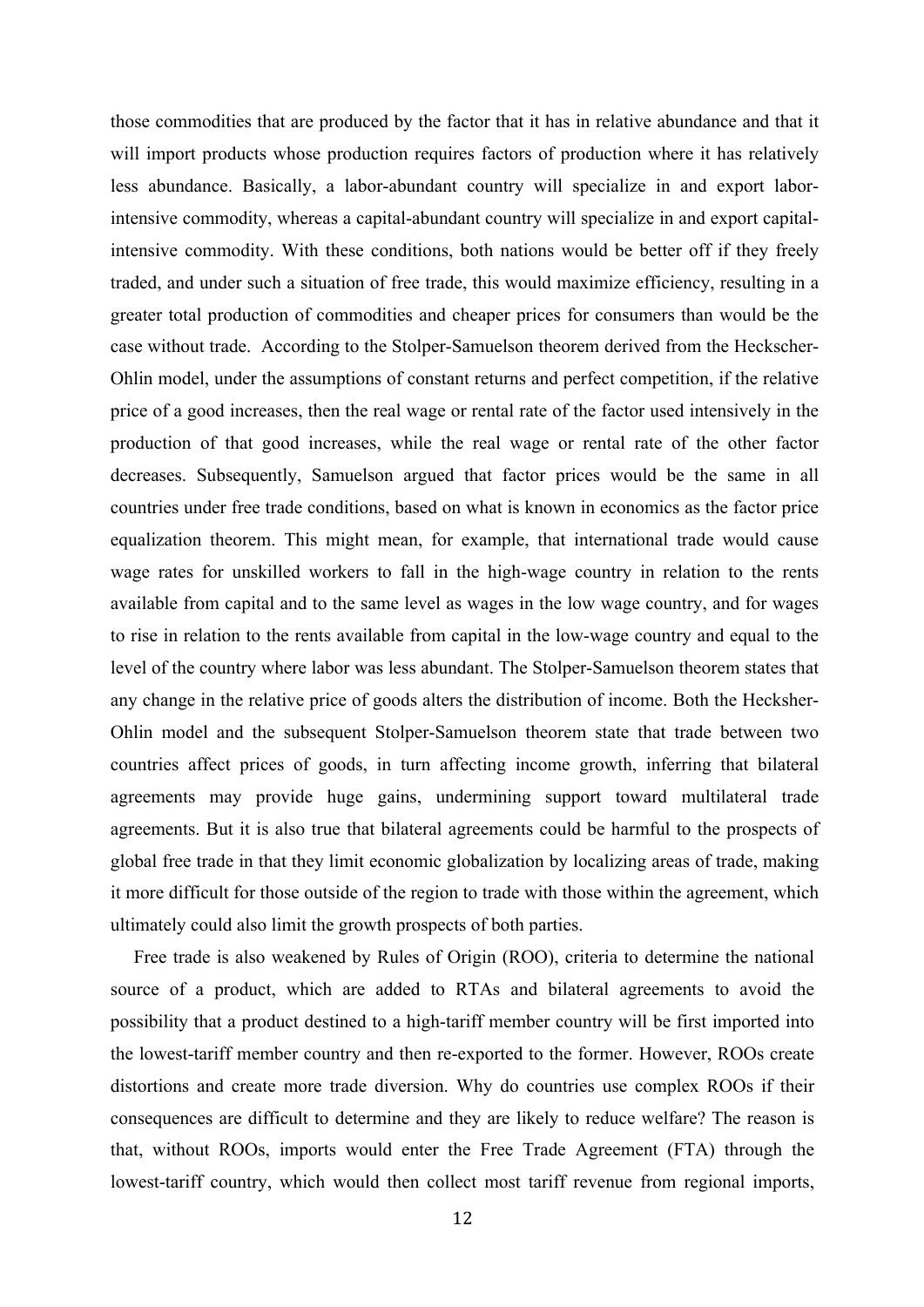distorting trade and reducing the positive effects of FTAs. The Spaghetti Bowl Effect is an interesting phenomenon in trade economics where the increasing number of FTAs between countries slows down trade relations between them. In Free Trade Agreements, members agree on a lower internal tariff to be applied between them, while at the same time each member can have its own external tariff levied on imports from non-member countries. This introduces the concept of country of origin used to distinguish products of one country from the other since products often pass through many countries. Each FTA has its own ROO and the problem arises when, as FTAs grow in number, so do the rules of origin. Thus, it is not easy for producers to comply with all the rules of origin simultaneously. The effect leads to discriminatory trade policy because the same commodity is subjected to different tariffs for the purpose of domestic preferences. With the increase in FTAs throughout the international economy, the Spaghetti Bowl phenomenon has led to paradoxical, and often contradictory outcomes amongst bilateral and multilateral trade partners.

 In the past 15 years regionalism has become, by far, the most popular form of trade. This trend has been met with skepticism by trade economists, many of whom are concerned with the distortions from the discriminatory policies inherent to these arrangements that could threaten global trade. This chapter has discussed concerns raised around bilateral and regional trade agreements, possibly endangering multilateralism and although theoretically there are different viewpoints, it is not clear yet if the threat is a real one. Empirical evidence seems to indicate that trade creation, not trade diversion, is the norm due to the fact that governments are very careful when forming regional trade agreements, also adjusting other trade policies to moderate distortions from discrimination. RTAs are normally entered into for reasons not necessarily linked strictly to the elimination of tariffs, and in fact, in a WTO world with already low tariffs, RTAs are unlikely to make much difference in trade flows. In addition, when examining the relationship between regionalism and multilateralism, it turns out that many RTAs are actually formed during multilateral negotiations. Yet it is always important to take it into consideration the threat of bilateral and regional trade agreements to global trade in order for trade economists to continue to look for ways to better integrate regionalism with continued increase in global trade. In today's era, globalization depends on sound trade policies that reflect market changes, establish free and fair trade practices and expand the possibilities for prosperous international trade. In the next chapter, we will examine the impact of trade policies on economic growth, with additional focus on the United States of America.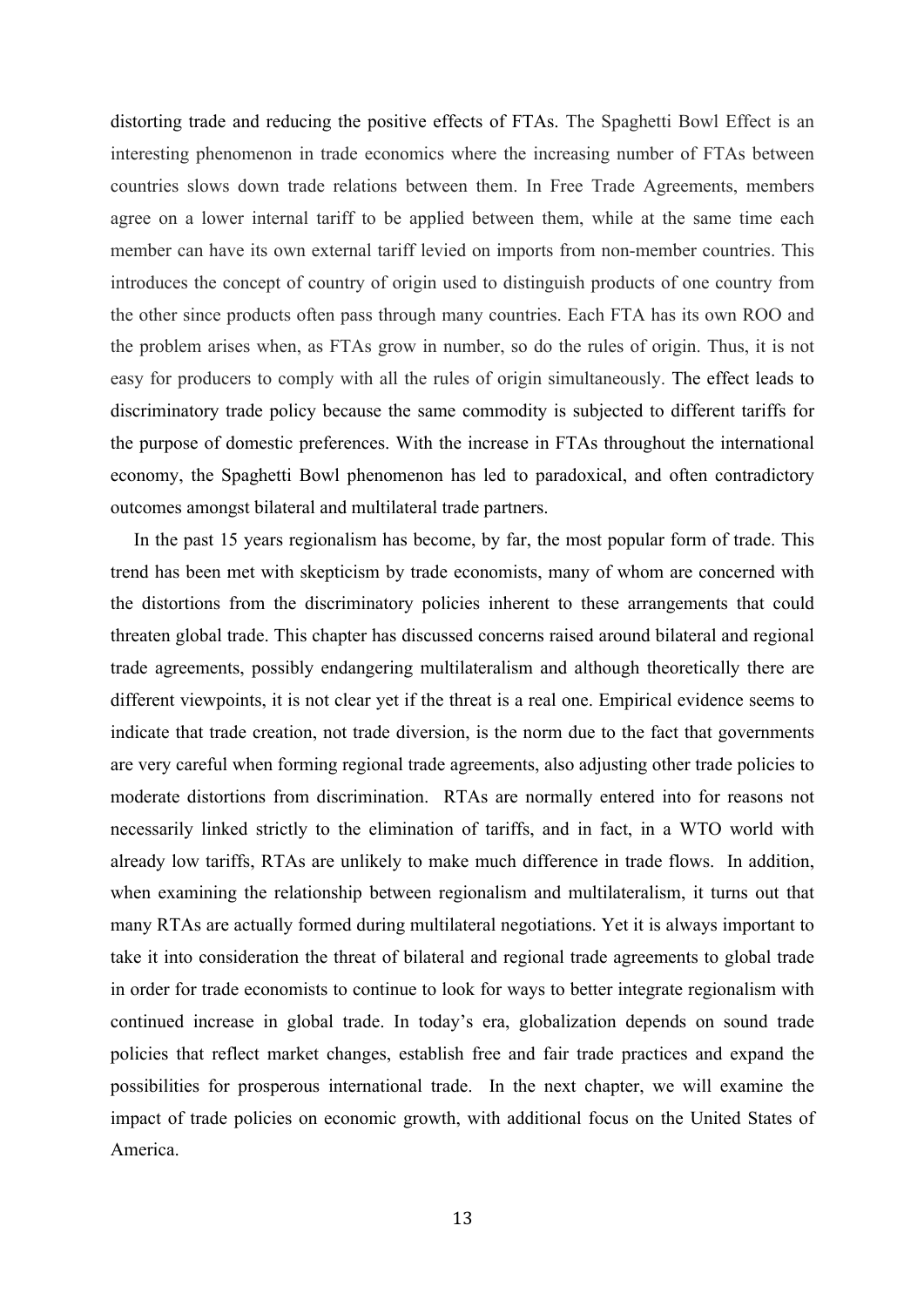#### **Chapter 2. The role of trade policy in an open economy: the case of the US**

#### **2.1 The role of trade policy in an open economy**

 An open economy is a market that engages in international exchanges of goods, services and investments between domestic businesses and communities outside of the country. Advantages to citizens in countries with open economies are that they have large variety of goods and services at their disposal to choose from, as well as the possibility to invest outside of their country. On the other hand, the dependence of open economies to other economies can expose them to risk. In an open economy, a country's spending in a year may not equal its output of goods and services. If a country spends more than it produces, it needs to borrow from abroad, while if it spends less than what it produces, it has funds available for lending to foreigners. Governments can control movements of capital and labor, resulting in different degrees of openness. Open economies prevail in most developed countries that support free trade policies. On the other hand, developing nations prefer to protect their local industries and are generally more closed.

 There are different economic theories around the role of trade policy and the relation of a country's economic growth to its openness to international trade. Economists generally support the theory that liberalizing trade has positive effects on economic growth, while some theorists have even concluded in some scenarios that liberalization may actually slow growth. In the seventeenth and eighteenth centuries, the predominant thinking was that a nation should export more than it imports. This idea, called Mercantilism, expressed an outlook that in our days would be considered economic nationalism, which gives the power to governments to support domestic industry and domestic trade. Mercantilists alleged that governments should promote exports and, to ensure an export surplus, place restrictions on imports. In fact, mercantilists believed in a common theory of international trade, the balance of trade theory. This theory states that a nation could only gain through foreign trade if it had a favorable balance, in other words, an excess in value of exports over imports. Subsequently, Adam Smith challenged the Mercantilist way of thinking in his "Wealth of Nations", published in 1776. He claimed that when one nation is more efficient compared to another in producing a commodity, while the other nation is more efficient in producing a different commodity, then both nations could benefit by trading with each other. Based on the "Wealth of Nations", David Ricardo introduced an important modification to Adam Smith's theory. He argued that it was important to consider the comparative advantage of each nation in production. Ricardo's theory states that a country has a comparative advantage in producing a good if the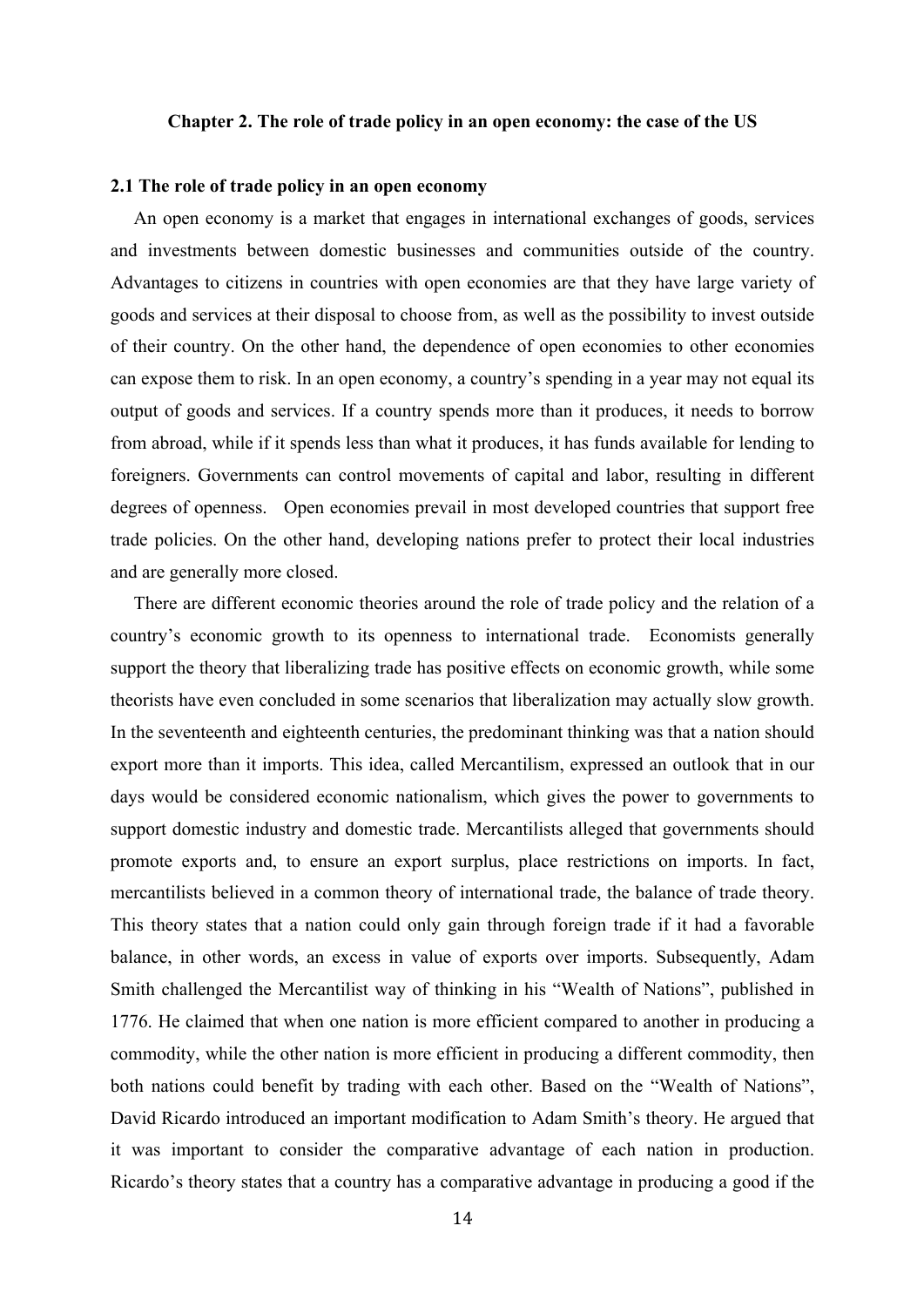opportunity cost of producing that good in terms of other goods is lower in that country than it is in other countries. If each country exports the goods in which it has a comparative advantage, both of the countries will benefit from trade. It is important to note that these theories only considered labor as a factor of production. In the early 1900s, two Swedish economists, Eli Heckscher and Bertil Ohlin developed Ricardo's theory, considering several factors of production. The Heckscher-Ohlin theory holds that a country will export commodities that are produced by the factor that it has a relative abundance in, and it will import products whose production requires factors of production where it has relatively less abundance. According to traditional trade theory, free trade or the liberalization of trade via a removal of import tariffs or export impediments, are the best strategies from a welfare point of view. In static terms, the law of comparative advantage holds that all nations can benefit from free trade because of more output available as a consequence of more efficient production. Conversely, many economists believe that the dynamic benefits of free trade may be greater than the static benefits. Dynamic trade theory is based on neoclassical assumptions. Neoclassical growth theory is an economic theory that outlines how a steady growth rate can be achieved with the proper amounts of labor, capital and technology. This theory is based on the belief that the accumulation of capital within an economy and its relationship with labor is important for economic growth and for determining output. Neoclassical growth theory goes back to Solow, the simplest model of economic growth, and originally it assumed a closed economy. As in the 1900s economic policy started to have a more importance, the neoclassical model was also applied to open economies. Since the start of this theory, trade liberalization had a positive impact on the level of income. This was subsequently confirmed by the neoclassical growth theory, when applied to open economies. As a result of trade liberalization, a rise in the savings rate will lead to an increase in investment, which will have a positive impact on income and on the growth rate. However, the rise in investment will only happen temporarily, up until the point at which savings are sufficient to cover depreciation and growth. This means that, without the presence of any technological change, per capital income would also stop increasing. In fact, technology can lead to very high economic growth. Anyhow, in the short and medium-run, growth in income could occur even without the presence of technological change but, in the long run, income is entirely dependent on technological change.

 The new trade theory was developed by Paul Krugman in the late 1970s to predict international trade patterns. While the traditional theory of international trade made it possible to exchange goods based on comparative advantage between countries, the new theory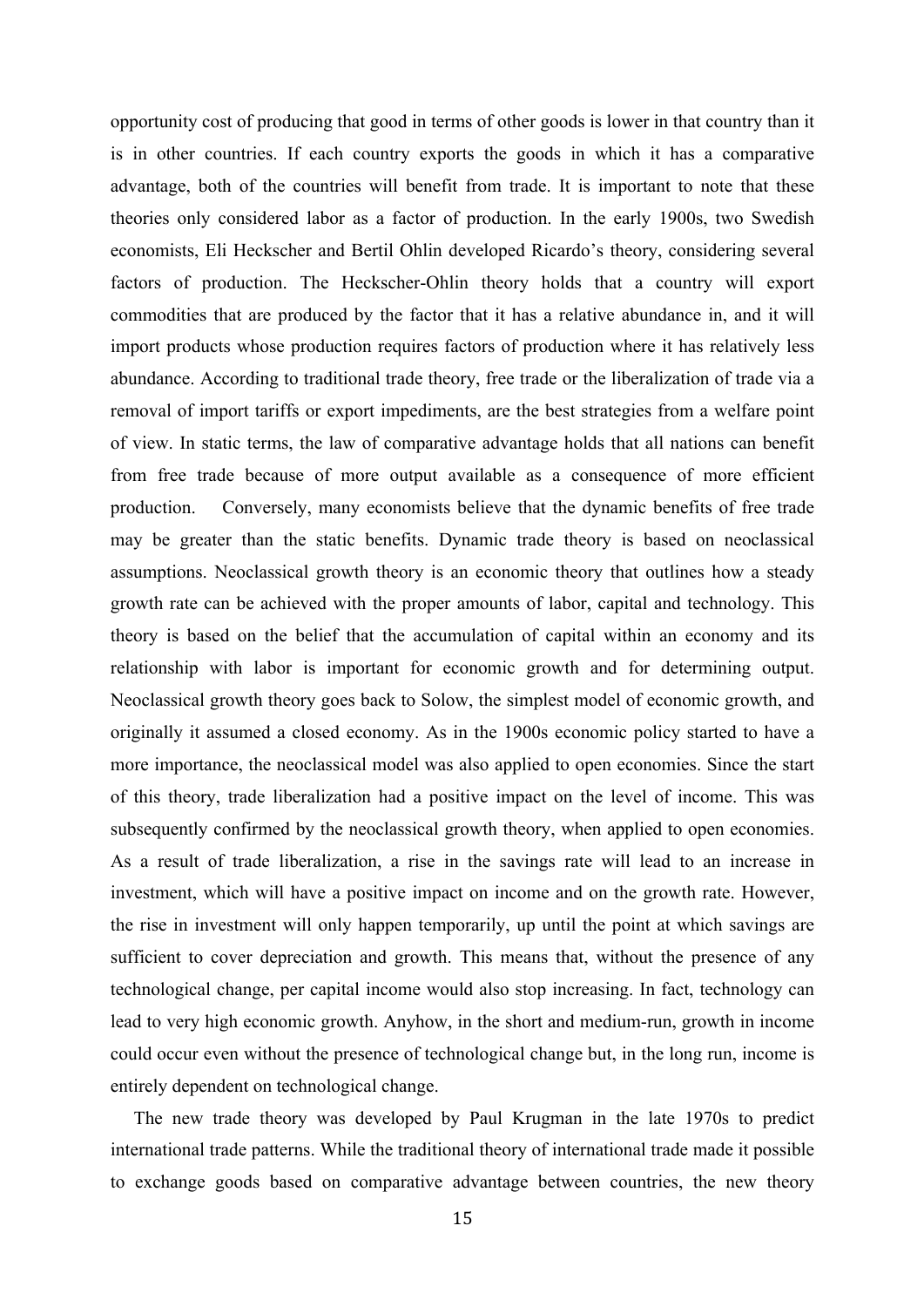includes the determinants of comparative advantage, such as geography and factor proportions, into the model. New Trade Theory of International Trade takes a different approach from the Ricardian and the Heckscher-Ohlin models on why countries engage in international trade. Both models assumed constant returns to scale, meaning that if all factors of production are doubled then output will also double. However, a firm may have increasing returns to scale so that when all factors of production are doubled, output more than doubles which will force firms to engage more in international trade, because of the need for a larger market. Therefore, the increase in output compared to the situation with constant returns to scale must be associated to an increase in market size. New Trade Theory of International Trade is opposed to the assumption made in the Ricardian and Heckscher-Ohlin models that there is perfect competition in the market in that there is no existence of monopoly profits. The presence of economies of scale leads to a breakdown of a perfect competition and creates more efficient firms, which continue to expand in the market because of increased outputs. In his 1979 paper, Krugman analyses a simple model with two countries. Consumers in both countries have a preference towards variety but there is a trade off between variety and costs. Because of economies of scale, unit costs fall as the firm produces more, therefore as variety increases the firm entails higher costs. Let's consider a situation without trade, in which both countries produce the same number of varieties. The countries are similar and there are not specific reasons for trade. Nevertheless, trade could be welfare enhancing since, with trade, economies of scale can increase, reducing costs and prices. The situation after trade between the two countries is interesting. Even if the number of total varieties decreases, the number of varieties available to each consumer increases, increasing their welfare. As already stated, this theory relaxes the assumptions of perfect competition and it concludes that, under conditions of imperfect competition, restrictions to trade can be welfare improving. New trade theory argues that if the output required represents a substantial proportion of total world demand for the product, the world market can sustain only a limited number of firms. Thus, the firms that first enter the world markets gain an advantage that may be difficult for the other firms to match. In other words, firms that gain that advantage possess market power. Market power can be used to eliminate foreign competitors by selling products at a price below marginal cost until competitors are unable to maintain their position in the market. This argument is the notion of "first-mover advantage" and is called predatory pricing. Having market power means that a producer is able to increase output and the market share. In such a situation, small competitors do not have a high chance of surviving in the market.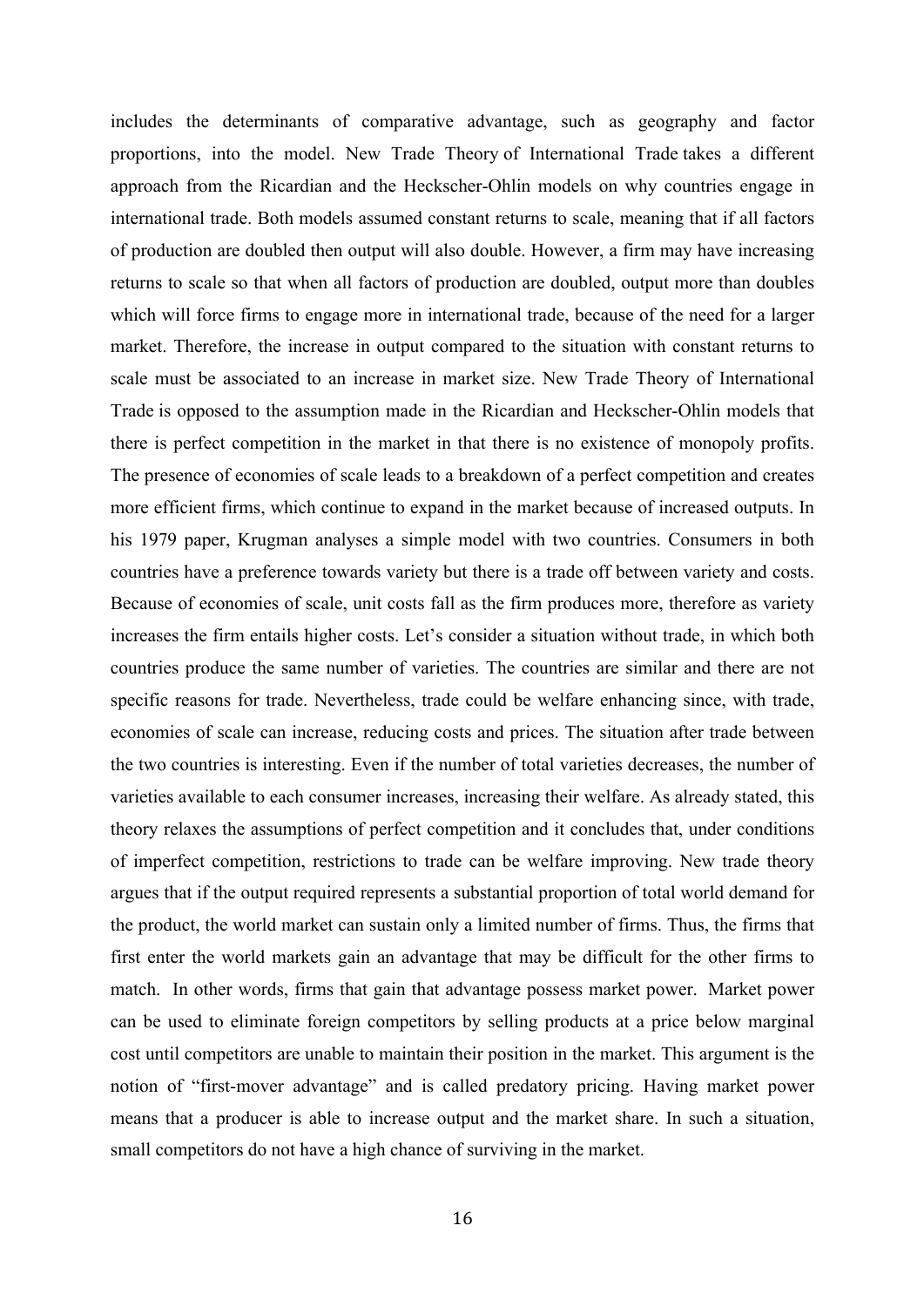#### Tab 3. Economic theories

| Model            | <b>Factor of production</b> | Competition         | <b>Economies of scale</b>                                                         |
|------------------|-----------------------------|---------------------|-----------------------------------------------------------------------------------|
|                  |                             | assumptions         |                                                                                   |
| Ricardian model  | Labor                       | Perfect competition | Constant returns to scale.<br>Opposition of tariffs.<br>Countries export based on |
|                  |                             |                     | comparative advantage.                                                            |
| Hecksher-Ohlin   | Labor and capital           | Perfect competition | Constant returns to scale.                                                        |
|                  |                             |                     | Similar beliefs to the                                                            |
|                  |                             |                     | Ricardian model.                                                                  |
| New trade theory | Labor and capital           | Imperfect           | Increasing returns to scale.                                                      |
|                  |                             | competition         | When all factors of                                                               |
|                  |                             |                     | production are doubled,                                                           |
|                  |                             |                     | output more than doubles.                                                         |
|                  |                             |                     | enable firms to engage                                                            |
|                  |                             |                     | more in international trade,                                                      |
|                  |                             |                     | because of the need for a                                                         |
|                  |                             |                     | larger market.                                                                    |

Source: Wilson Center

 The objective of reducing barriers to trade is to improve the economic well being, by increasing the level of trade. Economists measure economic well being in terms of gross domestic product, since it is considered the best measurement available, but it could have difficulties. The equation for determining GDP is the sum of consumption, investment, government spending and balance of trade (difference between exports and imports). The impact of trade on GDP is the net amount between exports and imports. The economic impact of increased imports is a reduction of gross domestic product; a consequence could be a decrease in production and employment, which will lead to a reduction in output. This would suggest that the belief of the mercantilists was correct and a nation should consider restricting imports. Nonetheless, almost all economists would reject that conclusion since, based on the theories of comparative advantage, they believe that reducing trade barriers benefits a country whether of not the country's trade partners also reduce their barriers.

#### **2.2 U.S. Trade policies in the U.S. in the past 20 years**

In the  $19<sup>th</sup>$  century, the Industrial Revolution was the force that led the transition of the American economy from an agricultural to an industrial one, making the United States an industrial power with significant global impact. The U.S. became the world's most important industrial power after the Second Industrial Revolution, between 1870 and 1914. During this period, large urban centers like New York and Boston evolved, bringing influxes of migrant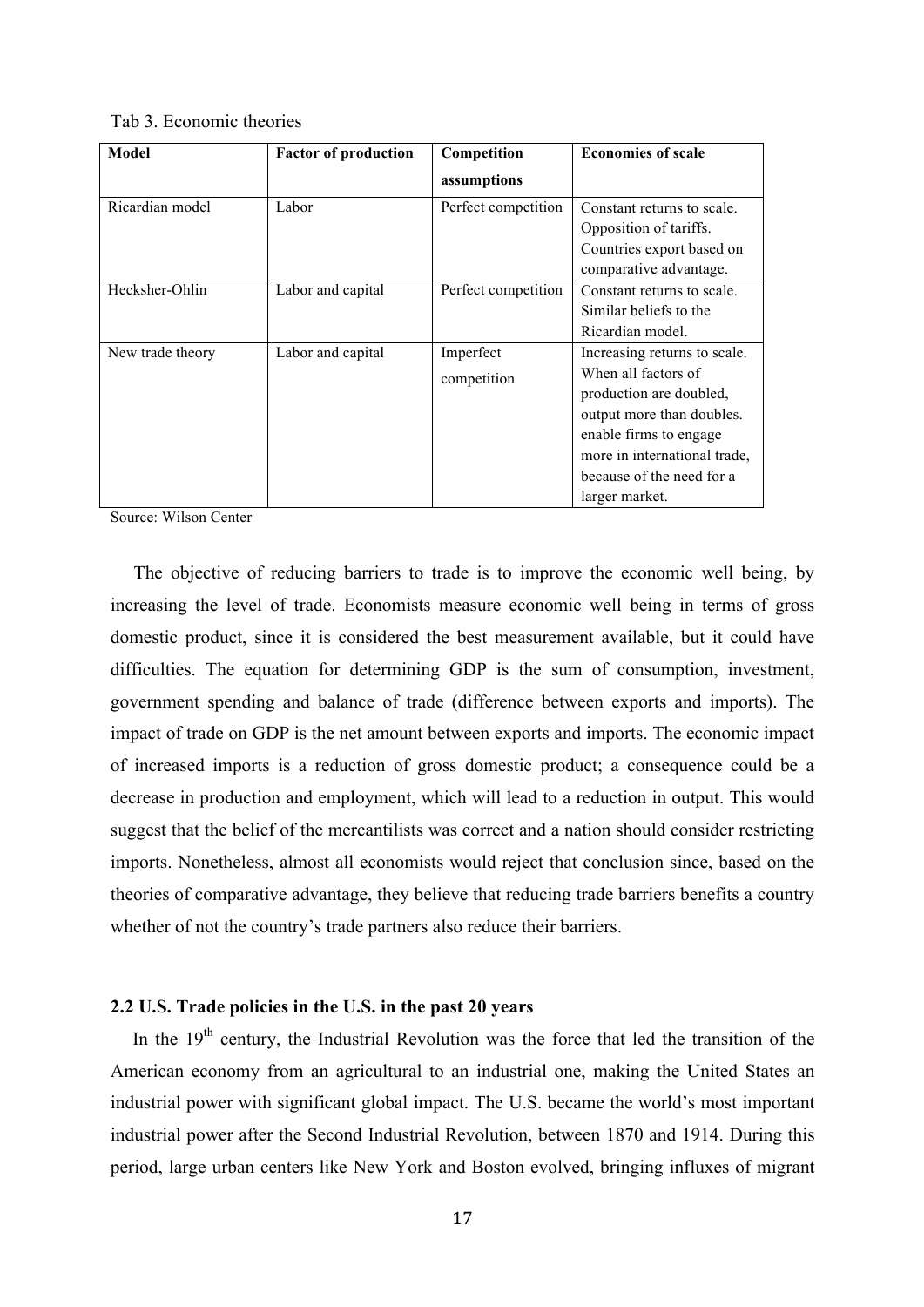workers. Industrialists became very wealthy thanks to the capitalist principle of wage labor, as theorized by Adam Smith and Karl Marx. America's large population and extensive natural resources helped shape America as a global economic power in the international market.

Since World War II, the United States has played a leading role in the liberalization of trade in goods and services. The support for liberalized trade has helped the United States to maintain international relations at bilateral and multinational levels safeguarding the nation from damage arising from protectionism. The U.S. was very active in the negotiation of GATT, even leading the eight rounds of multilateral negotiations that resulted in the creation of the World Trade Organization (WTO) during the Uruguay Round, which was launched by President Ronald Reagan in 1986 and concluded under President Bill Clinton in 1994. Tariffs fell, non-tariff barriers were removed and world trade surged. Most economists agree that this growth in trade contributed to a strong U.S. economic growth in the years following WWII. In 1947, imports and exports accounted for 10.9% of the U.S. Gross National Product, which rose to just over 30% in recent years. The U.S. also negotiated the North American Free Trade Agreement (NAFTA) with Canada and Mexico, which went into effect January 1, 1994 and eliminated all trade barriers between the three countries, creating a duty-free market of around 450 million people accounting for 24% of total world GDP. Investments were opened up and the agreements also included side pacts on environment and labor and the elimination of agricultural barriers.

By 1995, U.S. efforts to liberalize trade had achieved incredible success. However, concerns around "globalization" following WTO and NAFTA led the environmental community to view the U.S. trade agreements as an enemy to the environment and to developing countries now opening up to competition from developed nations. In addition, labor unions in the U.S. viewed trade liberalization as a mechanism to transfer good jobs from the U.S. to the rest of the world. These alarms led to mass protests against globalization in late 1999, which made the WTO's launch of a new round of multilateral negotiation in Seattle fail. As we described earlier in this paper, another unsuccessful round of negotiations, Doha, was launched in 2001 to promote economic development in the poorest countries, but talks were suspended in 2006.

In the early 2000s, with multilateral negotiations at a standstill, the United States sought to negotiate regional and bilateral agreements in order to continue with market liberalization. In 2001, the U.S. negotiated a bilateral FTA with Jordan purely for political reasons, to promote peace between Israel and its neighbors. Shortly after the terrorist attacks on September 11, 2001, the U.S. launched an initiative to further promote peace in the Middle East by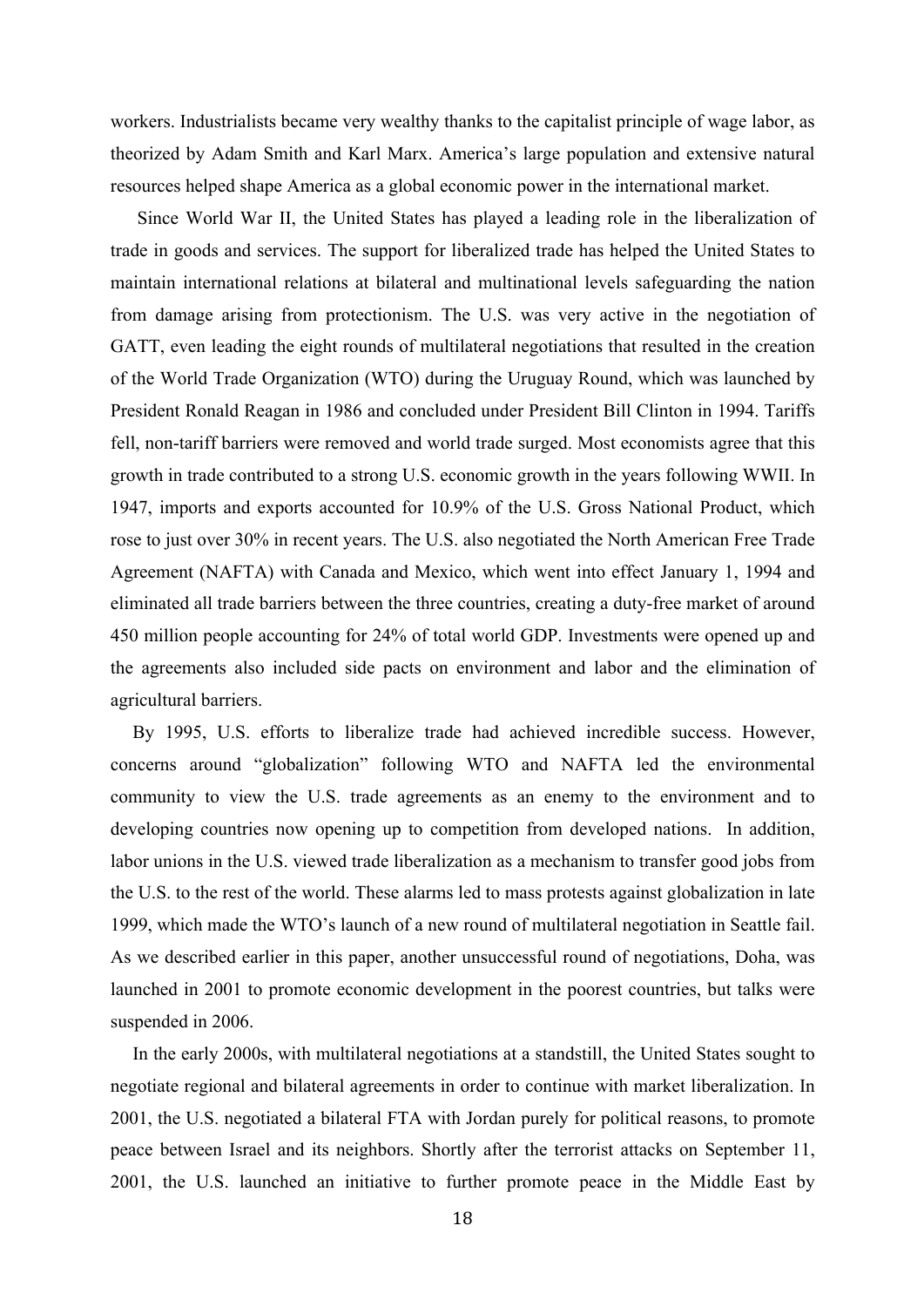negotiating a Middle East Free Trade Agreement extending from the Persian Gulf to the Atlantic Ocean. Many agreements came out as a result of this and the hope was that by including both Arab nations and Israel in FTAs, the resulting economic growth in this area of the world would promote peace and discourage terrorism in the Middle East.

More recently, under President Obama, the U.S. completed negotiations for a regional trade agreement called the Trans-Pacific Partnership (TPP) between Australia, Brunei, Canada, Chile, Japan, Malaysia, New Zealand, Peru', Singapore and Vietnam. President Obama was in support of U.S. participation in the agreement, considering it a strategic path to Asia, and all members signed the agreement on February 4, 2016. The transaction would have been the world's biggest free trade deal, covering 40% of the global economy. However, on January 23, 2017, President Donald Trump withdrew the U.S. from the agreement, so the agreement could not enter into force. Another trade agreement that the Obama administration also negotiated, but did not finish, was the Transatlantic Trade and Investment Partnership (TTIP), a bilateral free trade agreement between the U.S. and Europe, two of the world's largest economies, generating a third of the world's GDP of \$127 trillion. If completed, TTIP would become the world's largest trade agreement, even bigger than NAFTA. Negotiations have stalled and President Trump has neither withdrawn nor progressed in talks with European leaders.

| <b>Time Frame</b>      | <b>Trade policy</b>              | <b>Outcome</b>                        |
|------------------------|----------------------------------|---------------------------------------|
| $19th$ century         | From agricultural to industrial  | U.S. most important industrial        |
|                        |                                  | power; evolution of large urban       |
|                        |                                  | centers.                              |
| $20th$ century         | Free Trade expansion             | GATT, WTO creation, NAFTA;            |
|                        |                                  | Tariffs fell from an average 40% in   |
|                        |                                  | 1950 to 9% in 2013, world trade       |
|                        |                                  | reached \$19 trillion in 2013.        |
| Early 2000's           | Preference for FTAs and          | Jordan, Caribbean Basin, Chile, Peru, |
|                        | bilateral agreements following   | Singapore, Australia, Bahrain,        |
|                        | free trade skepticism and        | Morocco, Oman, Colombia, Panama,      |
|                        | concerns around globalization.   | South Korea, CAFTA-DR etc.            |
| President Barack Obama | Open up to largest and fastest-  | Negotiations in Trans - Pacific       |
| $(2009 - 2017)$        | growing markets to U.S.          | Partnership (TPP), Transatlantic      |
|                        | exports, mainly Asia-Pacific and | Trade and Investment Partnership      |
|                        | Europe; enforce U.S. trade       | (TTIP), Trade in Services Agreement   |
|                        | rights and global standards to   | (TiSA), enforcement cases to WTO      |
|                        | ensure level playing field.      | (including 15 against China);         |

Tab 4. U.S. Trade Policies in recent times

Source: Washington International Trade Association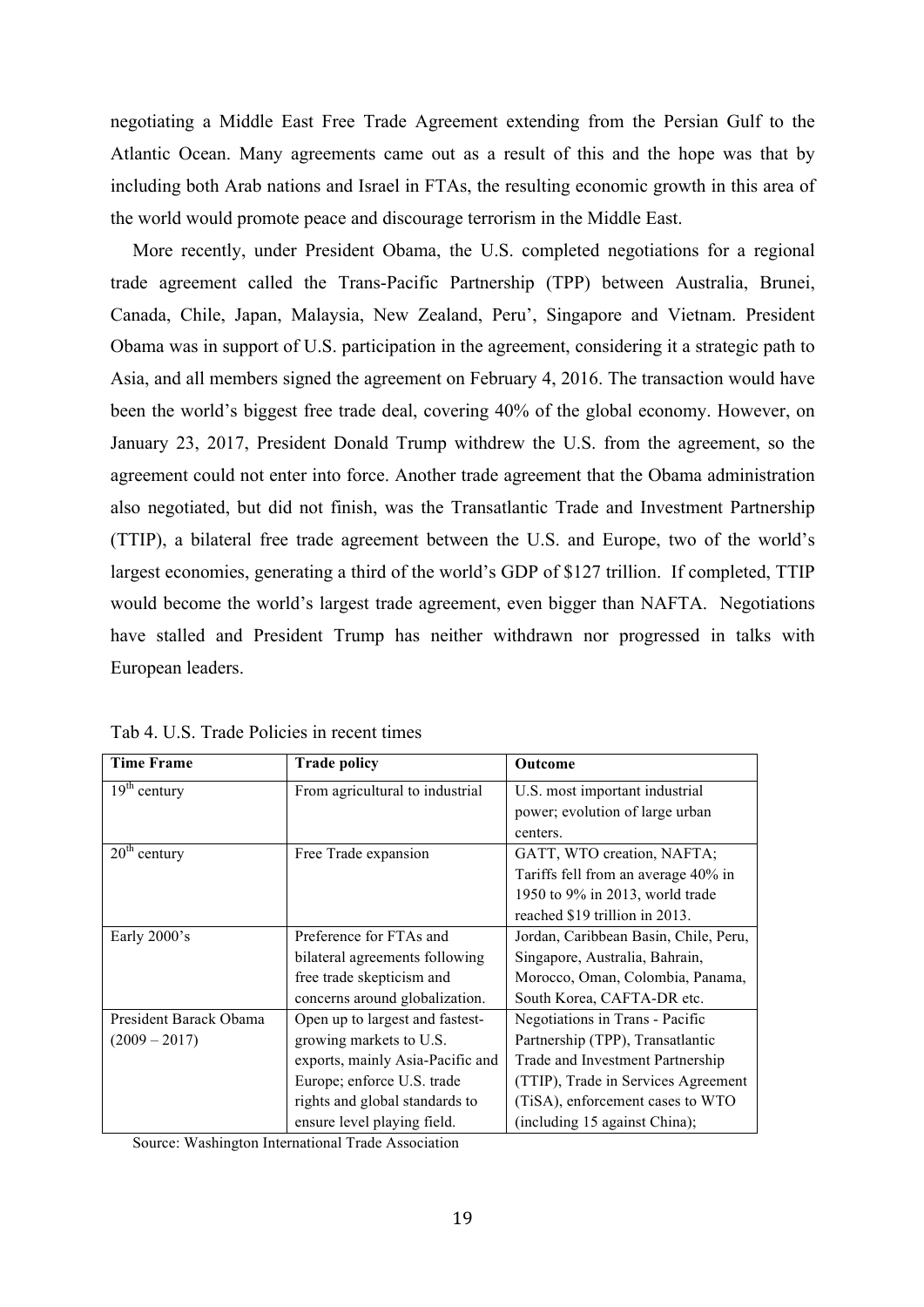The U.S. and the EU are also among the 23 members of the WTO that are currently negotiating the Trade in Services Agreement (TiSA), aimed at opening up markets and improving rules in areas such as licensing, financial services, telecoms, e-commerce, maritime transport, and professionals moving abroad temporarily to provide services. The participating countries account for 70% of world trade in services.

Support for trade agreements such as WTO and NAFTA, and free trade in general, is at low levels among the American public. A 2015 CNBC survey found that half of the respondents believed that U.S. trade agreements had more drawbacks than benefits. A March 2016 poll by Bloomberg politics resulted in 65% of respondents believing that the U.S. should have more restrictions on imports, with only 22% believing there should be fewer restrictions. Opinion polling in February 2017 recorded a 72% consensus of Americans viewing trade as an economic opportunity. But in April 2017, 52% of Americans surveyed said that free-trade agreements with other countries were a good thing for the U.S., down from 59% in 2014. And 40% said that trade deals had been a bad thing, up 10% over the same period. These growing results reflecting public dissent against free trade are due to a number of things, including the belief that jobs are being lost, mainly in manufacturing, because of increased international competition coming from trade. Another reason for public backlash against trade is the use or perceived use on the part of other countries of unfair trade practices such as dumping, subsidies, the use of state-owned enterprises and currency manipulation, all practices that undermine U.S. public trust that the playing field is level. This explains why contenders to the 2016 U.S. presidential elections (Donald Trump, Bernie Sanders and Hillary Clinton) appealed to those hurt by trade. However, a study published in 2017 concluded that 13% of job losses in manufacturing between 2000 and 2010 resulted from trade, while over 85% were actually caused by automation and other technologies.

#### **2.3. The "Trump" Administration trade policy**

Throughout the years, Americans thought that freedom, free markets, progress and human rights were values of utmost importance. Some of these beliefs have been challenged with the election of the current president of the United States, Donald Trump. Before entering politics, Donald Trump was a businessman who collected vast hotels and other properties in New York City and around the world. Trump has only recently become very active in politics; in June 2015 he announced that he would be a candidate in the U.S. presidential election of 2016. In his final days of campaign, Trump promised his supporters that "every dream you ever dreamed for your country" would come true if he were to be elected as president. Pledging to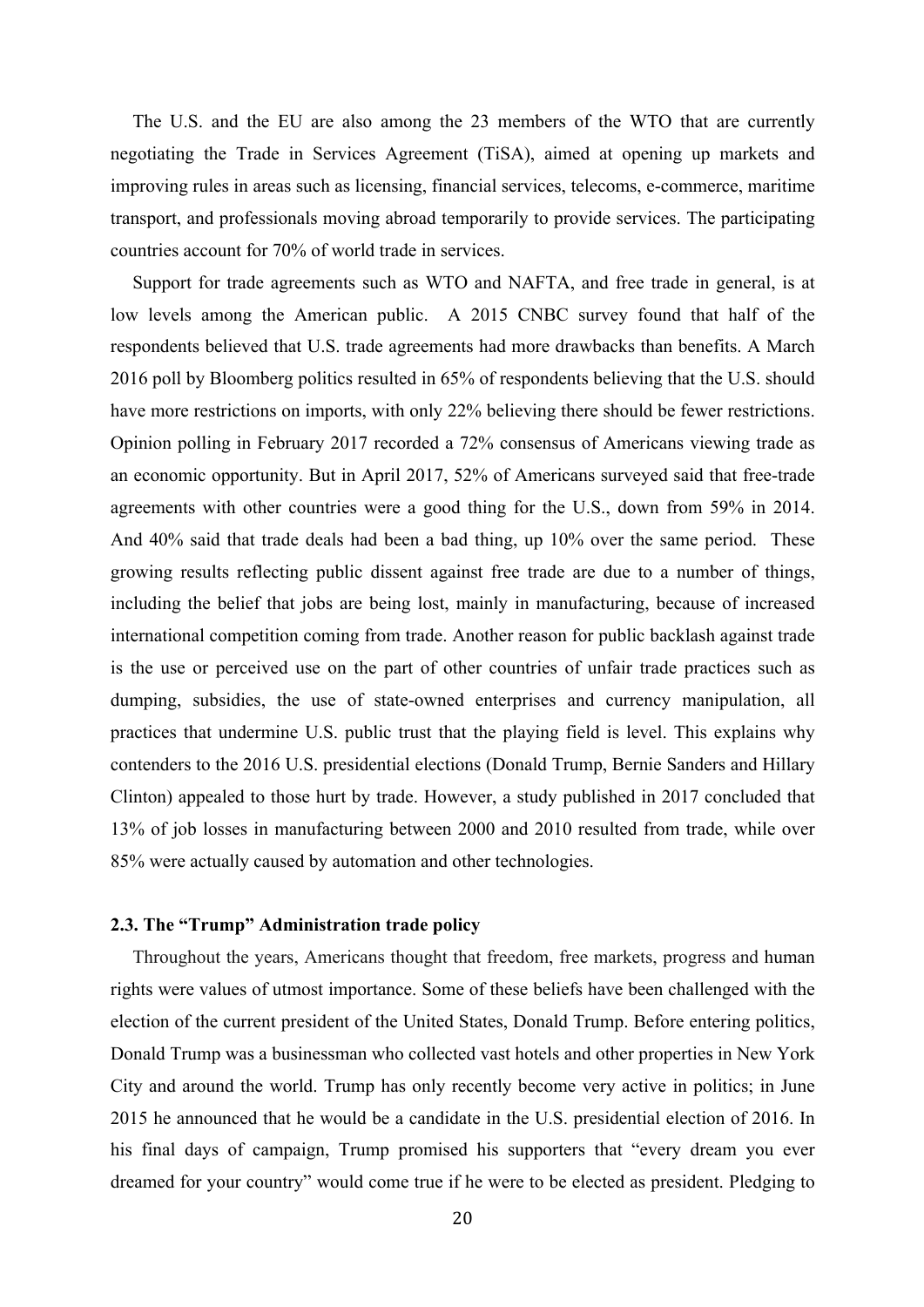"Make America Great Again" (MAGA), he promised to create new jobs, to inflict a penalty on American companies if they exported jobs outside of the United States, to repeal the Affordable Care Act (ACA), better known as Obamacare, to improve infrastructure and to reform the tax system. He also introduced his views on trade: playing to the American public's general dissatisfaction with globalization, especially those who felt left behind by trade, Donald Trump promised to reduce the trade deficit and bring back jobs to the U.S. by raising tariffs on imports, doing away with bad deals and getting tough with countries not abiding by the rules. What is ironic is that his proposal to raise tariffs could hurt the very people who voted for him, as those with modest incomes spend larger proportions of their pay on imported goods, so tariffs on these goods would actually increase their prices to U.S. consumers. Trump also seems to place heavy emphasis on the U.S. merchandise trade deficit while largely ignoring the surplus in the services sector. In his inaugural address on January 20, 2017, Trump announced that he intended to break the US's common long-lasting pattern on trade by taking decisions that would run opposite to traditional policy approaches to trade. Contrary to the United States' stance on liberalized trade, President Trump's trade proposals reject the theory of comparative advantage and the liberal belief of stability that arises from commitment to economic interdependence. Indeed, he has promised to Make America Great Again by adopting protectionist policies that will supposedly lead to great prosperity and strength. Trump attracted anti-Establishment voters who were not dissuaded by his harsh solutions and were no longer convinced of the current administration's capability in remedying the ongoing economic problems. Being a businessman and not the standard example of a politician, his populist agenda appealed to "blue-collar" workers, thus he gained votes in the more industrial areas of the country, sufficient to win an electoral majority for the presidency. The revision of U.S. trade policy is clear from the proposals President Trump has made. The Trump administration has indicated the decision of participating only in bilateral agreements, consistent with the president's rejection of the theory of competitive advantage; a trade agreement between two nations will tend to favor the country with the best economy, in this case the U.S., putting the weaker nation at a disadvantage. Trump and his advisers also see bilateral deals as easier and quicker to negotiate than the larger and more complex regional or multilateral arrangements, also because in bigger deals, the U.S. gets "*picked apart by all countries*", as stated by Wilbur Ross, the U.S. Secretary of Commerce.

One of Trump's first acts as President was to withdraw from the signed Trans-Pacific Partnership (TPP) accord, an agreement among twelve countries that contained measures to lower both non tariff and tariff barriers to trade, that would have deepened economic ties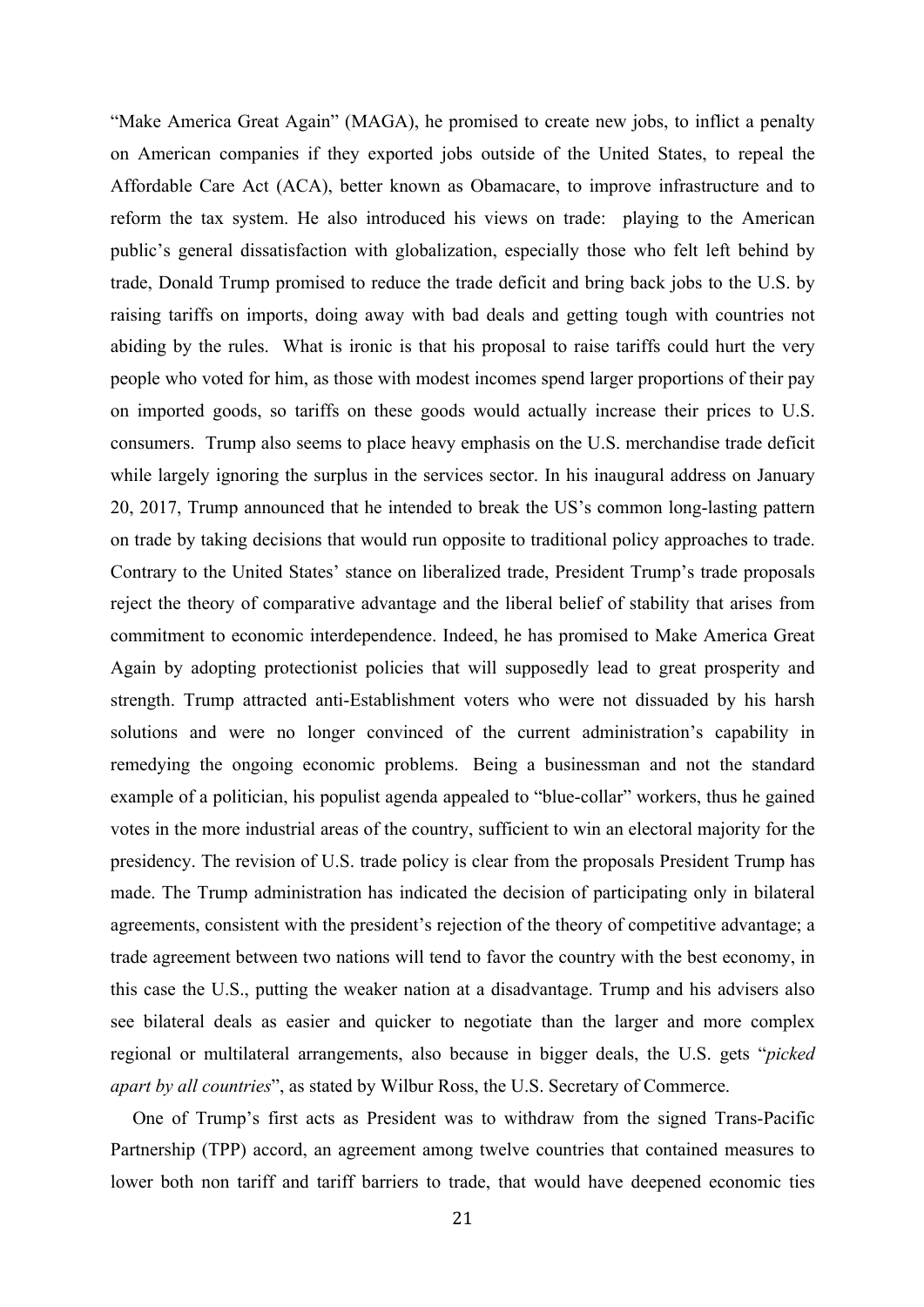between these countries and would have advanced U.S. strategic interests in the Asia-Pacific region. President Trump saw the deal as likely to accelerate U.S. decline in manufacturing, lower wages, and increase inequality. So as to not lose any opportunities in that region, Trump and his advisors are pursuing a bilateral trade agreement with Japan, with which the U.S. has a large trade deficit, hoping to get better market access for U.S. automobiles and agricultural products such as beef.

President Trump is also threatening to withdraw the United States from the North American Free Trade Agreement (NAFTA) signed by Canada, Mexico and the United States. Since the cooperation started, U.S. trade with the members of NAFTA has grown more rapidly compared to American trade with the rest of the world, with Mexico and Canada being the second and third largest exporters to the United States, after China. Under the agreement, the three members do not pay any tariffs on goods that cross the borders, which has led to important trade equilibriums in the automotive, apparel, agricultural and medical devices fields. Nonetheless, Trump has criticized NAFTA for creating unfair cooperation, allowing Mexico to steal jobs from the United States and opening the border to tariff-free goods. However, pulling out of the pact could have negative economic consequences: if Trump decides to withdraw from the agreement, WTO regulations would apply between the three countries, as all three are members of the World Trade Organization. More specifically, under WTO, tariffs on U.S. exports to Mexico would be particularly costly (i.e. 15% on wheat, 25% on beef, 75% on chicken and potatoes. 15-20% on soap, clothing, etc.) while Mexican goods going to the U.S. would be subject to tariffs averaging 3.5%. Canada also would be subject to tariffs from both countries, along with its own exported goods becoming more expensive by an average of 4.2% in tariffs. Prices of goods would become higher in all three countries, impacting companies and consumers, while also putting complex supply chains created at risk and possibly leading to a loss of the North American competitive edge over other major global manufacturing hubs in Europe and Asia. Rather than being dismantled, the NAFTA agreement is currently in a renegotiation process and in order to avoid going against WTO rules that do not allow sector by sector negotiations, the participating countries can work out certain sections of the agreement under the image of modernization to include digital economy concepts such as e-commerce and data flows, as well as energy market investment provisions for Mexico, originally exempted by Mexico's constitution.

With regards to the Transatlantic Trade and Investment Partnership (TTIP) negotiations with Europe, Trump has not overtly withdrawn from the talks, but these have stalled following his election. Yet there have been concerns on the part of Europeans around the fact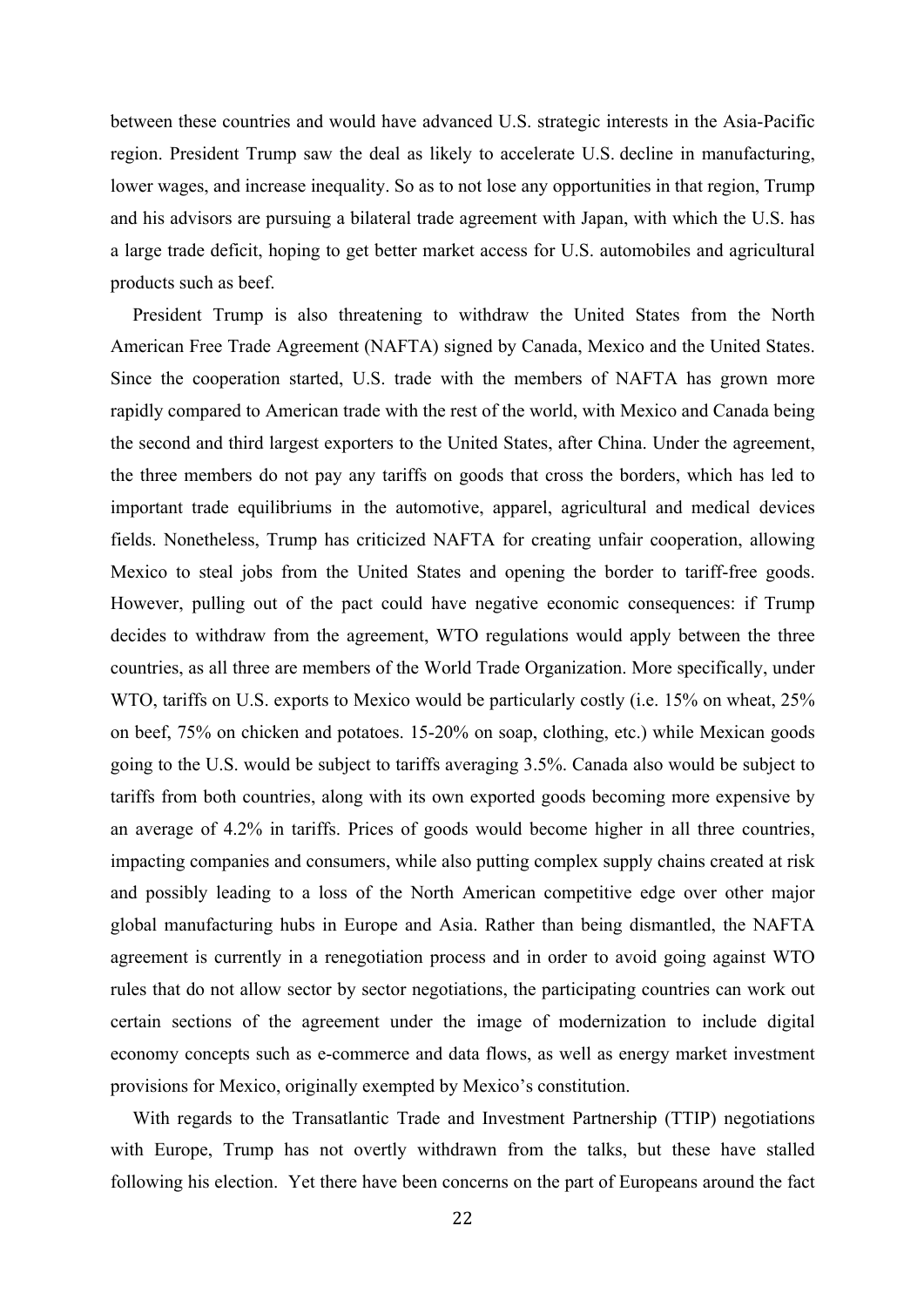that European standards would be at stake if U.S. exporters are granted increased access to the EU market for products such as cars, industrial machinery, agricultural goods and pharmaceuticals, as currently demanded by the U.S. government. Instead of pressing on negotiations with Europe, following on the Trump Administration's preferred choice of bilateral agreements, there is an interest on the part of U.S. administration to negotiate trade matters with the UK, yet a deal is unlikely until the post-Brexit arrangements between the UK and the EU are finalized.

An important decision Trump has made in his protectionist trade policy is the increase of tariffs on imports. A tariff is a tax or duty that the government fixes on imported goods to protect domestic industries. From the start of his campaign, the President promised to impose new tariffs on countries that harm U.S. interests through unfair trade practices. He believes that tariffs should be applied to all imports entering the United States and on imports made by American companies with outsourced production facilities in foreign countries. Trump has stated that previous trade agreements have incentivized U.S. corporations to outsource manufacturing to foreign nations and, as a consequence, manufacturing jobs have declined immensely. Therefore imposing tariffs would encourage foreign manufacturers to build plants in the United States, improving workforce in the country. Another reason to impose tariffs is to protect the United States from nations that partake in unfair trade practices, such as copying U.S. products, stealing workers, subsidizing local products, manipulating their currency to their advantage and so forth. Donald Trump's protectionism is an important topic to consider since it could lead to precarious international relations with other countries. Could it be that Trump's actions will mirror an old and dangerous mistake? In 1929, after a sharp decline in stocks, the Fed, which was introduced for the purpose of preventing the failure of banks, did not intervene to support them. So, from that moment on many banks failed in the U.S., with a consequent contraction of the quantity of money in circulation. Deflation could have been restricted only to the U.S., but Congress turned a serious internal crisis into a catastrophe that was not just American, by approving the Smooth-Hawley tariff act in 1930. This act introduced tariffs on 20.000 imported products, contributing to the contraction of international trade around the world and consequently facilitating the start of the Great Depression. The financial situation of the U.S. is different from that which led to the Great Depression, so Trump's introduction of customs tariffs on many products imported from Europe and China may not have the same impact as in 1930, but only time will tell. What is probable in the short-term is retaliation from many countries that could lead to trade wars and consequences that would be detrimental to all parties and to international trade and development.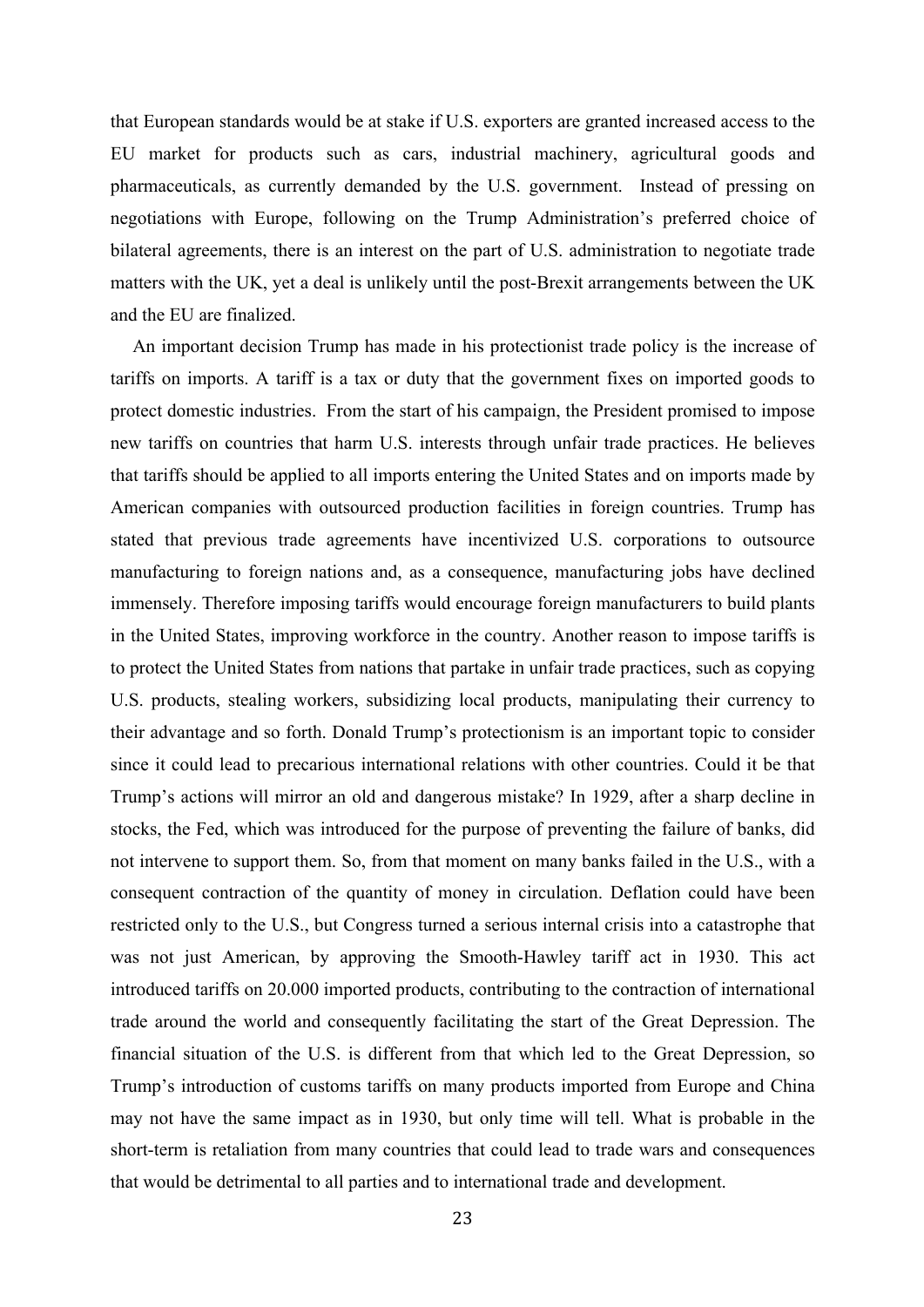The first tariffs imposed by Trump's administration in January 2018 were on imported washing machines and solar panels, both predominantly impacting China. In the early 2000s, demand for solar power grew as subsidies on installations were being granted around the world. As a consequence, China began focusing on exports and soon China became the global leader in solar production. In a 2012 study, the Department of Commerce established that Chinese manufacturers were being given uneven subsidies from the Chinese government, harming U.S. manufacturers in competition with lower-priced Chinese products being imported in the U.S. market. Trump believes that the tariff on solar panels will prevent cheap foreign goods to undercut domestic products, creating more manufacturing jobs in the U.S. However, this move could in part backfire and burden a \$28 billion industry that relies on parts made abroad for 80% of its supply, and the Solar Energy Industries Association has projected tens of thousands of job losses in a sector that currently employs 260,000 people. Trump's next big move in March and May 2018 was to impose a 25% tariff on steel imports and a 10% tariff on aluminum imports to the U.S., the stated goal being to protect and expand American steel and aluminum manufacturers, which would strengthen industries that have been struggling for years. The countries most impacted are U.S. allies such as Canada, Mexico, Germany and the EU in general, while other countries like South Korea, Australia, Brazil and Argentina were exempted. Both China and the EU initiated complaints with the WTO, citing violations of WTO rules that prohibit member countries from discriminating against one another, under the most-favored-nation (MFN) clause. There have been considerable tit-for-tat situations with the EU and China as can be seen in the table below, which could lead to escalating trade wars. Though all economies would suffer from further escalation, the U.S. would find itself especially vulnerable, being the focus of global retaliation as well as having a relatively higher share of its exports taxed in global markets. A study made prior to the election found that a trade war could lead to a recession in the U.S. in 2019 with over 4.8 million jobs lost. Export-dependent industries that manufacture equipment used to create capital goods in IT, aerospace and engineering would be the most severely affected. But even a "milder" form of protectionism would have negative consequences for the U.S. economy. Imposing tariffs on imports from specific countries would result in rising prices for consumers as well as to firms that depend on importing intermediary goods. As a consequence of higher priced intermediary goods, U.S. exports would also become more expensive and less competitive in the global marketplace. This could lead to trade diversion to other markets, as imports could be sourced from countries not impacted by tariffs.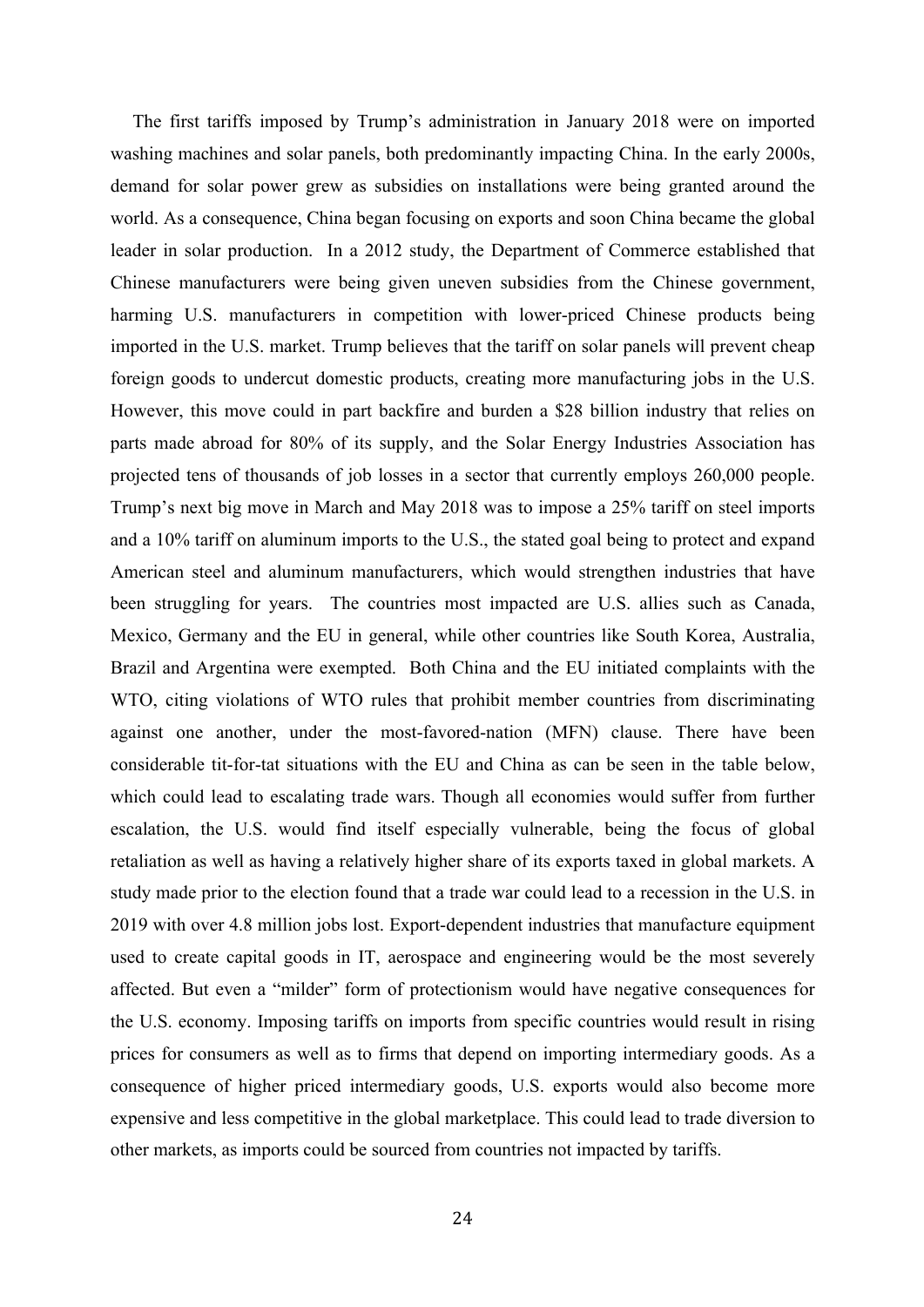| <b>Protectionist policy</b>         | <b>Actions</b>                                                      |
|-------------------------------------|---------------------------------------------------------------------|
| Preference for bilateral agreements | Withdrawal from TPP                                                 |
|                                     | Threat to withdraw from NAFTA                                       |
|                                     | Stalled TTIP negotiations with Europe                               |
|                                     | Attempt at negotiations with Japan, UK, Russia, Vietnam             |
| Tariffs to protect domestic economy | Washing machines (20-50%, then $16-40\%$ in 3 years)                |
|                                     | Solar panels (30% falling to 15% in 4 years)                        |
|                                     | Steel $(25\%)$ and aluminum $(10\%)$                                |
|                                     | Canada's response: tariffs matching the value of the U.S.           |
|                                     | tariffs dollar-for-dollar on almost 300 U.S. goods                  |
|                                     | including steel, aluminum, inflatable boats, yogurt,                |
|                                     | whiskies, etc.                                                      |
|                                     | EU's response: tariffs on 180 types of products on \$3              |
|                                     | billion of U.S. goods ranging from Bourbon whiskey to               |
|                                     | motorcycles and playing cards                                       |
|                                     | Threat of 20% import duty on cars from EU                           |
|                                     | European Commission followed with a letter threatening              |
|                                     | to hit \$300 billion of U.S. goods with tariffs                     |
|                                     | Tariffs on \$50 billion of Chinese goods as a response to China's   |
|                                     | unfair trade practices over the years, including theft of U.S. I.P. |
|                                     | China's response: tariffs on 128 American products                  |
|                                     | Tariffs of 25% on \$34 billion of Chinese goods in response to a    |
|                                     | months-long investigation that documented trade practices that      |
|                                     | ranged from forcing U.S. companies to share trade secrets to        |
|                                     | subsiding domestic industries, widely condemned as unfair           |
|                                     | China's response: targeting a range of goods from soy               |
|                                     | beans to electric vehicles                                          |
|                                     | Threat to hit \$200 billion of China's imports with a 10% tariff,   |
|                                     | possibly even 25%                                                   |
|                                     | Threat to hit all of China's \$505 billion exports to the U.S. with |
|                                     | punitive tariffs                                                    |

Tab. 5. Trump's protectionist trade policy actions

Source: New York Times

 A more detailed discussion about China is essential at this point; a country targeted by Trump because of the unfair trade practices being applied, which he and a majority of Americans perceive as impacting U.S. jobs. In a very short time, China has transitioned from a self-sufficient economy to one of the world's largest trading nations. Changes in China's exchange rate regime have been influential in the country's participation in global trade and,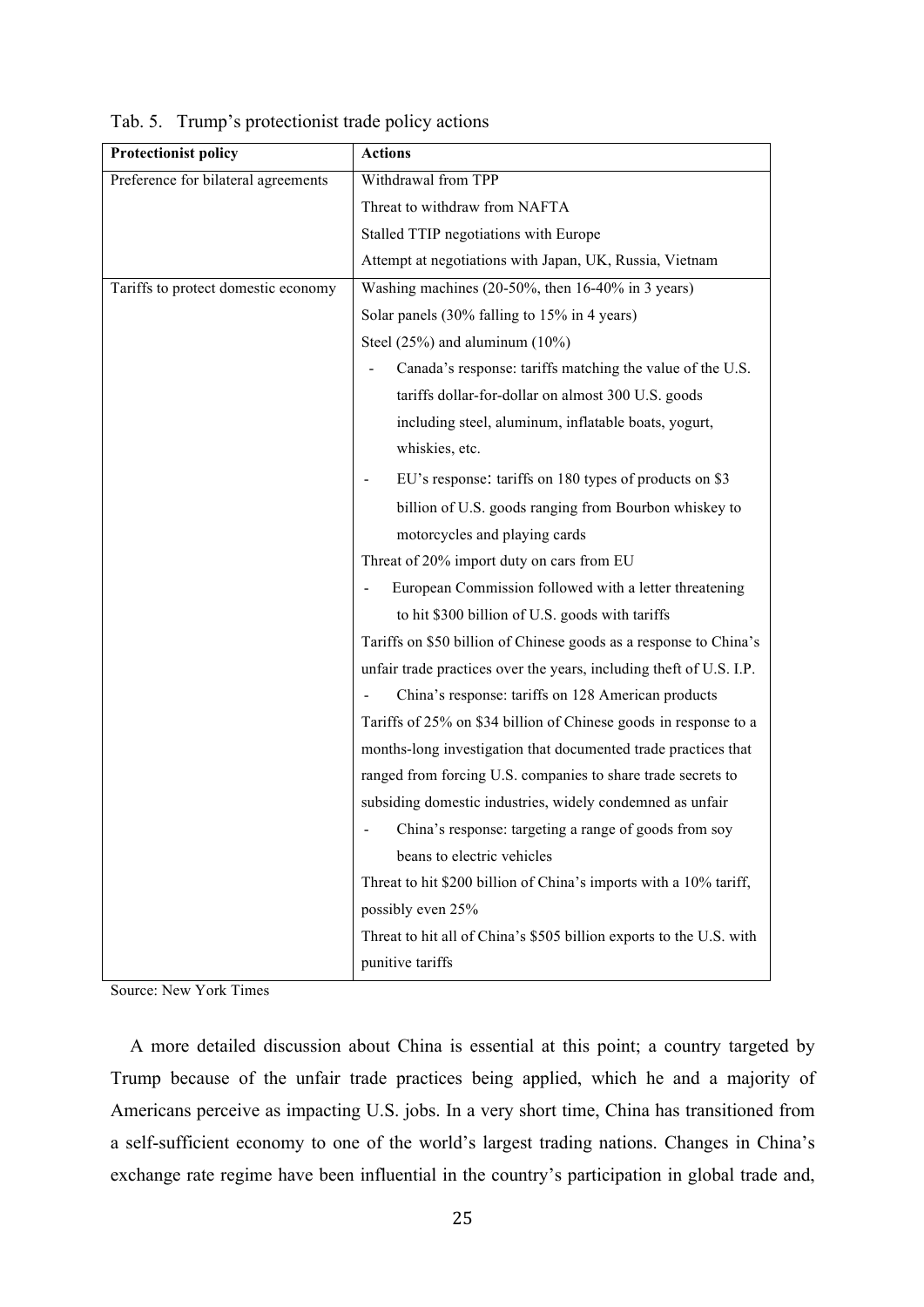starting in 2002, competitiveness of Chinese goods in international markets increased significantly, leading China's trade to a large surplus position. The Chinese currency, called the renminbi, is a "policy currency", meaning that, unlike most currencies that rise and fall in value in free market trading, the currency's value against the dollar is set by the People's Bank of China, an arm of the Chinese government. The PBOC has gradually tried to make the value of the renminbi more reflective of market forces, setting trading bands in which the renminbi is allowed to fluctuate every day; however it is still manipulated by the government. Yet currency manipulation is normally considered an unfair trade practice, in that it provides an unfair trade advantage through government or central bank intervention via the purchase of foreign currency in exchange for a country's own domestic currency. In 2016, the U.S. Treasury Department placed China and other countries on a "Monitoring List" of major trading partners that merit close attention to their currency practices, with the intention of determining if they were engaging in currency manipulation, yet they did not formally accuse anyone of such practices. During his campaign, Trump promised to denounce China as a currency manipulator, but he has not done so yet. Things may change in the near future, as China has begun devaluing their currency as a stratagem to hit back against the U.S. in a nontariff way. While the U.S. bought \$505 billion of goods from China last year, the Chinese only imported \$129 billion worth of U.S. goods, meaning that China will run out of imports to tax long before the U.S. does. China seems to have willfully allowed their currency to decline 7.6% in the four months leading to July 2018, making their goods cheaper, such that the 10% tariffs promised by Trump on some Chinese products do not make much of a difference, being offset for the most part by the devaluated renminbi.

Donald Trump was elected president partly because he was able to tap into the emotions of voters who felt they had been left behind by trade. Although some of this public skepticism around global trade comes from misperceptions, Trump has pointed out valid concerns about international trade, including unfair practices by some countries. Following up on these concerns provides an opportunity to move the debate on trade forward, while addressing some genuine shortcomings within the current trade system. The administration's protectionist policy is seeking to reduce the trade deficit and enforce trade laws to help domestic businesses through actions such as renegotiation of NAFTA, moving from multilateral and regional to bilateral deals, making more aggressive use of trade remedies, tackling unfair practices and discouraging offshoring of jobs. The U.S. had already started to abandon its leadership role in international trade even before Trump's election in 2016, so the prospects of the WTO being able to move the multilateral agenda forward are remote. External partners who benefit from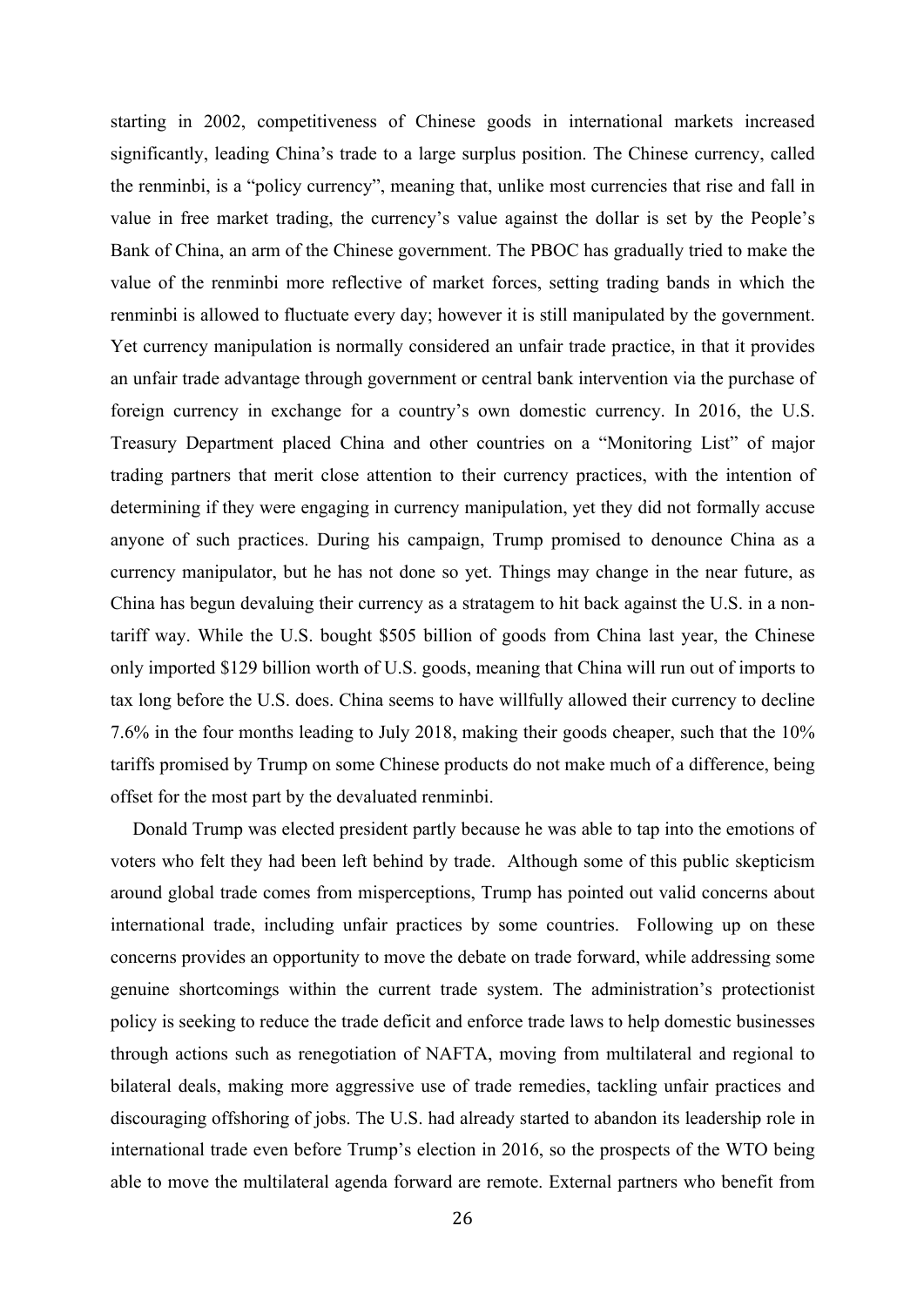trade links involving the U.S. will need to find the right allies within the Trump administration to emphasize economic and strategic opportunities of trade with their countries.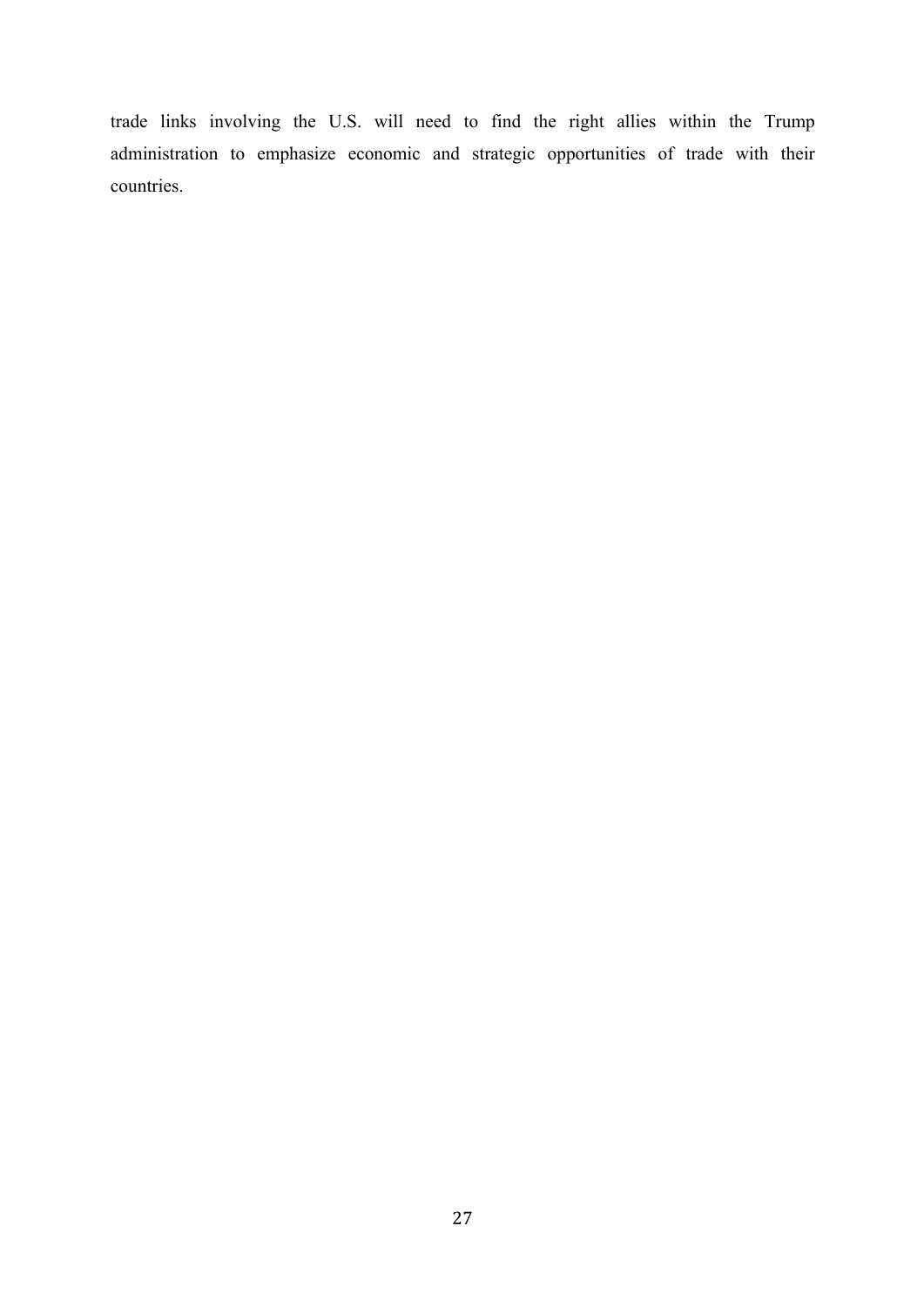#### **Chapter 3. Trump's economic policy**

#### **3.1 Economic situation in the USA and the new fiscal policy**

 The United States is the world's third largest economy. The economy of the United States is a highly developed mixed economy, meaning that it operates as a free market economy in goods and services. To analyze the economy, two main economic indicators are being considered: Gross Domestic Product and unemployment rate. GDP measures the total value of all goods and services over a given year. There are three measurements of GDP: Nominal GDP, Real GDP and GDP growth. Nominal GDP is the economic output produced in a given year. Real GDP is equal to the economic output adjusted for the effects of inflation. The GDP growth rate measures how fast the economy is growing, by comparing one quarter of the country's GDP to the previous quarter. The United States is the world's largest economy in terms of Nominal GDP, which amounted roughly to \$19 trillion in 2017. Over the last 10 years, it has grown on average 1.2% annually, about \$200 billion per year. Changes in the amount of GDP are generally the result of government policies such as reduction in taxes, which generally leads to more incentive for businesses to create and innovate, or trade policies intended to expand local economies. The unemployment rate measures the percentage of unemployed workers, calculated by dividing the number of unemployed people by the number of individuals who are in the labor market, considered to be those who have jobs or who are actively looking for one. However, this number is not very precise since it does not include people who have given up looking for a job, resulting in an unemployment rate that is higher than what it really is. The graph below shows how these two economic indicators have changed from 2000 onwards.

 An analysis of the peaks and troughs highlights known issues in the last two decades. The sudden decline in GDP and increase in the unemployment rate in 2001 occurred after the 9/11 terrorist attacks and the 2001 recession, an eight-month economic downturn that began in March and lasted until November. This recession resulted from the fear that the existing software in the 1900s would have not worked from the year 2000 onward. Therefore, in 1999, there was an economic boom in computer and software sales since many companies bought new computer systems to be certain that their software was Y2K compliant (year 2000 versus existing software system set at 19xx).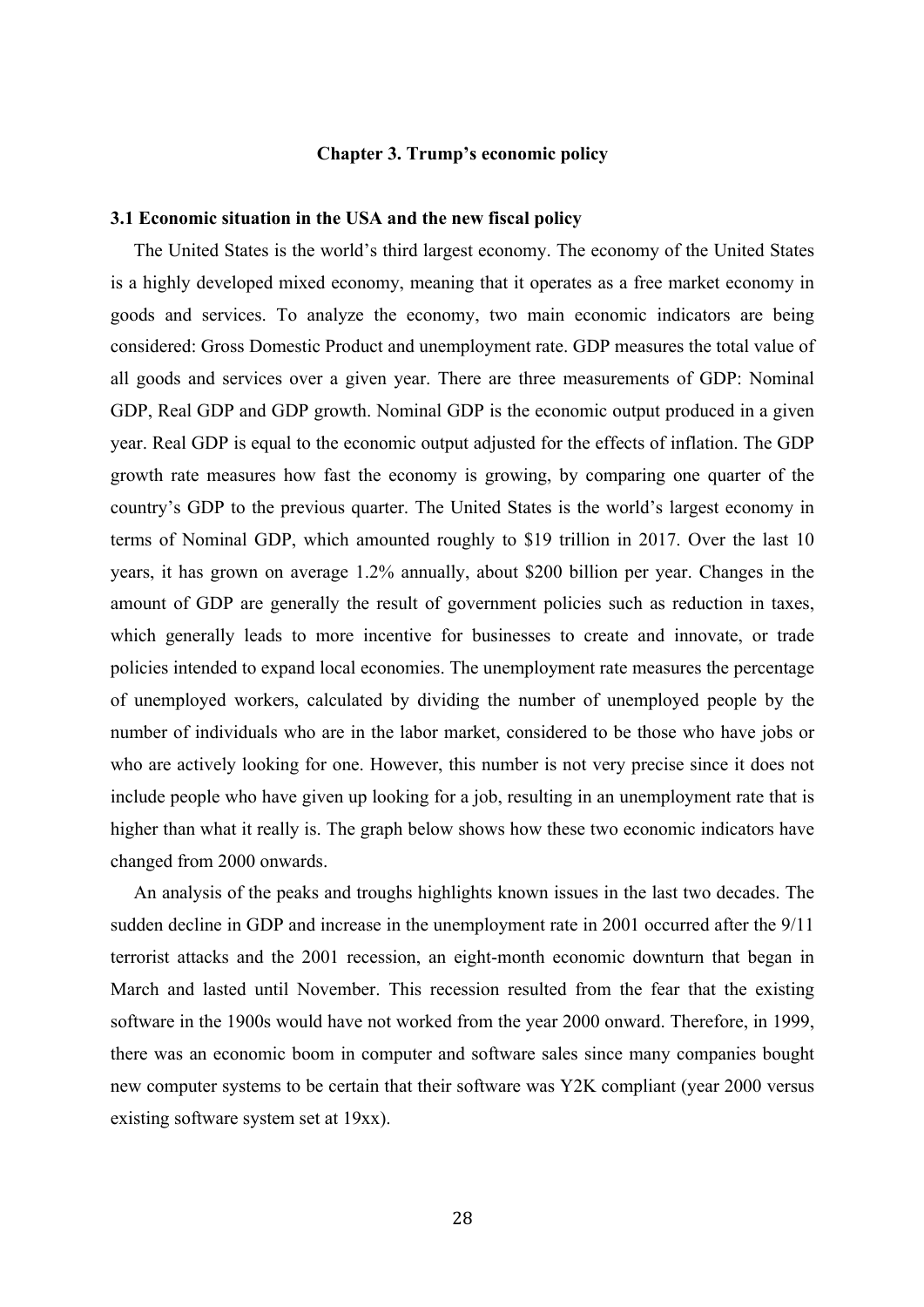Graph 1. Economic indicators



Source: Bureau of Economic Analysis (BEA), U.S. Department of Commerce.

 The economic boom coming from the purchase of software to be compliant with Y2K, led to a bust in 2001. The Bush administration intervened to end this recession with an expansionary fiscal policy. In June 2001, he signed The Economic Growth and Tax Relief Reconciliation Act, designed to cut taxes in order to stimulate the economy right after the recession. The Federal Reserve also intervened with an expansionary monetary policy, by lowering interest rates, which made the cost of homes and education less expensive. The global financial crisis, which started in August 2007, was the worst in the economic history since the Great Depression in the 1930's. The crisis hurt the economy of both developed and developing countries and it had an impact on financial economic variables. In fact, GDP growth rates drastically dropped, global financial markets collapsed and the unemployment rate increased immensely. Since Donald Trump became president in 2017, GDP and unemployment figures indicate improvements. The latest Q2 2018 GDP results reveal a growth rate of 4.1%, which is one of the strongest rates in the last ten years. The unemployment rate has also dipped to 4%, the lowest it has been in decades, indicating that there are many jobs available. The Trump Administration has associated these economic successes with his Administration's new protectionist fiscal and trade policies, but only time will tell if the more long-term impact of his protectionist policies will continue to boost these achievements.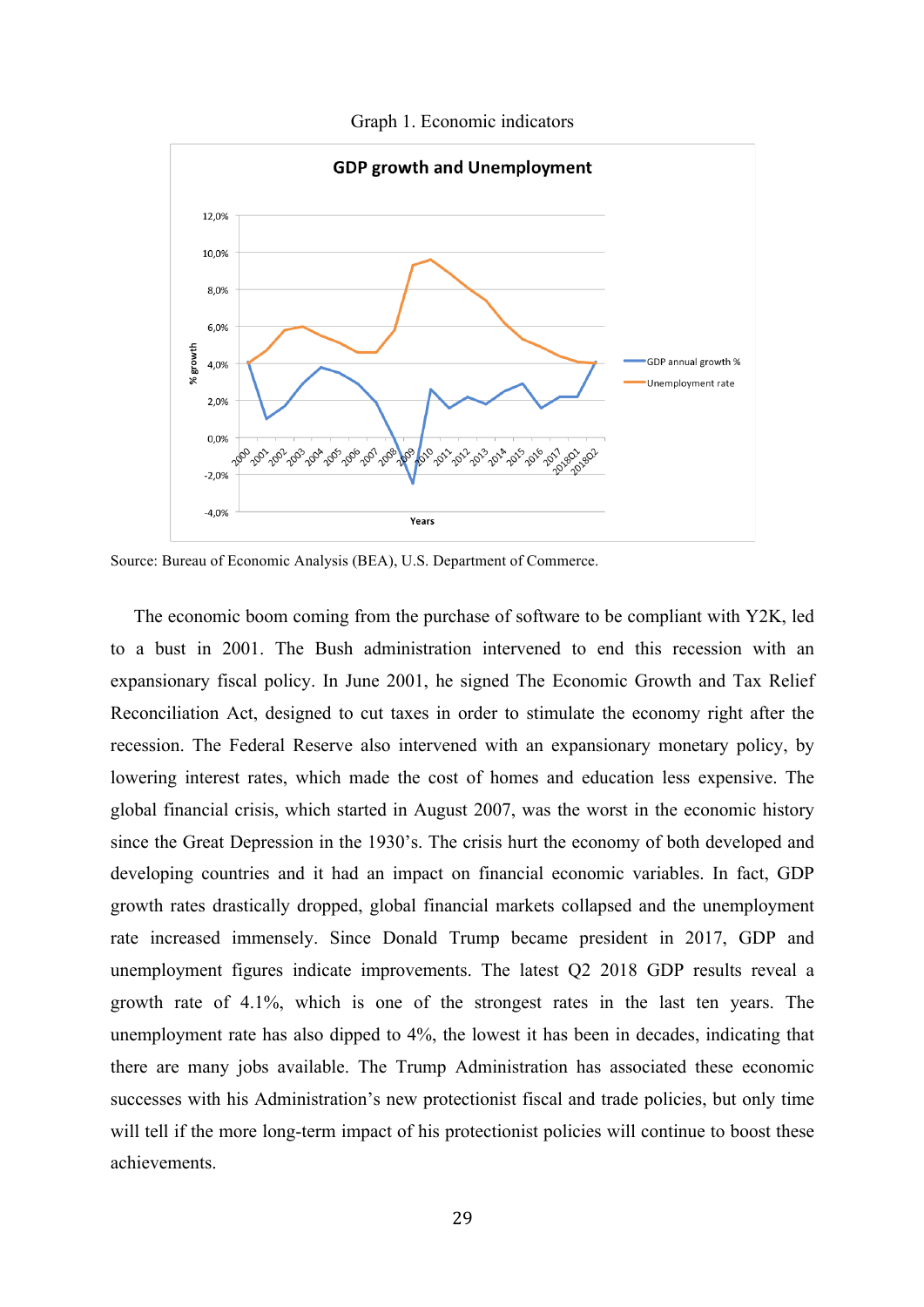

Graph 2. USA international trade in goods and services

Source: Bureau of Economic Analysis (BEA), U.S. Department of Commerce.

 As can be seen in Graph 2, in the latter part of 2017 and beginning of 2018, the total U.S. trade deficit was very high, indicating higher imports compared to exports. From the start, President Trump has declared his desire to reduce the high deficit with protectionist measures. In March 2018, he announced he would impose a 25% tariff on steel imports and a 10% tariff on aluminum. As the graph illustrates, the U.S. trade deficit drastically decreased in April and May. The threat of tariffs and an impending trade war caused a surge in U.S. exports in the second quarter, leading to the decline in the trade deficit. What essentially happened is that exporters scrambled to get their products out before tariffs were put in place and China and other countries rushed to buy these products before the additional tariffs were to be added to their cost. Morgan Stanley sent a note to their clients after the strong Q2 2018 GDP results were issued indicating that "hefty contributions to GDP from trade and inventories is likely a reflection of stockpiling ahead of the implementation of trade tariffs, and so they are likely to subtract from growth in the following quarters". Even major banks and forecasters expect the economy's growth rate to return to 2.5% to 3% in the second half of the year. Next year's economic growth could be even slower as the impact of tax cuts and increase in government spending begin to diminish and the Federal Reserve continues to raise interest rates. The Federal Reserve has slowly been increasing the United States' federal funds interest rate in its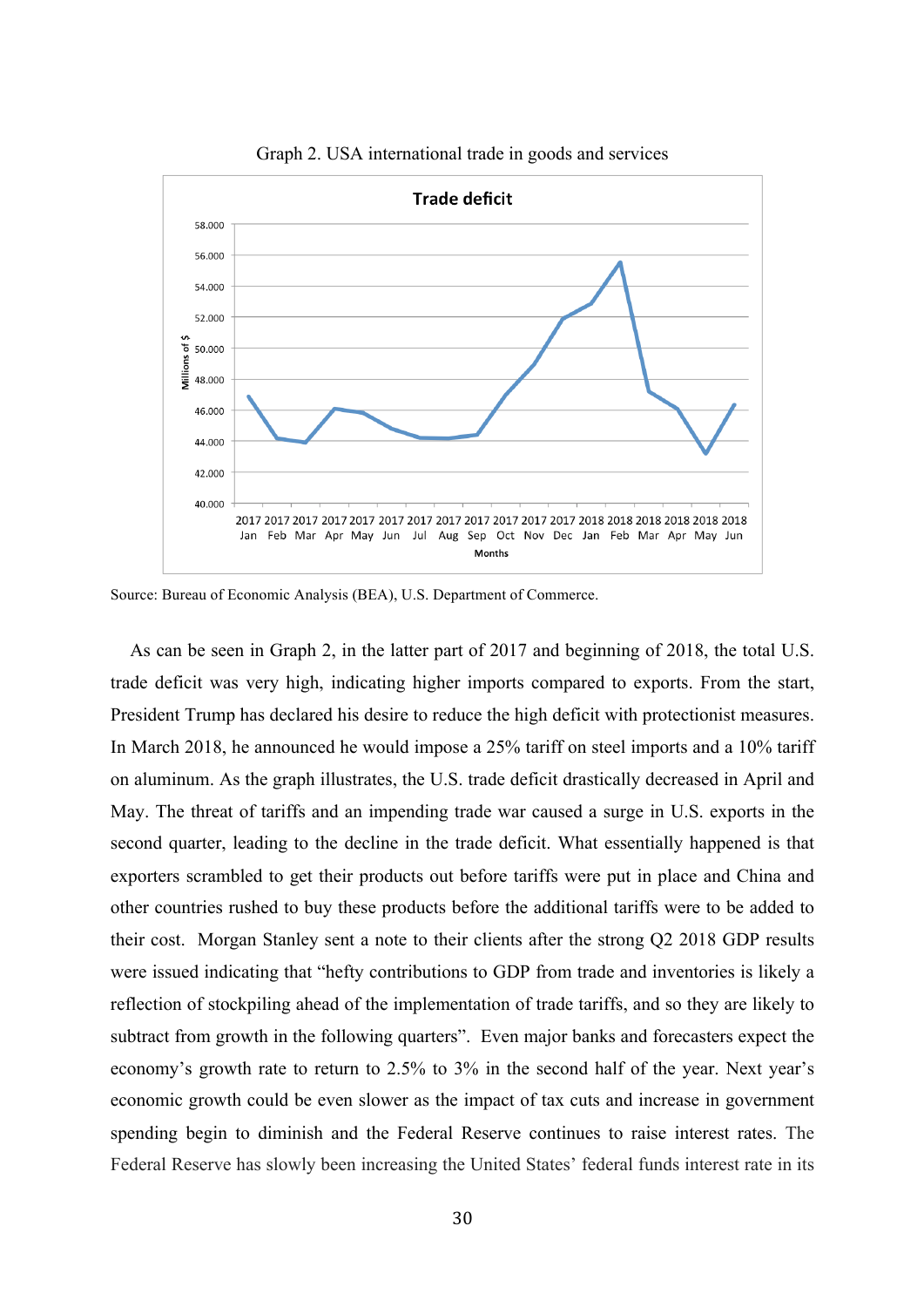consideration of the fact that the U.S. economy is currently in a very strong position compared to previous years. In fact, the economy no longer requires the low interest rates that were established after the financial crisis of 2008 to stimulate growth. In general, higher interest rates in a country increase the value of the country's currency since they tend to attract foreign investments. Oppositely, lower interest rates tend to be less appealing to foreign investment and, therefore, this leads to a weakening of the country's currency. The increase in the Fed rate and the recent surge in U.S. exports following Trump's announcement of tariffs have strengthened the dollar against the Euro, the Pound and other currencies, as the need to pay for goods and services in dollars has also increased the demand for dollars. There are pros and cons around a strong currency; for the U.S. this helps to attract foreign capital to help finance the huge deficit and makes imports cheaper, while at the same time it makes U.S. exports expensive which can lead to loss of jobs in the long-term.

 Since Donald Trump became president, the U.S. economy has grown stronger, unemployment has fallen to the lowest level in the last 18 years and 3.2 million jobs were created. For the first time in many years, the number of jobs available is larger than the number of people seeking a job. Many economists agree that it is Trump who deserves the credit for the booming economy. According to the International Monetary Fund's April 2018 World Economic Outlook report, growth in the U.S. is expected to climb from 2.3% in 2017 to 2.9% in 2018 before declining slightly to 2.7% in 2019. This forecasted growth increase is the result of the expected impact of the tax reform, in particular the lower corporate tax rate and the temporary allowances for full expensing of investments, which should stimulate short term activity. The increased fiscal deficit and the temporary nature of some of the provisions will bring lower growths than expected for a few years from 2022 onward.

 President Trump signed the Tax Cuts and Jobs Act (TCJA) into law on December 22, 2017 following its passage by the House of Representatives and the Senate. Although Trump has stated that this will be the biggest tax cut in the history of the country, tax analysts have indisputably said that Trump's claim is not true. Although the law cuts corporate tax rates permanently, the individual tax cuts are temporary, potentially setting the stage for another president to eventually extend and get the credit for Trump's tax legislation in 2025, when the cuts become void due to sunset provisions built in the new bill.

 TCJA makes significant revisions to Individual income taxes, with most provisions expiring at or before the end of 2025. The table below includes the main changes in Individual income tax provisions between the prior law and the new TCJA provisions.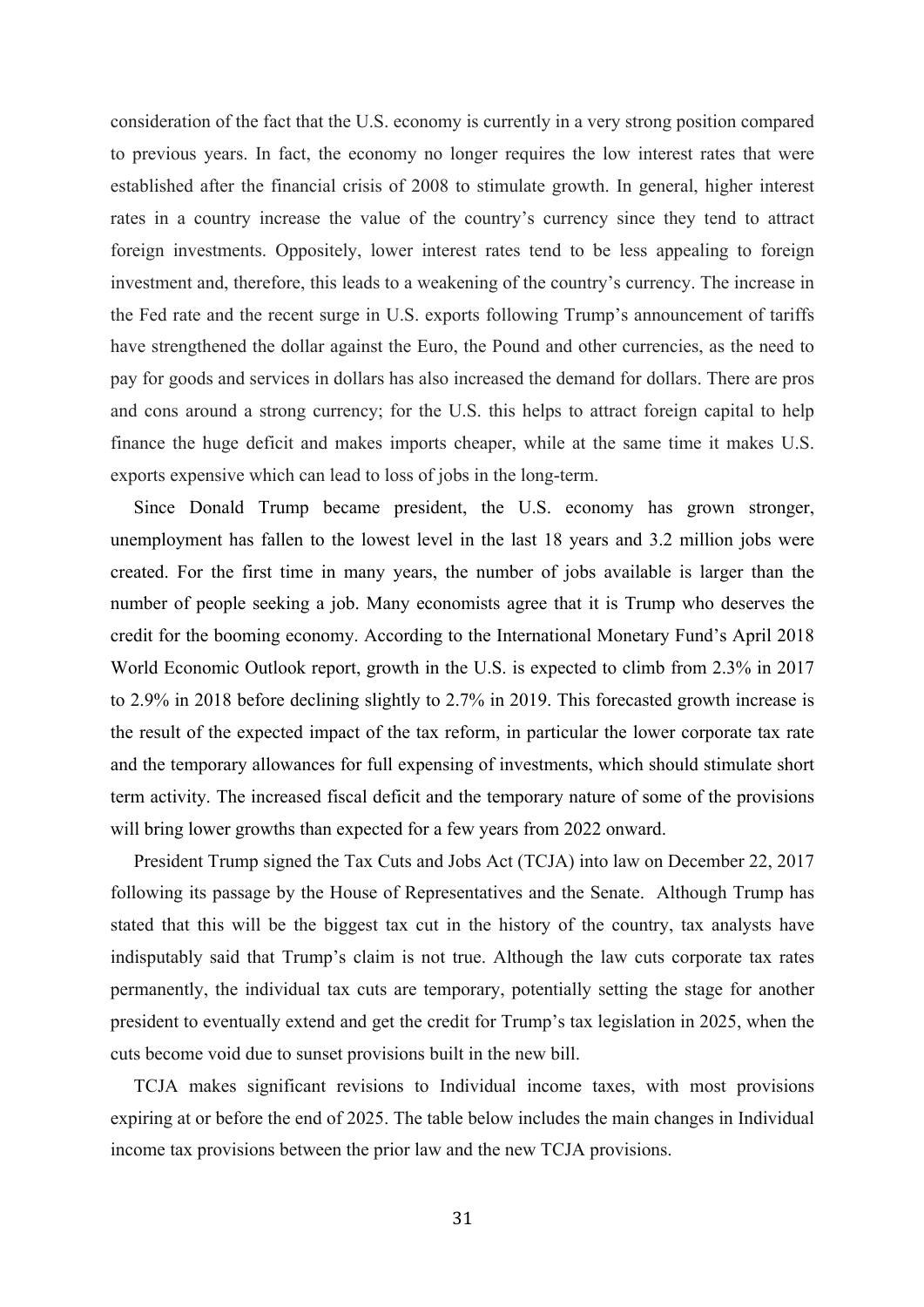| <b>Issue</b>                             | <b>Prior Law</b>                                                                                                                                                                             | <b>TCJA</b>                                                                                                                                                                                                                                                                         |
|------------------------------------------|----------------------------------------------------------------------------------------------------------------------------------------------------------------------------------------------|-------------------------------------------------------------------------------------------------------------------------------------------------------------------------------------------------------------------------------------------------------------------------------------|
| <b>Individual Tax Rate</b>               | Seven brackets (10, 15, 25, 28,<br>33, 35, 39.6).                                                                                                                                            | Seven brackets (10, 12, 22, 24, 32, 35,<br>37) with higher thresholds for most<br>brackets (See example in Graph 2)<br>below).                                                                                                                                                      |
| <b>Standard Deduction</b>                | \$6,500 (single), \$13,000 (joint),<br>\$9,550 (head of household).                                                                                                                          | \$12,000 (single); \$24,000 (joint),<br>\$18,000 (head of household).                                                                                                                                                                                                               |
| Personal and Dependent<br>Exemptions     | \$4,150                                                                                                                                                                                      | Repealed (but see Child Tax Credit<br>below which has been increased).                                                                                                                                                                                                              |
| Child Tax Credit                         | Credit equal to \$1,000 per<br>qualifying child under 17; Phases<br>out above \$75,000 (single);<br>\$110,000 (joint); Refundable<br>portion equals 15% of earnings in<br>excess of \$3,000. | Credit equal to \$2,000 per qualifying<br>child under 17, \$500 for other<br>dependents; Phases out beginning at<br>\$400,000 for joint filers; Refundable<br>portion equals 15% of earnings in excess<br>of \$2,500 up to $$1,400$ per qualifying<br>child.                        |
| <b>Estate Tax</b>                        | Top rate of 40% on estates above<br>\$5.6 million; \$11.2 million<br>(couples).                                                                                                              | Top rate of 40% on estates above \$11.2<br>million; \$22.4 million (couples).                                                                                                                                                                                                       |
| <b>ACA Individual Mandate</b><br>Penalty | Individuals without adequate<br>health insurance coverage must<br>pay a tax penalty or claim a<br>coverage exemption.                                                                        | Penalty set to zero. Permanent change.                                                                                                                                                                                                                                              |
| <b>Inflation Index</b>                   | Consumer Price Index (CPI).                                                                                                                                                                  | Chain-weighted consumer price index<br>(C-CPI), a more accurate measure as it<br>accounts for the fact that people<br>substitute for goods where prices<br>increase faster than others. This<br>generally increases at a slower rate than<br>the traditional CPI. Permanent change. |

Tab 6. Individual taxes: Prior Law vs. TCJA Provisions

Source: Tax Policy Center / Urban Institute & Brookings Institution

 The Tax Cuts and Jobs Act's most fundamental changes relate to Business tax provisions, which, unlike individual tax provisions, do not expire. The fiscal changes reflect Trump's protectionist policy and desire to increase domestic growth by providing advantages to U.S. firms and businesses. The prior law included a gradual corporate rate schedule with a top rate of 35%, the highest rate of any large, developed country. This has been eliminated and substituted by a permanent flat rate of 21%. According to the Tax Foundation, the statutory rate combined with state and local taxes under the new law will be 26.5%, which places the U.S. just below the weighted average for EU countries of 26.9% and lower than the average statutory tax rate of 29% in OECD countries. The corporate tax cut puts U.S. federal taxation in line with, or even below, other large advanced countries such as Canada, France, Germany, Japan and the United Kingdom.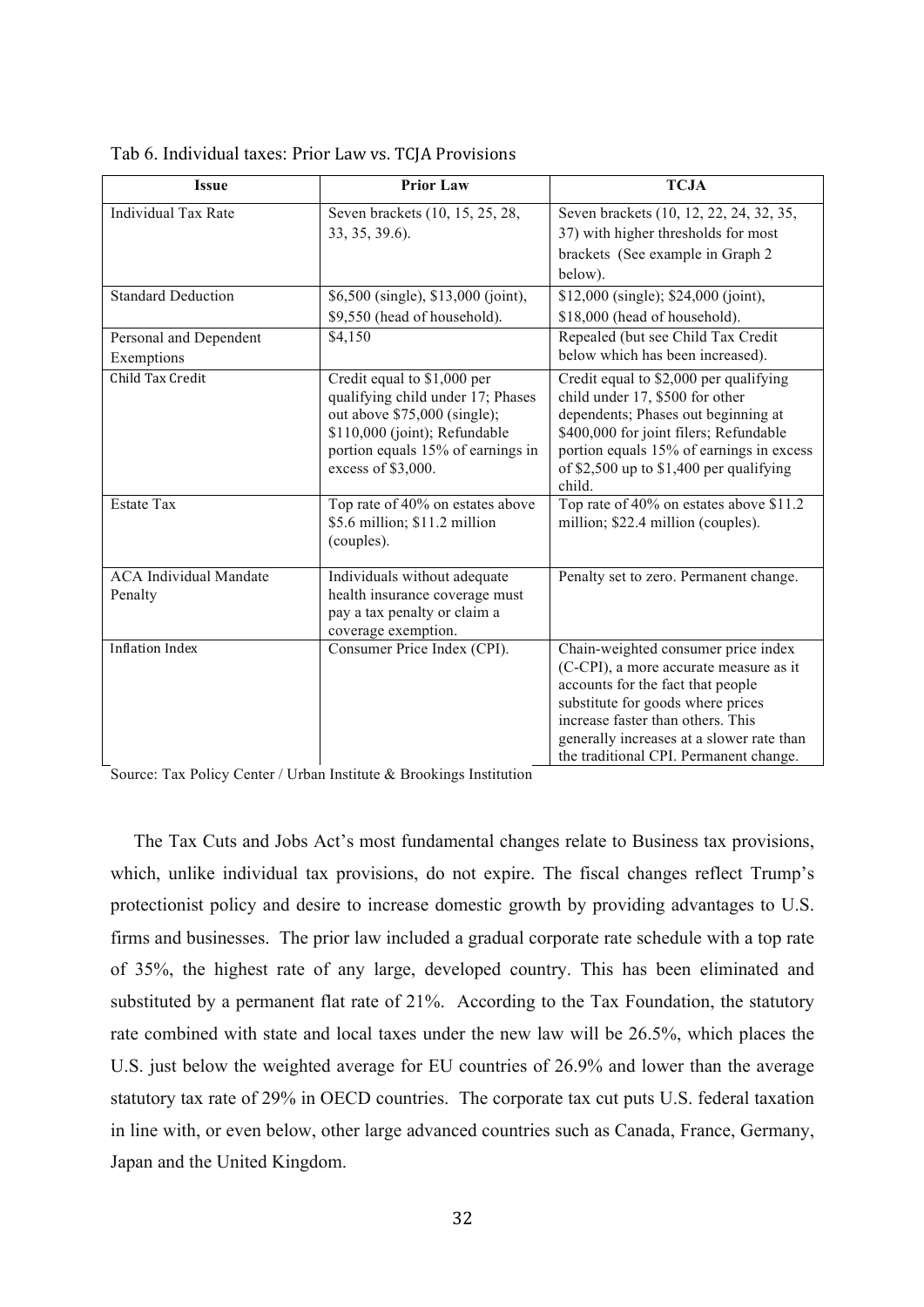The main changes in business tax provisions are summarized in the table below.

| <b>Issue</b>                                                                                              | <b>Prior Law</b>                                                                                                                                                                                                                           | <b>TCJA</b>                                                                                                                                                                                                                           |
|-----------------------------------------------------------------------------------------------------------|--------------------------------------------------------------------------------------------------------------------------------------------------------------------------------------------------------------------------------------------|---------------------------------------------------------------------------------------------------------------------------------------------------------------------------------------------------------------------------------------|
| Top Corporate Income Tax Rate                                                                             | Four brackets (10%, 25%, 34%,<br>$35\%$ ).<br>34% rate starts at<br>income of \$75.000                                                                                                                                                     | 21% flat rate                                                                                                                                                                                                                         |
| Alternative<br>Minimum<br>Corporate<br>Tax                                                                | Yes                                                                                                                                                                                                                                        | Repealed                                                                                                                                                                                                                              |
| Pass-Through<br>Income<br>from<br>Business (for sole proprietorships,<br>partnerships and S-corporations) | Taxed at ordinary income rates<br>(maximum rate of $39.6\%$ )                                                                                                                                                                              | Provides 20% deduction (maximum<br>rate of 29.6%); Deduction limited<br>above \$157,500 (single), \$315,000<br>(joint) for personal service income and<br>based on compensation paid or<br>investment property; Sunsets after<br>2025 |
| New Investment Purchases                                                                                  | 2018: 40% bonus depreciation<br>for qualified property;<br>2019: 30% bonus depreciation<br>for qualified property;<br>2020: 20% bonus depreciation<br>for qualified property;<br>Small business (Section 179)<br>expensing up to \$500,000 | 100% bonus depreciation for qualified<br>property; Phases down from 100% by<br>20% increments per year starting in<br>2023;<br>Small<br>business<br>(Section<br>179)<br>expensing up to $$1,000,000$                                  |
| <b>Business Interest Deduction</b>                                                                        | Fully deductible (generally)                                                                                                                                                                                                               | Disallowed for net interest in excess of<br>30% of business income (excluding<br>depreciation after 2022); Exemption<br>for businesses with gross receipts of<br>\$25 million or less                                                 |
| Taxation of U.S. Multinational<br>Companies                                                               | Worldwide<br>with<br>system<br>deferral and foreign tax credit                                                                                                                                                                             | Modified territorial system with base<br>erosion provisions;<br>Anti-abuse tax on certain payments to<br>foreign corporations;<br>One-time tax on un-repatriated foreign<br>earnings at 8% (15.5% on liquid<br>assets)                |

Tab 7. Business taxes: Prior Law vs. TCJA Provisions

Source: Tax Policy Center / Urban Institute & Brookings Institution

 Supporters of cutting the corporate tax rate argue that it will reduce the incentives for companies to shift their tax base to low or no tax jurisdictions outside of the United States, and will make the U.S. a more attractive place to do business for U.S. as well as foreign firms. Big domestic companies like Walmart, American Airlines and Wells Fargo have already demonstrated their enthusiasm in the new tax law by increasing their employee's salaries and, in some cases, also giving bonuses during the course of 2018. In order to pay for the massive corporate tax cut, estimated to cost over \$1.4 trillion over the next decade, the TCJA raises tax revenues in other areas, mainly on foreign operations of multinational companies (MNCs). Lowering corporate taxes on domestic production while increasing taxes on MNC production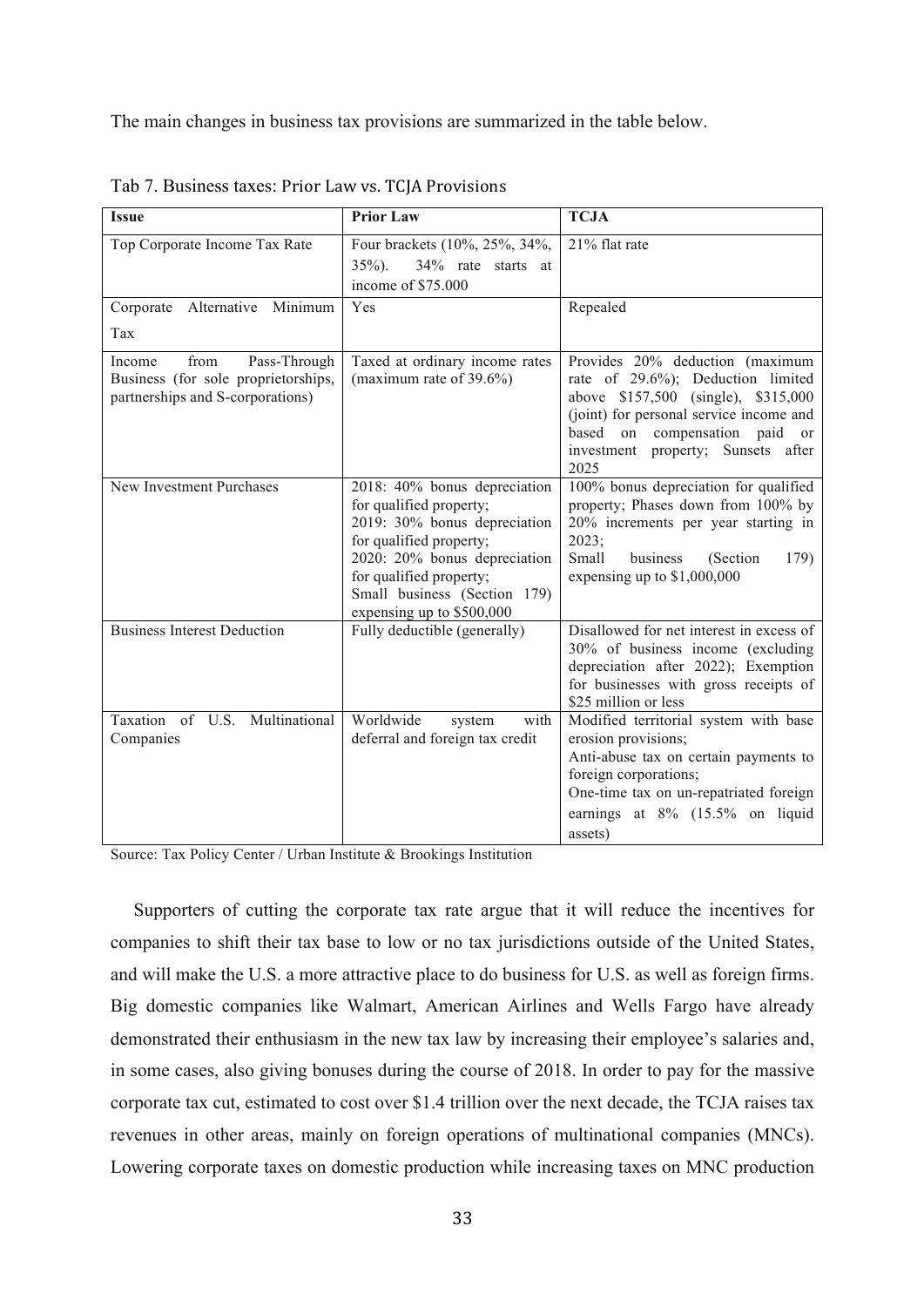abroad falls in line with Trump's "Made in America" campaign, but whether or not this favoritism toward domestic firms is beneficial for America is to be seen. Although MNCs represent only 1% of all companies in the U.S., they absorb 19% of U.S. employment and generate 74% of all R&D expenditures. It is a general belief that offshoring drains capital and shifts jobs out of the U.S. economy. Yet there is evidence that shows that job gains that result from offshoring are greater then the losses and that the expansion of U.S. firms abroad raises productivity, lowers costs and increases their global market share, allowing these firms to hire more workers not just in other countries but also at home.

 The new tax law allows full expensing of qualified property investments for the next five years, rather than requiring them to be depreciated over time, which could increase productive activities in the U.S. This could lead to the return to the U.S. of foreign investments on the part of domestic firms as well as a decision on the part of foreign firms to localize their headquarters in the U.S. On the other hand, the deduction of interest will be limited to 30% of earnings before interest, taxes, depreciation and amortization (Ebitda), compared to no cap in the prior law, which could actually offset the purchase of loan-backed capital investments.

 The Tax Cuts and Jobs Act has moved corporations from a worldwide tax system to a residency-based (territorial) tax system, the most common world norm for taxation, where only domestic earnings are subject to tax; in other words only income earned in the U.S. is subject to U.S. corporate tax. Prior to January 1, 2018, under the worldwide system of taxation, foreign income was subject to normal U.S. corporate taxes upon repatriation, yet multinational companies were allowed to keep their accumulated earnings abroad indefinitely, never subject to U.S. tax. Under TCJA, future foreign earnings will not be subject to U.S. tax, whether retained abroad or returned to the U.S. One of the goals of the change to a territorial system of taxation is to encourage multinational companies to bring their earnings back and to invest in productive activities in the U.S. However, the TCJA does impose a 15.5% repatriation tax on cash and liquid assets accumulated abroad between December 1986 and December 2017 and an 8% tax on income reinvested abroad over the same period. Goldman Sachs estimates that U.S. companies hold \$3.1 trillion of profits overseas and that the onetime repatriation taxes included in the TCJA are expected to cost U.S. multinational companies \$339 billion over the next decade. Already big banks and investment banks with worldwide interests are including major profit reductions in their 2018 budgets to take into account repatriation taxes, but Wells Fargo analysts have projected that these one time costs will be more than offset by future tax savings estimated at \$30 billion per year going forward, not to mention their increased competitiveness in the domestic market.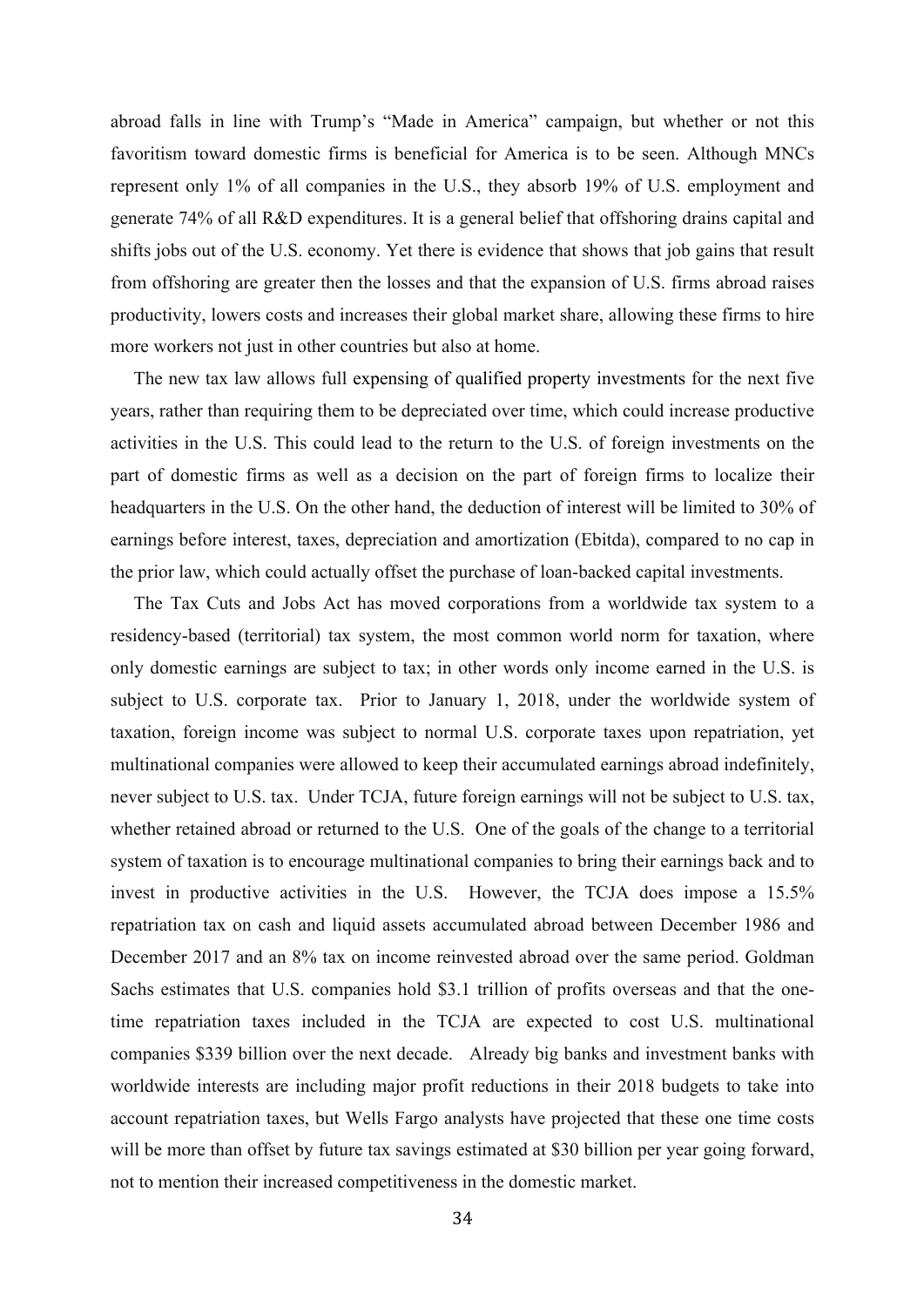The Tax Cuts and Jobs Act includes new and complex provisions impacting multinational companies negatively, meant to fight base erosion and profit-shifting, tax planning strategies that involve moving taxable profits made in one country to another with low or no taxes. A tax called GILTI, "global intangible low-taxed income", is intended to discourage MNCs from locating valuable intangible assets in low-tax jurisdictions like Ireland, a practice that has been target of negative publicity recently. A second provision is a new deduction for "foreign-derived intangible income" (FDII), which are earnings attributable to licensing U.S. income. This provision aims to encourage firms to keep their intangible property in the U.S. and license its use to related and unrelated enterprises abroad. This provision benefits U.S. companies that conduct their activities at home, but it will not benefit MNCs that create and retain intangible assets abroad. European finance ministers argue that this preferential tax policy could be in violation of WTO rules in that it effectively subsidizes exports. Lastly, companies with over \$500 million in annual gross receipts are also subject to the "base erosion anti-abuse tax" (BEAT). U.S. firms are required to calculate what their U.S. taxable income would be if they disregard deductions for cross-border payments to foreign affiliates, considered base-eroding payments, and pay the difference between a 10% tax on this "normalized" taxable income versus the 21% corporate tax on their regular tax base.

 The Trump Administration expects the above protectionist tax changes to drive domestic companies to increase their investments in the United States thanks to tax savings and increased profits. Multinational companies are also incentivized to have fewer interests abroad, and it is expected that even foreign companies find the new U.S. tax environment interesting for their headquarters. This is all expected to trigger growth in the economy.

 According to the Joint Committee on Taxation (JCT), the U.S. GDP is projected to increase by 0.7% above current forecasts over the next 10 years. The Tax Foundation, the nation's leading independent tax policy research organization, is even more optimistic, foreseeing increases in GDP of 2.9% above current forecasts over a decade. However, according to estimates made by the Congressional Budget Office and the JCT, the new tax law will reduce tax revenues by \$1.455 billion, impacting the deficit over the next 10 years. According to the European Central Bank's Economic Bulletin 1/2018, available estimates suggest that, although the U.S. GDP will be positively impacted in the short-term, the longterm effects are dependent on how the tax reform will be financed. A higher public debt, already forecasted at \$10 trillion for the next decade, could lead to higher long-term interest rates, which raising the cost of capital will counterbalance the positive effects. This could also create serious social justice problems as important government-funded public services in areas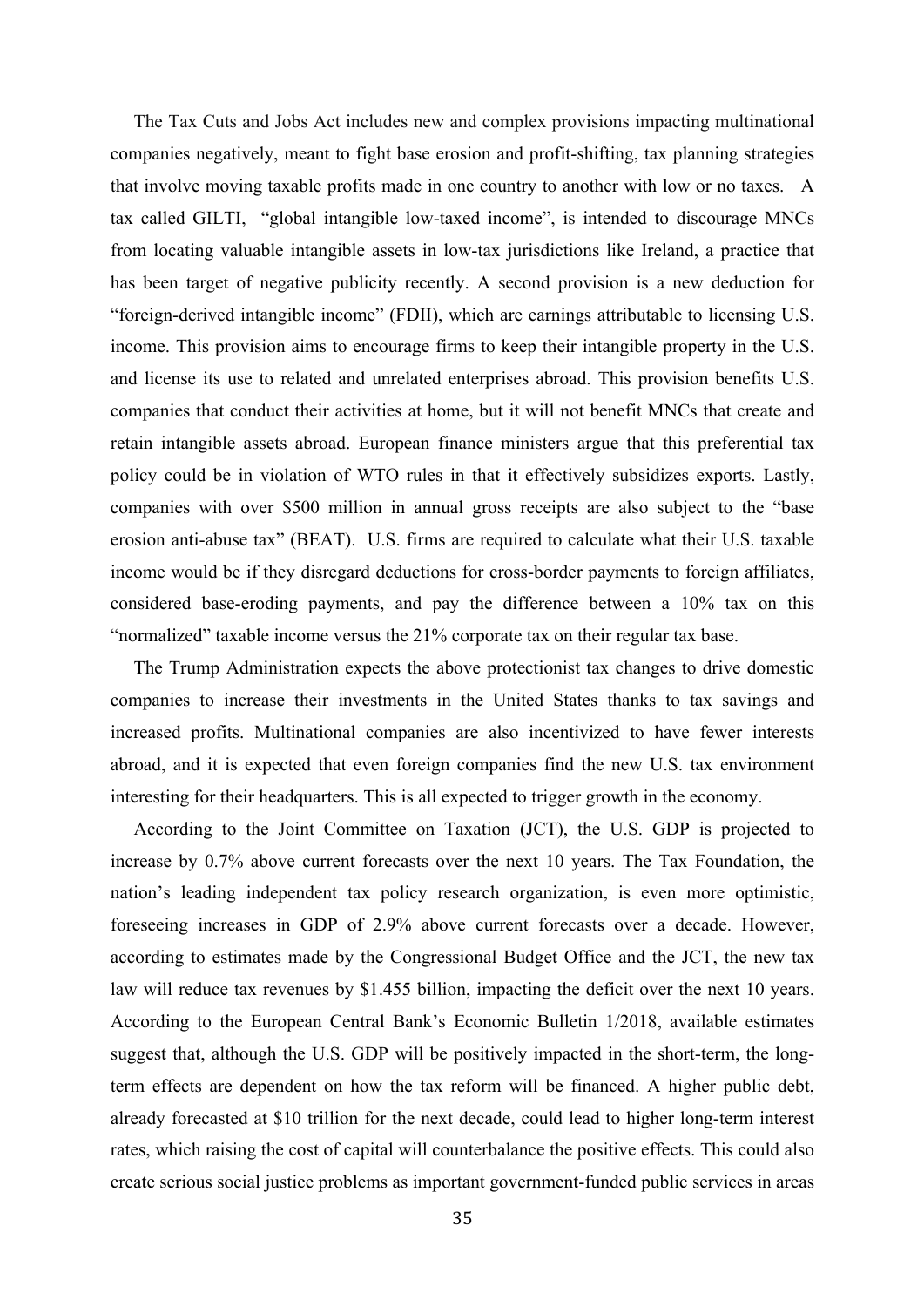such as education and healthcare could encounter significant reductions and cutbacks, which would mainly impact the less-wealthy U.S. citizens. The benefits to the economy could be protected if the additional deficit arising from the tax reform is financed by reduced spending or even by raising other taxes.

#### **3.2 Effects of Trump's protectionism around the world**

 As we have observed in this chapter, the effects of Trump's protectionist trade and fiscal policies have begun to materialize in the United States during the first half of 2018. Economic indicators suggest strengthening growth in the United States. Nevertheless, the impact of the U.S.'s protectionism on the rest of the world has been the target of many studies that largely reveal detrimental repercussions.

 In listing the effects of Trump's new fiscal policy resulting in the Tax Cut and Jobs Act, the European Central Bank's 1/2018 bulletin states that the euro area, similarly with the rest of the international tax landscape, will be negatively affected by the tax reform. First of all, lower U.S. corporate taxes increase the tax attractiveness of the United States compared to other countries, which will influence corporations' incentives to invest in the U.S. and inbound foreign investment from the EU will outweigh outbound investment into the EU. Furthermore, because of the move to a territorial system and the differences in tax rates between the U.S. and some high-tax countries, the reform will also affect tax-planning strategies of multinational enterprises, which will find new incentives for profit shifting as well as incentives to relocate intellectual property to the United States. As the bulletin states, "More generally, the reform risks intensifying tax competition worldwide, entailing a possible erosion of tax bases in EU countries", suggesting that lower tax revenues can lead to less government spending on public services. Lastly, the ECB points out that some of the international provisions in the TCJA may not be in accordance with WTO rules and double taxation treaties.

 With regards to Trump's protectionist trade policy, the European Central Bank has made a simulation of the effects on the U.S. and the global economy assuming that the U.S. imposes tariffs of 10% on all imports of goods and that its trade partners do the same for their imports from the U.S. An assumption of the study is that it is hard to substitute domestic goods for imports, so consumer prices increase. Therefore, tariffs have a negative impact on GDP growth because of lower consumption, investment and employment. U.S. exports would also suffer from retaliatory practices on the part of its trade partners. The study is based on extreme assumptions and results in a reduction in U.S. GDP of 2.5% below the base level just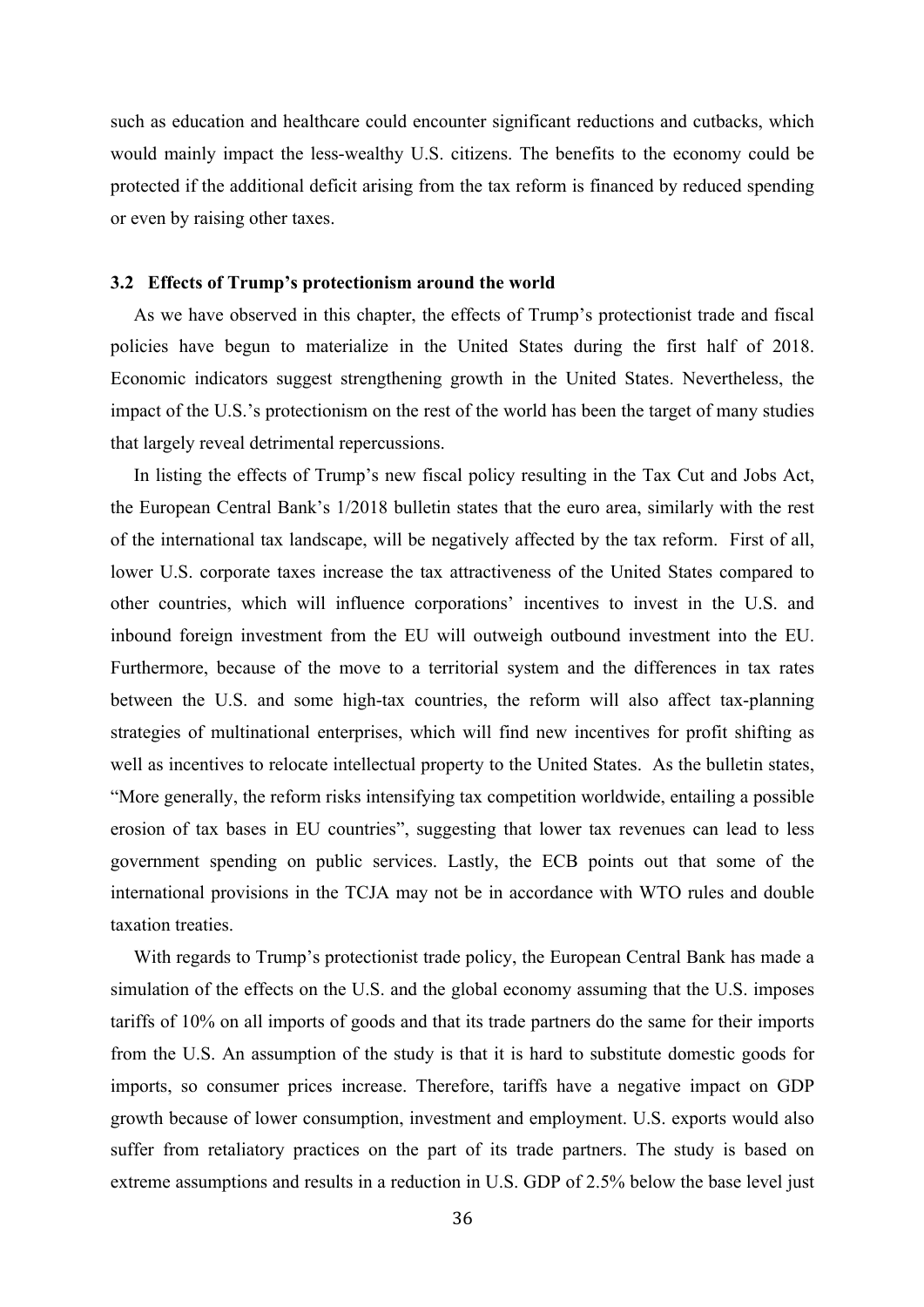after one year. Globally, exports would fall by 3% over a year and global GDP by 1%. Likewise, the International Monetary Fund (IMF) has warned that these rising tensions between the U.S. and the rest of the world could lower global growth by as much as 0.5% by 2020 and cost the global economy \$430 billion in lost GDP.

 China is the world's largest exporter, with 19% of its total exports going to the United States and a similar percentage to Europe, amounting to around half a billion dollars in each market. With China accounting for roughly half of the U.S.' total trade deficit, it is the primary target of U.S. trade actions. Already the U.S. has imposed tariffs on specific products to protect its domestic production, but in the case of China, it has gone so far as to declare the country a *strategic competitor*, a player in the market undermining the prosperity and security of the United States through unfair practices. China could come under pressure as a result of U.S. tariffs, as the U.S. plans to cut the trade deficit with China by \$100 billion, institute investment restrictions and set visa limitations for Chinese citizens. China's growth target for 2018 is 6.5%, but as domestic demand is expected to decline due to internal issues, it would need to compensate this with a growth in its exports. If a trade conflict with the U.S. escalates and exports shrink further, the Chinese administration could initiate trade and economic countermeasures that could impact the U.S. and even the rest of the world. Oxford Economics simulated the impact of tariffs between the U.S. and China assuming a real trade war in which the U.S. imposes 10% tariffs on an additional \$400 billion of imports from China, on top of the 25% on 50 billion of imports, and China responds with 25% tariffs on all U.S. imports. The results of the simulation indicate that in 2019, GDP growth would fall by 0.7% in the U.S., 0.8% in China and 0.5% globally, with cumulative GDP losses causing global GDP to fall by 0.7% by 2020. The match between the U.S. and China has also extended toward dominance in the high-tech business as China, in its "Made in China 2025" plan, has declared it will join the world's leading manufacturing powers by 2025 and is already aggressively targeting American and other overseas firms. As the U.S. and China are the world's largest and second-largest powers in terms of both GDP and military power, a trade war between these two countries would surely also impact the rest of the world. Whereas planned and threatened U.S. tariffs would have only a mildly inflationary impact on the U.S. economy, at a global level it would be deflationary, as weaker U.S. and Chinese GDP growth would cause a reduction in growth in the rest of the world.

 The launch of Trump's tariffs has given China and the European Union unprecedented incentive to work together, and have deepened their partnership this year. As reported by Eurasia Group, the leading global political risk research and consulting firm, the EU is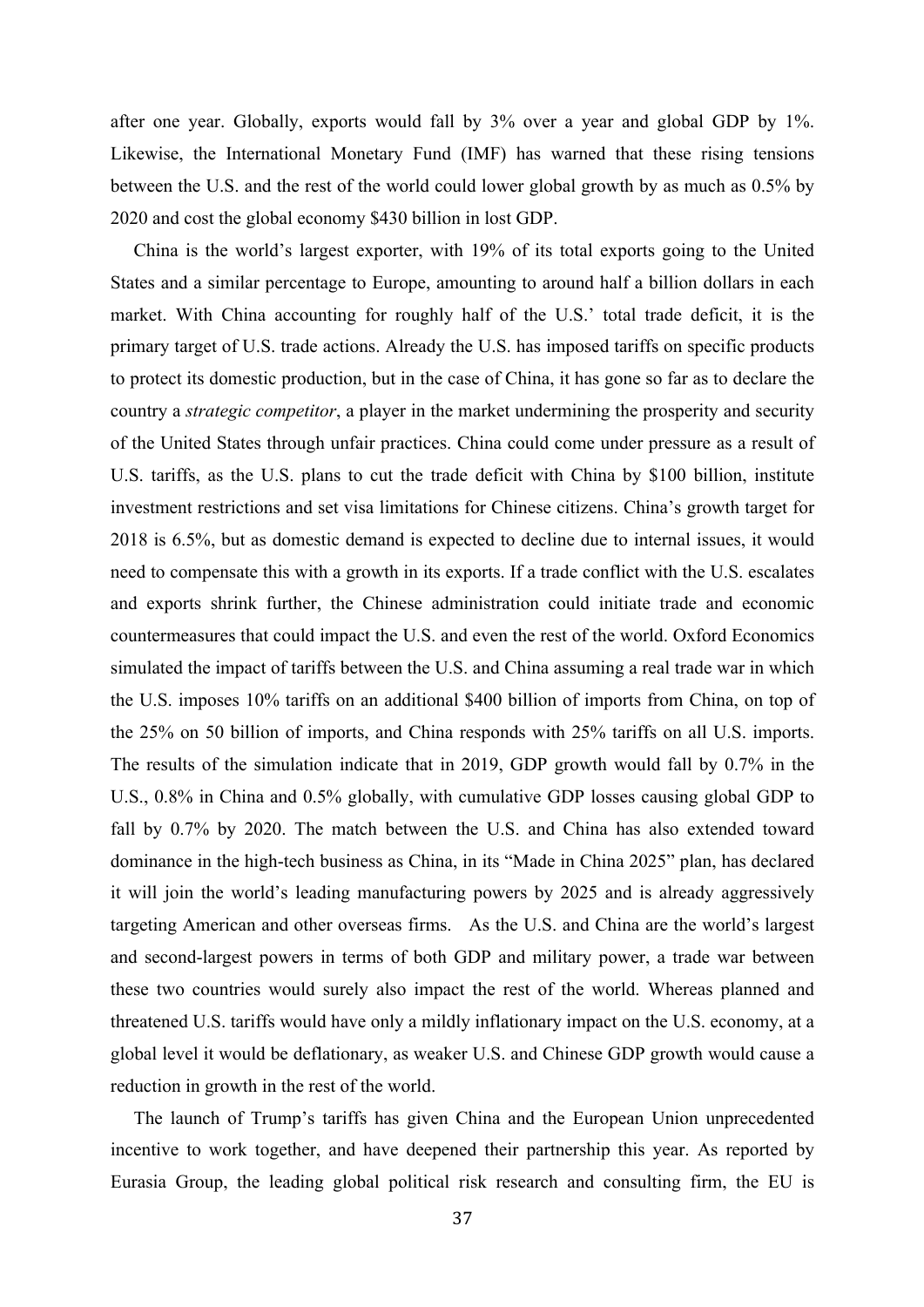China's biggest trading partner and its second-largest export market. In the first half of 2018, Chinese investment in the U.S. fell 92% over the same period, to just \$2 billion, while investment into Europe hit \$12 billion. The United States is still the European Union's biggest export market, and the EU had an annual trade surplus in 2017 of \$150 billion. Exports to the U.S. amounted to 2.5% of EU's GDP. According to Oxford Economics, a trade war between the U.S. and Europe remains a significant risk and a full-blown trade war could reduce EU GDP by  $1\%$  by 2021. On the other hand, it can be argued that an imminent increase in interest rates in the U.S. could instead be beneficial to Europe, in that the influx of capital to the U.S. would strengthen the dollar, therefore favoring European exports to the U.S. Of all the European countries, Germany is the EU's biggest economy, also thanks to the country's strong exports; Germany has the biggest trade surplus with the U.S., in particular in the automobile market. In 2017, German manufacturers sold 1.35 million new vehicles in the U.S. Even with a stronger dollar, Trump's threat of a 35% tariff on cars from Europe could cause a decrease in exports in the U.S. of half a million automobiles and economic damage in Europe between 5 and 17 million Euros. But although U.S. protectionism is starting to weigh on Germany's economy, EU Commissioner Cecilia Malmstrom believes that U.S. policies could be beneficial for the European Union. The EU is already in negotiations with almost all of the nations that are part of the Trans-Pacific Partnership deal from which Trump withdrew in January 2018, as well as in talks with Mexico, South American trade bloc Mercosur and Japan. The EU has almost completed a deal with Vietnam and is also preparing for possible trade talks with Australia and New Zealand. On another positive note, in July 2018, President Donald Trump and European Commission President Jean-Claude Juncker reached an agreement to lower some industrial tariffs and increase Europe's purchase of U.S. soybeans and liquefied natural gas, while re-examining the existing U.S. tariffs on steel and aluminum along with the retaliatory ones from Europe, pushing farther away a possible trade war between the U.S. and the EU. In July 2018, Japan and the European Union signed a free trade deal, sending a clear message against U.S. protectionist measures. The deal removes EU tariffs on Japanese cars and car parts and would eliminate Japanese duties on EU cheese and wines, with both sectors expected to increase in the respective markets. According to EU officials, the deal is expected to boost EU's economy by 0.8% and Japan's by 0.3% in the long term.

 The global multilateral trading system could be at risk. The world trading system is based on the idea that conflicts over national measures are carried out by way of a dispute settlement system overseen by the World Trade Organization. However, the DOHA round failure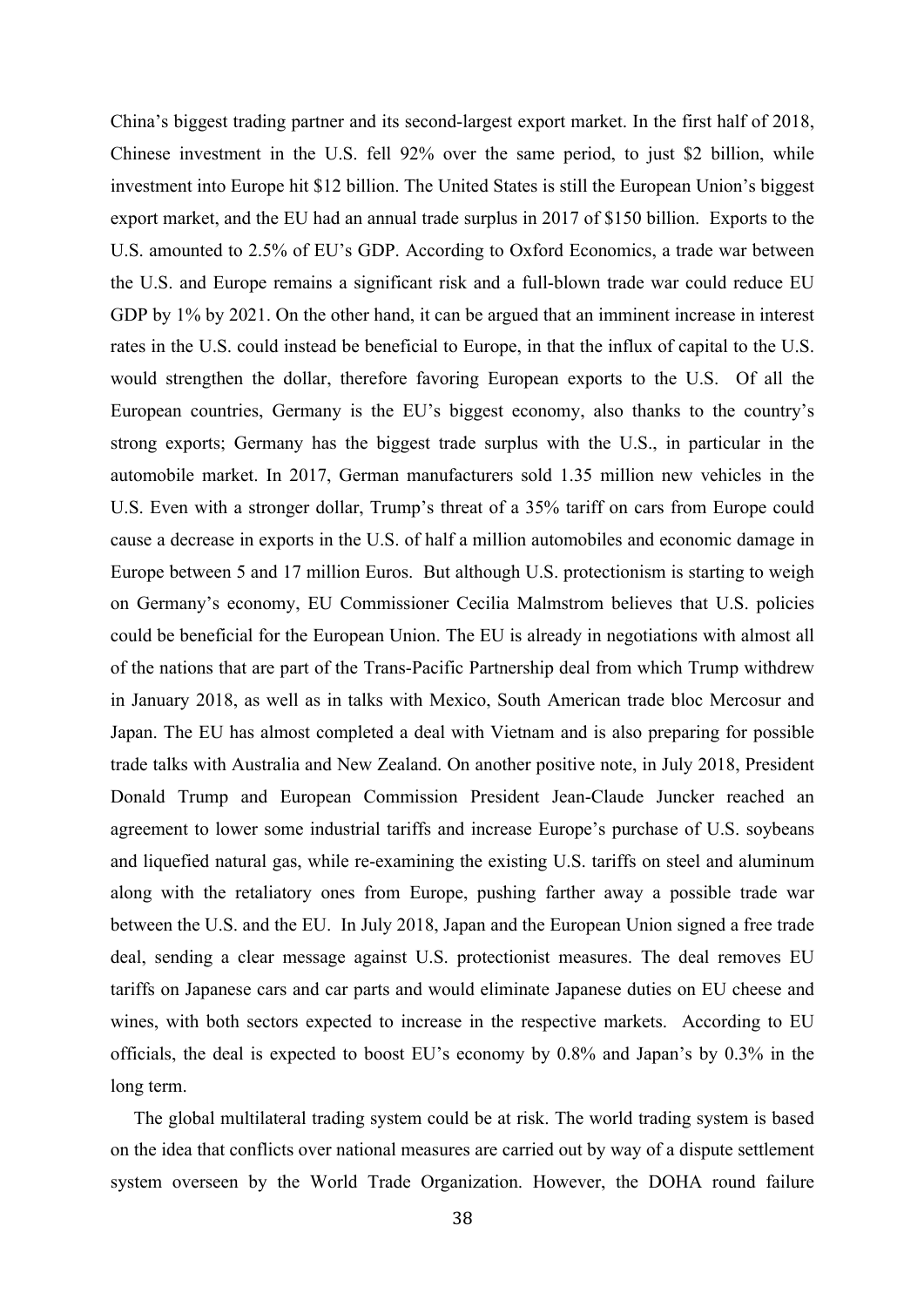blocked WTO members from addressing new sources of policy tension and impeded their collaboration to update the WTO rules to reflect the changes that have occurred in the global economy in the 25 years since the WTO treaty was negotiated. Following Trump's imposition of tariffs on steel and aluminum, there have been a number of countries that have launched legal proceedings against the U.S.A at the WTO, including Europe, China, India, Canada, Mexico and Norway. These disputes against the U.S. could lead to the largest national economy terminating its membership in the WTO, which in turn would endanger the existence of the organization itself, making the future of international trade unpredictable. If instead the U.S. were to win in an action brought before the WTO, the organization would create a particularly risky precedent that could legitimize the U.S.' protectionist application to other states as well. If other countries answer the U.S.'s levying of tariffs with counter tariffs, a global trade war could arise.

 Trade wars are quite damaging to most economies, but there can be some winners. The wins take place when demand moves from goods most affected by tariffs to the less affected ones. Modeling done by Oxford Economics shows that trade diversion effects are large in a US-China tariff scenario. As trade drops between the two, U.S. exports to China and Chinese exports to the U.S. fall by 26-27%. However, the drop in exports to the U.S. is offset by exports to other markets. The study shows that Canada and Mexico's total exports increase, as do those of other Asian exporters. The auto sector is examined more closely, modeling 25% car tariffs between the U.S., EU and China. EU car exports to the U.S. would drop by 60%, with Germany car output falling by 4%. The winners from trade diversion would instead be Japan, South Korea, Mexico and Canada.

 The countries closest to the United States, Canada and Mexico, are living turbulence of their own. The steel and aluminum tariffs imposed by the U.S. could weigh heavily on the economies of these two countries, especially Canada, exporting over \$12 billion in steel and aluminum to the U.S. Both Canada have Mexico have responded with their own tariffs, which could lead further negative repercussions in the North American economies. The renegotiation of the North American Free Trade Agreement is also undergoing difficulties, as from the beginning of his tenure, Trump stalled talks and threatened to withdraw from this agreement. The possible U.S. withdrawal from NAFTA, along with other tariff-related scenarios have been modeled by Global Economics Dynamics (GED), the result being that the economy of all three countries would be damaged, while many other countries could gain from the decline cross-border trade between the NAFTA members. The realization of the negative consequences of a withdrawal may be the reason for Trump making an initial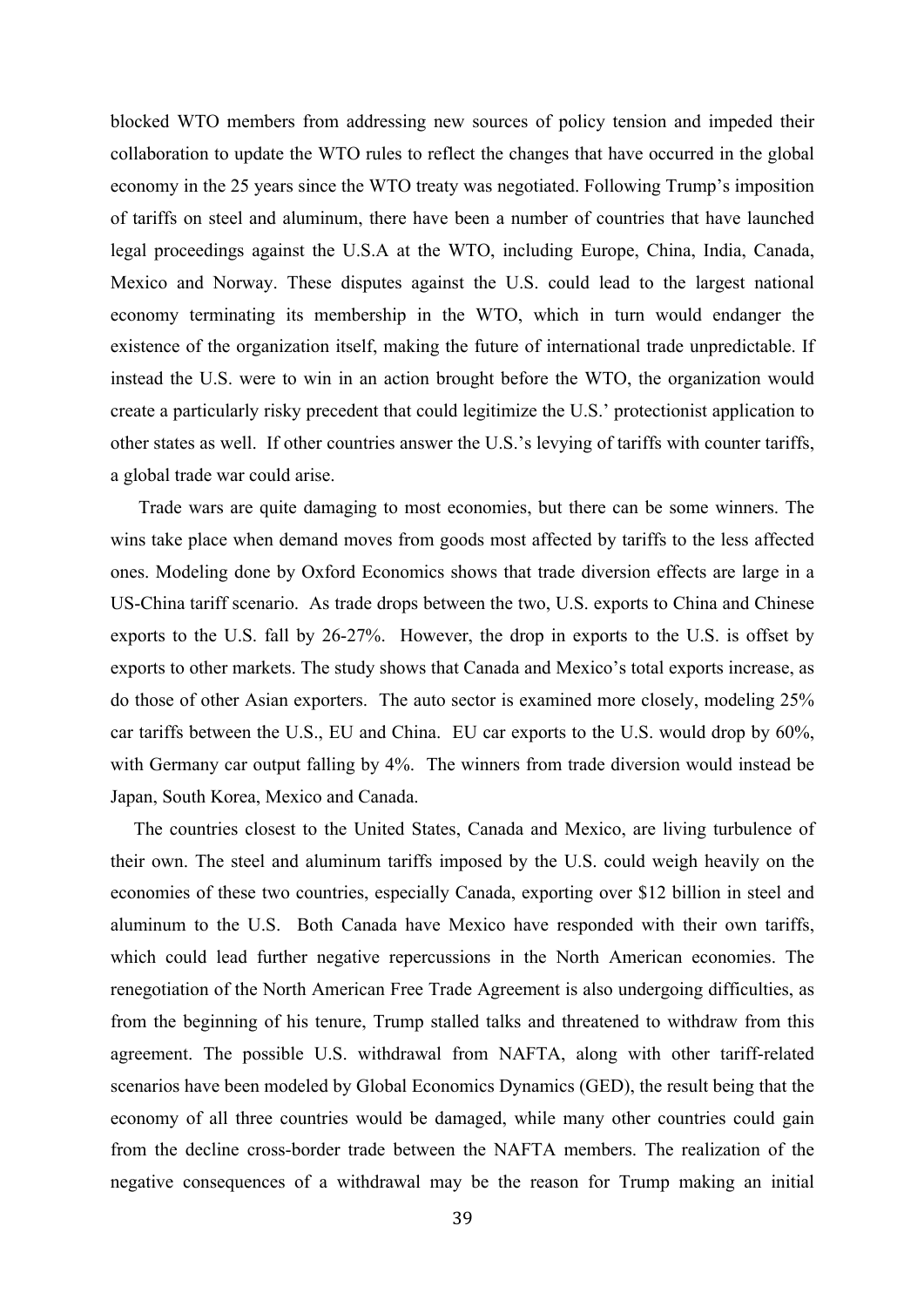"handshake deal" with Mexico in August 2018, which potentially clears the way for Canada to rejoin negotiations as well.

 The International Monetary Fund's April 2018 World Economic Outlook report sums up the negative effects of an increase in tariffs and other trade barriers. These could disrupt global supply chains and slow the advancement of new technologies, which would reduce global productivity and investment. Greater protectionism would make consumer goods more costly thereby lowering consumer welfare. An IMF scenario analysis indicates that an eventual 10% increase in import prices everywhere would lower global output and consumption by 1.75% after 5 years and almost 2% in the long term, with global investment and trade falling even more. Moving away from a global trading system to one in which tariff actions increase consumer prices can put people back into poverty, who in the past few decades benefited from multilateral cooperation.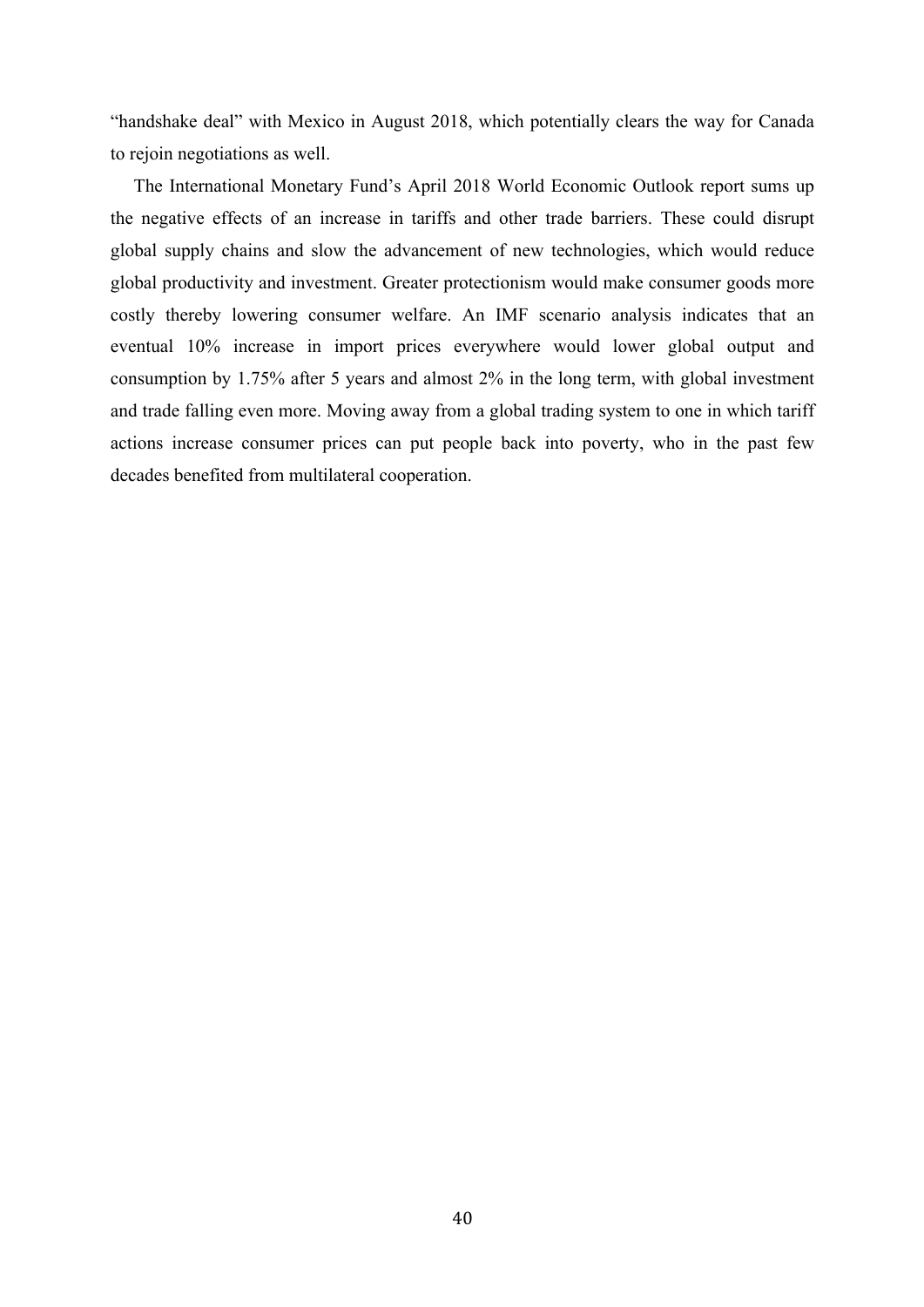#### **Conclusions**

 This paper addresses the reasons and effects of the resurgence in Protectionism in the United States, as reflected in the country's trade and fiscal policies. To begin, general aspects of trade agreements and trade policies in open economies are explored, followed by a review of policies pursued by the United States in recent and current times. Finally, the effects of the new protectionist policies on the U.S. and on the rest of the world are examined, based on studies made by important institutions.

In the middle of 20<sup>th</sup> century, the liberalization of trade resulting from the introduction of multilateral trade agreements, reduced trade barriers, expanded the variety of goods and services available globally, allowed developing countries to export their goods and greatly contributed to global trade growth. However, support for globalization shrank as concerns flared in advanced economies around issues such as job losses and the environment. As a result, since the 1990's there has been an increase in bilateral and regional trade agreements and a move away from multilateralism. In analyzing the impact of these different kinds of agreements on global trade, the conclusion was that there was not much difference in trade flows compared to global trade regulated by multilateral agreements in a WTO world with already low tariffs. An important advantage of RTAs is their inclusion of deep integration provisions including product standards, customs procedures and access to government procurement, which can improve welfare by reducing non-tariff barriers to trade. These selective arrangements do in fact complement WTO-regulated multilateral agreements, however, they cannot substitute multilateral cooperation that is necessary in order to include developing countries and to enhance welfare at the global level. A multilateral framework that can facilitate cooperation and resolve disputes is needed to sustain global improvements in living standards and economic security. A careful balance between regionalism and multilateralism is required, as selective trade openness can hurt certain groups, so measures need to be adopted to help those adversely affected by greater economic integration.

 Much like the rest of the world, the United States benefitted from multilateralism in the 20<sup>th</sup> century. However, following public skepticism around globalization and the standstill in multilateral cooperation, in the last 20 years the U.S. entered in numerous bilateral and regional agreements, such as NAFTA. Support for big trade agreements was at an all-time low around the time of the 2016 U.S. presidential elections, as the public believed that jobs were being lost because of increased international competition coming from trade. There was also a sense that the playing field was not level, coming from the perception that other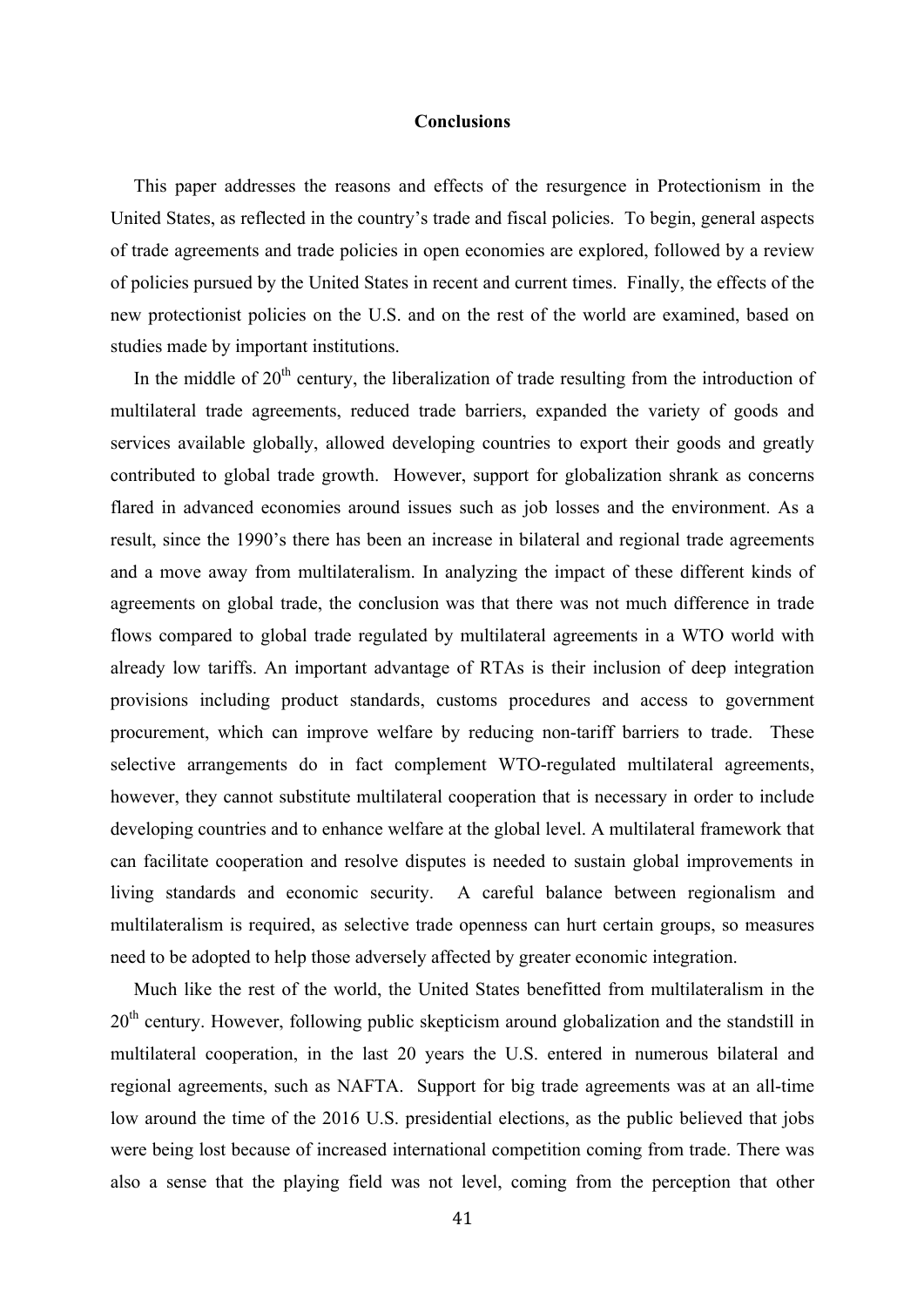countries were involved in unfair trade practices such as dumping, subsidies and currency manipulation. All of the presidential contenders played on these public fears during their campaigns, including the winner of the elections, Donald Trump, who did in fact address these issues early in his Presidency.

 Following on his promise to "Make America Great Again", President Trump has been using very strong protectionist measures in order to help domestic firms, protect U.S. jobs and strengthen the U.S. economy. Since the beginning of 2018, he has started imposing tariffs on many goods imported to the U.S., in particular those goods affecting manufacturing firms in the U.S., such as washing machines, solar panels, steel, aluminum, etc. He has also been quite active in bilateral negotiations and has withdrawn or threatened to withdraw from bigger regional deals like TPP and NAFTA. The Tax Cut and Jobs Act approved by Congress at the end of 2017 also includes provisions that help domestic corporations, while hitting multinational companies that have interests abroad. The Trump Administration expects that tax savings and increased profits that domestic companies will derive from the new tax reform will trigger an increase in investments in the U.S., even on the part of foreign companies.

 During Trump's Presidency, the effect on the U.S. economy has been positive, with economic indicators showing a healthy increase in GDP growth and a reduction in the unemployment rate at levels not seen since the economic boom in 2000. Obviously Trump has associated these economic successes with his Administration's trade and fiscal policies, and there are many economists who agree as well. Only time will tell if the more long-term impact of these policies will maintain a positive momentum for the economy.

 Studies and data published by eminent institutions suggest more worrying statistics. First of all, these studies assume that other countries will respond, as has been already occurring, with tariffs of their own, which in turn could develop into trade wars. Trade wars are quite damaging to most economies, although some countries could actually be winners and benefit from trade tension among other countries. The wins take place when demand moves from goods most affected by tariffs to the less affected ones, creating trade diversion to areas where tariffs are not applied. However, simulations carried out by the European Central Bank show that tariffs on imports cause increases in consumer prices, which reduce consumption, investment and employment. In the ECB's simulations, U.S. exports would also suffer from retaliatory practices on the part of its trade partners. Exports would fall globally, as would global GDP. Even the International Monetary Fund confirms the negative effects of increases in tariffs, being the disruption of global supply chains and reduction in global productivity and investment. More importantly, consumer goods could become more costly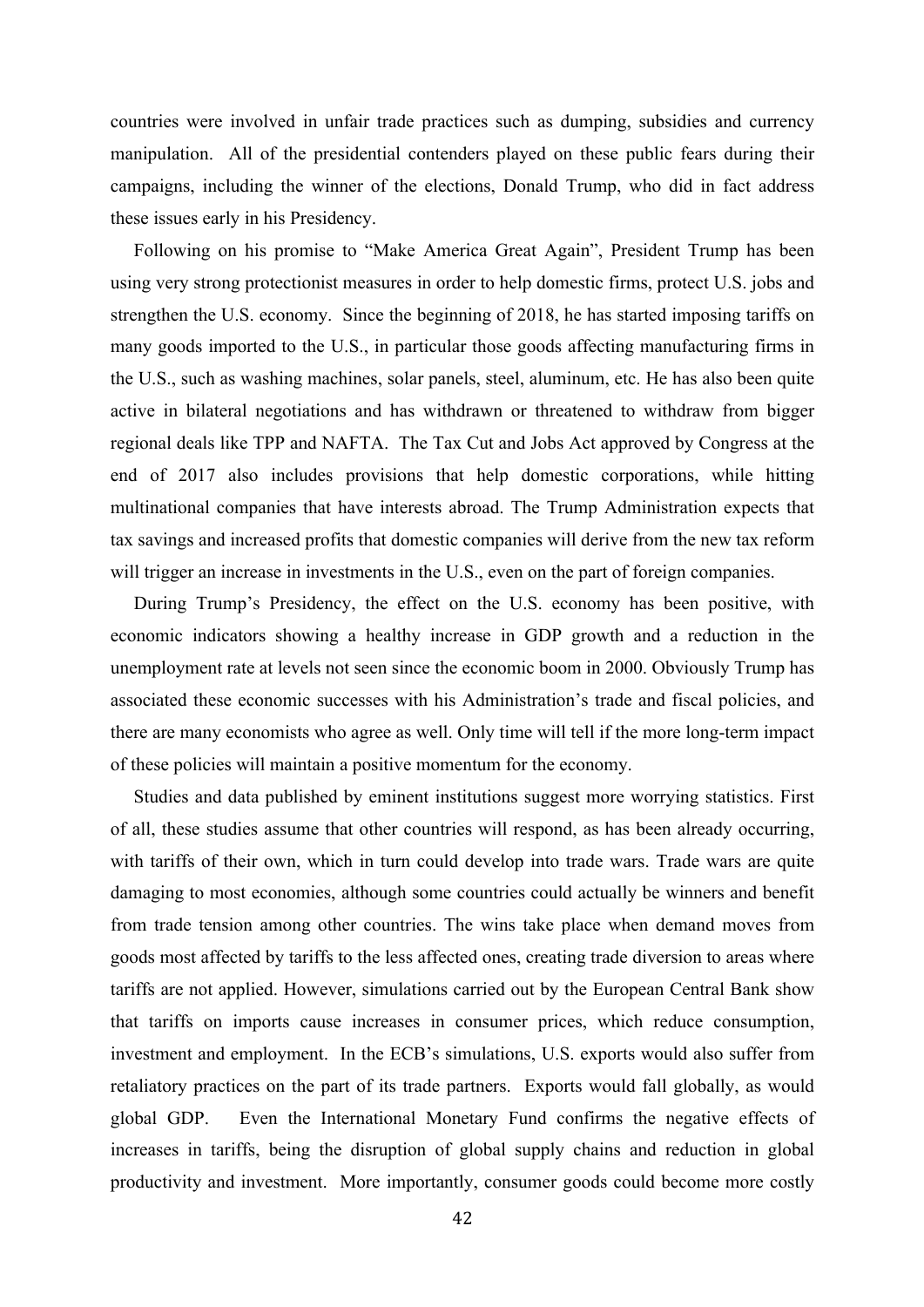and put large groups of people back into poverty, causing a decline in welfare. The positive results of multilateralism activity in the  $20<sup>th</sup>$  century could be lost because of escalating trade wars among big players. Preserving an adequate multilateral trading system is vital to enhancing welfare globally even among less developed countries and emerging economies. Anti-globalists continue the fight against free trade, using this as the reason for income inequality around the world, but evidence shows that advancing technology is a large cause of this inequality rather than globalization. The reversal of trade liberalization would increase trade costs and raise consumer prices, resulting in negative impacts for many economies. In the long run, an intensification of protectionism as is being triggered by the Trump Administration could result harmful to the world as well as to the United States itself.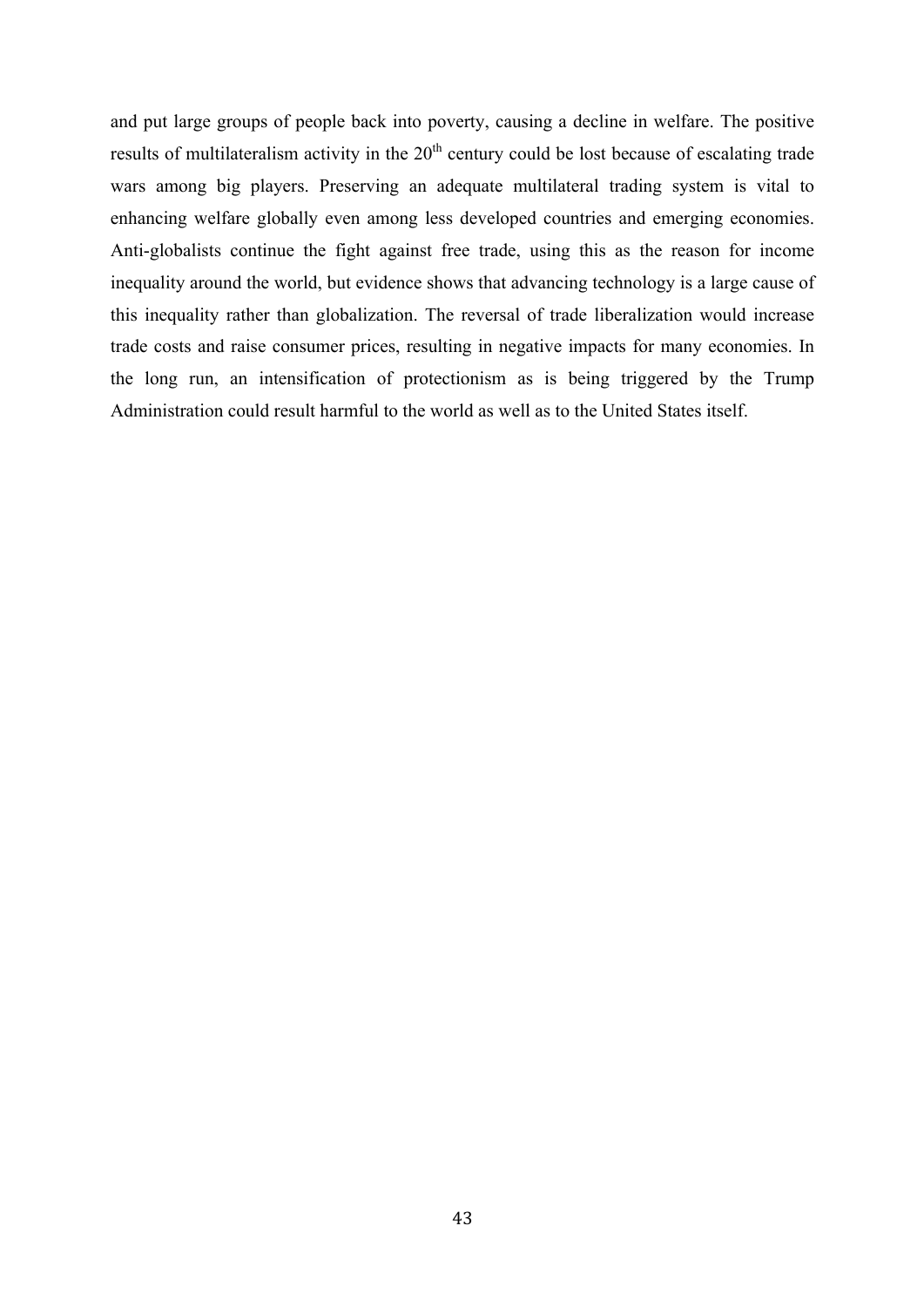#### **References**

- Adam, Nina. *U.S. Protectionist Stance Spooks Germany's Economy.* The Wall Street Journal, 2018.
- Ambassador Froman, Michael. *Trade, Growth, and Jobs: U.S. Trade Policy in the Obama Administration.* Washington International Trade Association, 2017.
- Amedeo, Kimberly. *The 2001 Recession.* The Balance, 2018.
- Amedeo, Kimberly. *The U.S. Trade Deficit and How It Hurts the Economy.* The Balance, 2018.
- Amedeo, Kimberly. *Transatlantic Trade and Investment Partnerships (TTIP).* The Balance, 2018.
- Amedeo, Kimberly. *U.S. Budget Deficit by Year, Compared to GDP, Debt Increase, and Events.* The Balance, 2018.
- Amedeo, Kimberly. *U.S. Economy Fast Facts and Summary.* The Balance, 2018.
- Ana Swanson and Kevin Granville. *What Would Happen if the U.S. Withdrew From Nafta.* The New York Times, 2017.
- Bartash. Jeffry. *Trade deficit falls to 6-month low of \$49 billion.* MarketWatch, 2018.
- Bloom, Jonty. *Free trade area, single market, customs union - what's the difference?* BBC News, 2017.
- Bremmer, Ian. *The EU looks to China to shield itself from the fallout of Trump's Trade War.* Time, 2018.
- Brooks, Jackson. *Trump's Numbers (Second Quarterly Update).* Factcheck, 2018.
- Capozzi, Catherine. *Why Does the Dollar Decline When Interest Rates Go Up?* Bizfluent, 2017.
- Chicca, Daniele. *Così Trump vuole distruggere l'Organizzazione Mondiale del Commercio.*  Wall Street Italia, 2017.
- Coeuré, Benoît*. The consequences of protectionism.* European Central Bank, 2018.
- *Databases, Tables & Calculators.* Bureau of Labor Statistics, 2018.
- David Lauder, Ben Blanchard. *Trump sets tariffs on \$50 billion in Chinese goods; Beijing strikes back.* Reuters, 2018.
- DePillis, Lydia. *How the US economy is doing now in four charts*. CNN Money, 2018.
- Diamond, Jeremy. *Trump hits China with tariffs, heightening concerns of global trade war.* CNN, 2018.
- Dr. Salter, John Paul. *What is the difference between a free-trade area and a single market?*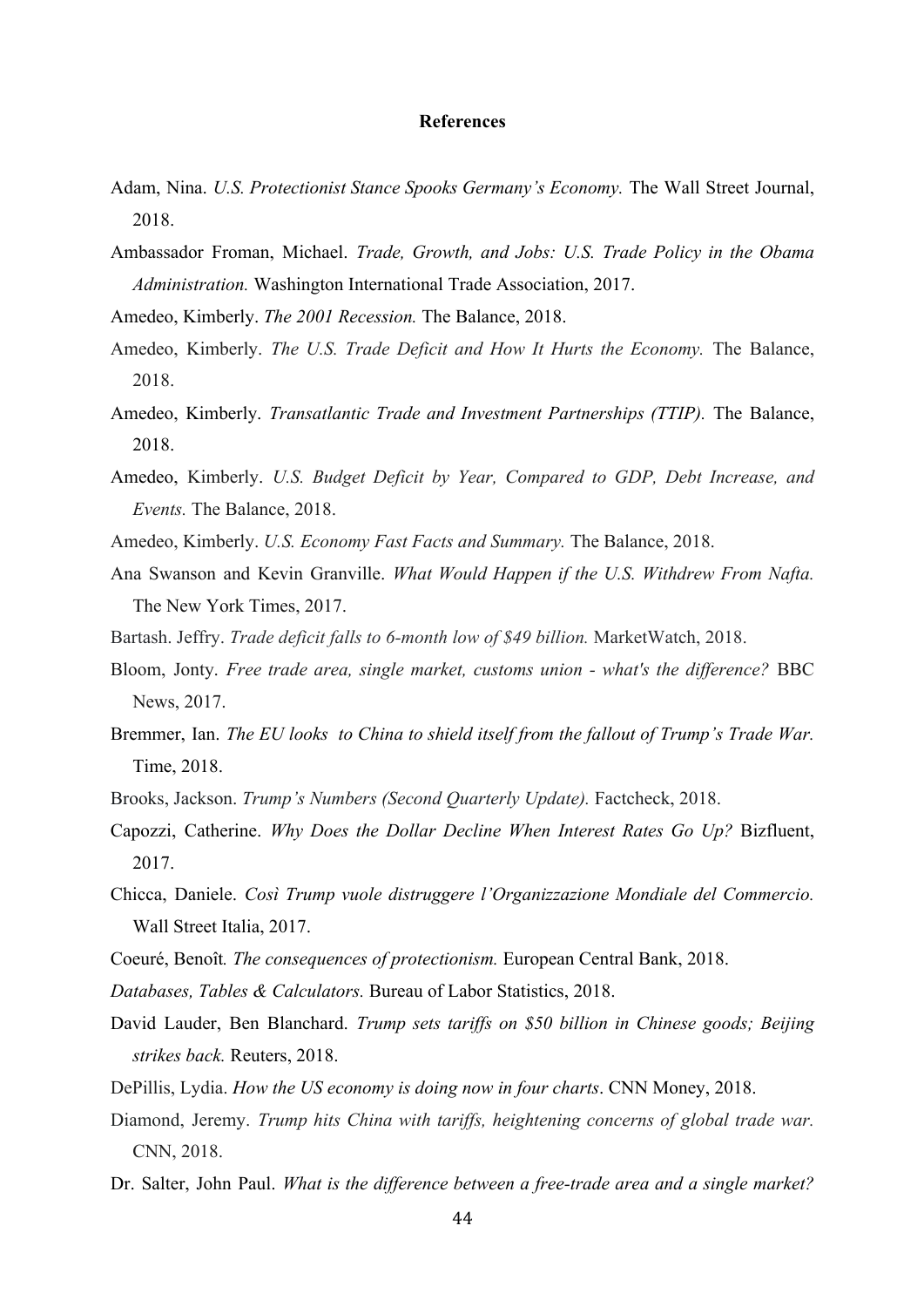King's College London, 2017.

Duguid, Kate. *Dollar weakens despite rise in interest rate expectations*. Reuters, 2018. *Economic Bulletin*. European Central Bank, 2018.

- Ekins, Gavin. *Tax Cuts and Jobs Act Puts the U.S. with its International Peers.* Tax Foundation, 2017.
- *EU finance ministers fire a warning on U.S. tax plan.* CBS News, 2017.
- *EU to profit from U.S. protectionism?* DW, 2018.
- Faia, Ester. *New Trade Theory.* Treccani, 2012.
- Felicitas Nowak-Lehmaan D. *Trade policy and its impact on economic growth: can openness speed up output growth?*
- Floyd, David. *Trump's Tax Reform Plan.* Investopedia, 2018.
- Freund Caroline and Ornelas Emanuel. *Regional Trade Agreements.* World Bank, 2010.
- Gary Clyde Hufbauer and Zhiyao Lu. *Corporate Tax Reform Favors Domestic Production, Not US Multinationals.* Peterson Institute for International Economics, 2018.
- Gertz, Geoffrey. *What will Trump's embrace of bilateralism mean for America's trade partners?* Brookings, 2017.
- Gillespie, Patrick. *Trump grants tariff exemptions for EU and others on steel and aluminum.* Cnn Money, 2018.
- *Global prospects and policies.* World Economic Outlook, 2017.
- Hall, Keith. *Cost estimate from the Congressional Budget Office, 2017*.
- Harte, Roderick. *Us Tariffs: Eu Response And Fears Of A Trade War.* European Parliamentary Research Service Blog, 2018.
- Hayes, Adam. *The Pros & Cons of a strong Dollar.* Investopedia, 2018.
- *Japan, EU ink free trade deal in face of US protectionism.* The Straits Times, 2018.
- Jenny Leonard, Jennifer Jacobs, Peter Martin, Miao Han, and Margaret Talev. *China Slams U.S. 'Blackmailing' as Trump Weighs Higher Tariffs.* Bloomberg, 2018.
- K. Lioudis, Nick. *How do national interest rates affect a currency's value and exchange rate?*  Investopedia, 2018.
- Kevin Liptak, Julia Horowitz and Michelle Kosinski. *Trump threatens 20% tariffs on European autos.* CNN, 2018.
- Krist, William. *About Trade Agreements and Economic Theory.* Wilson Center.
- Krist, William. *America's Trade Agreements.* Wilson Center, 2016.
- Krist, William. *U.S. Trade Policy in crisis.* Wilson Center.
- *La riforma fiscale di Trump: gli effetti e le previsioni.* Borsa Italiana, 2018.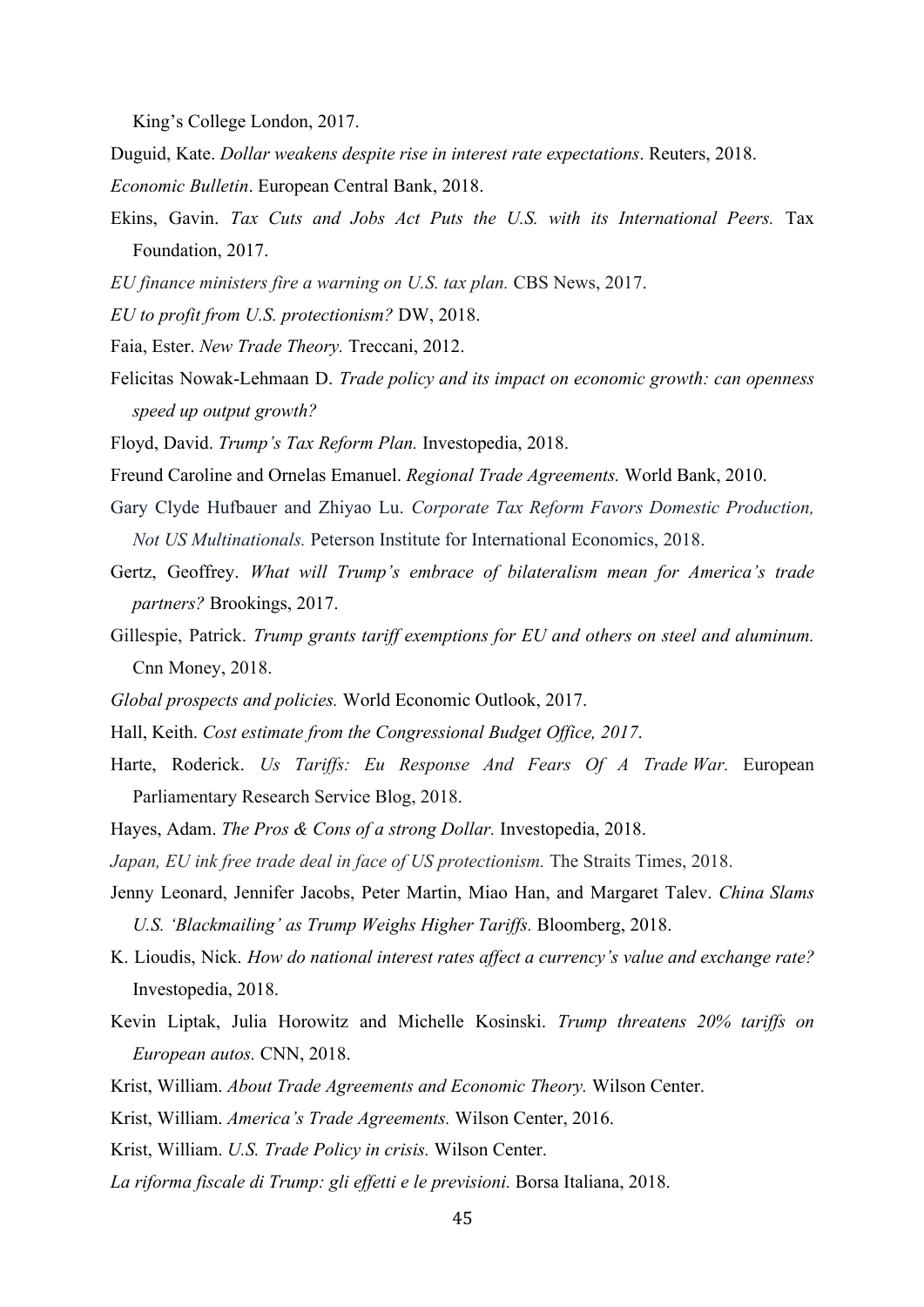- Liesman, Steve. *Majority of Americans approve of Trump's handling of the economy for the first time*. CNBC survey, 2018.
- Long, Heather. *Federal Reserve bumps up interest rate, signals two more hikes likely in 2018.* The Washington Post, 2018.
- Long, Heather. *The alarming statistics that show the U.S. economy isn't as good as it seems.*  The Washington Post, 2018.
- *Love Him Or Hate Him, Trump Deserves Credit For Booming Economy.* Investor's Business Daily, 2018.
- *Macroeconomic Analysis of the Conference Agreement for H.R. 1, the "Tax Cut and Jobs Act".* The Joint Committee on taxation, 2017.
- Martin, Will. *The EU hits back at Trump's claim it is 'as bad as China' — reportedly threatening tariffs on \$300 billion of goods.* Business Insider, 2018.
- Molinari, Elena. Usa. *La riforma fiscale di Trump? Più tasse a chi ha più figli.* Avvenire, 2018.
- Partington, Richard. *IMF warns Trump trade war could cost global economy \$430bn*. The Guardian, 2018
- Pomfret, Richard. *Is Regionalism an Increasing Feature of the World Economy?* University of Adelaide, 2006.
- *Preliminary Details and Analysis of the Tax Cuts and Jobs Act*. Tax Foundation, 2017.
- Rapoza, Kenneth. *NAFTA 'Handshake' Deal With Mexico Not The Final Straw.* Forbes, 2018.
- Rapoza, Kenneth. *Trade War Update: U.S. Goes For China's Jugular*. Forbes, 2018.
- *Report on the Economic Well-Being of U.S. Households in 2017*. Board of Governors of the Federal Reserve System, 2018.
- *Revitalizing Multilateral Governance at the World Trade Organization*. Global Economic Dynamics (GED).
- Schneider-Petsinger, Marianne. *Trade Policy Under President Trump: Implications for the US and the World*. Chatham House, 2017.
- Stone, Jon. *Donald Trump threatens EU with 20% tariffs on European cars in major escalation of trade war*. Independent, 2018.
- Surdi, Giuseppe. *Il senso della riforma fiscale di Trump*. Treccani, 2018.
- Takenaka, Heizo. *The trade war and Japan.* The Japan Times, 2018.
- Theodore H. Moran and Lindsay Oldenski. *How Offshoring and Global Supply Chains Enhance the US Economy*. Peterson Institute for International Economics, 2016.
- Thieb Petersen, Ulrich Schoof, Erdal Yalcin, Gabriel Felbermayr, Marina Steininger. *Global*